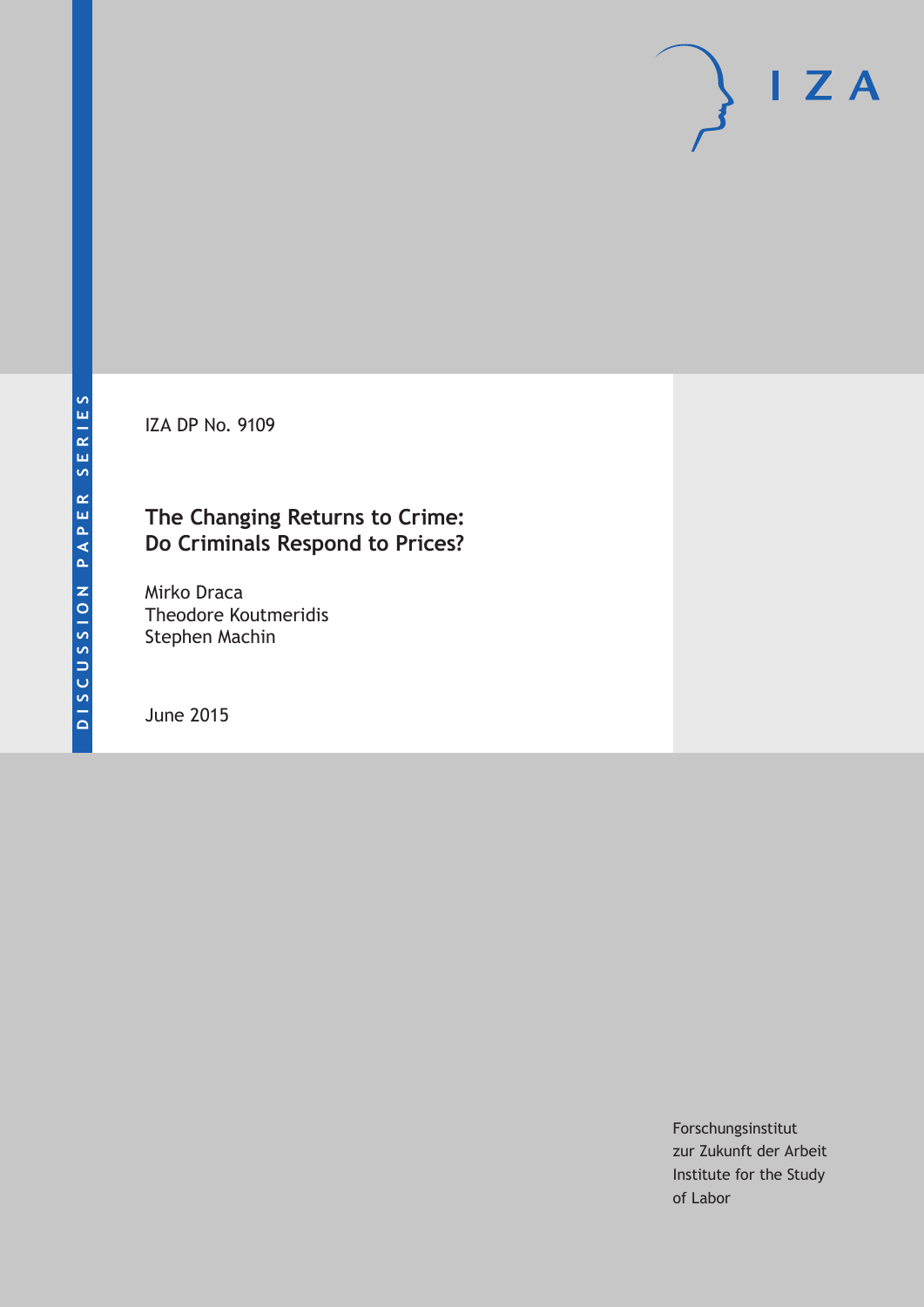# **The Changing Returns to Crime: Do Criminals Respond to Prices?**

# **Mirko Draca**

*CAGE, University of Warwick and CEP (LSE)*

# **Theodore Koutmeridis**

*CREATe, University of Glasgow*

# **Stephen Machin**

*University College London, CEP (LSE) and IZA*

Discussion Paper No. 9109 June 2015

IZA

P.O. Box 7240 53072 Bonn Germany

Phone: +49-228-3894-0 Fax: +49-228-3894-180 E-mail: iza@iza.org

Any opinions expressed here are those of the author(s) and not those of IZA. Research published in this series may include views on policy, but the institute itself takes no institutional policy positions. The IZA research network is committed to the IZA Guiding Principles of Research Integrity.

The Institute for the Study of Labor (IZA) in Bonn is a local and virtual international research center and a place of communication between science, politics and business. IZA is an independent nonprofit organization supported by Deutsche Post Foundation. The center is associated with the University of Bonn and offers a stimulating research environment through its international network, workshops and conferences, data service, project support, research visits and doctoral program. IZA engages in (i) original and internationally competitive research in all fields of labor economics, (ii) development of policy concepts, and (iii) dissemination of research results and concepts to the interested public.

<span id="page-1-0"></span>IZA Discussion Papers often represent preliminary work and are circulated to encourage discussion. Citation of such a paper should account for its provisional character. A revised version may be available directly from the author.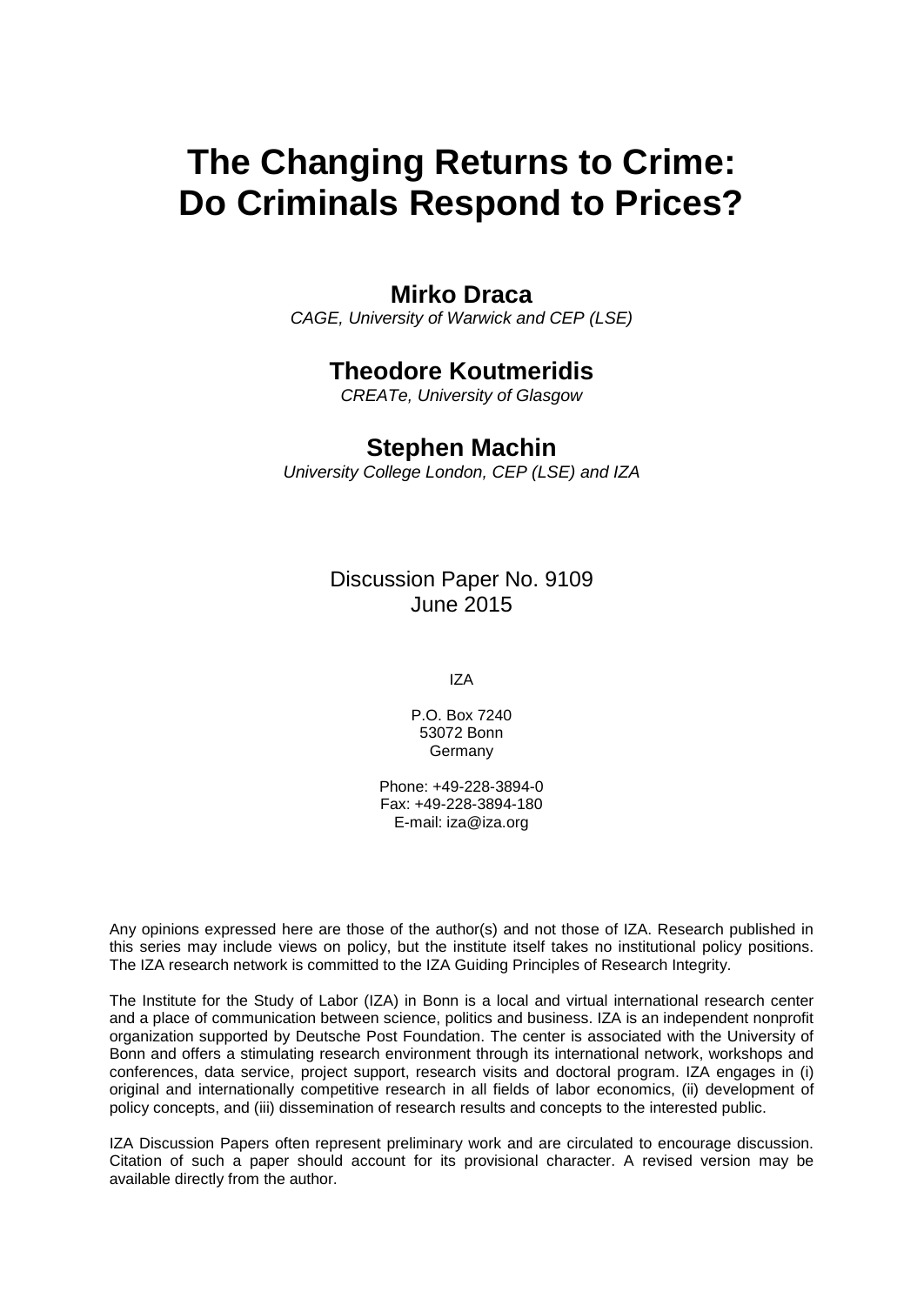IZA Discussion Paper No. 9109 June 2015

# **ABSTRACT**

# **The Changing Returns to Crime: Do Criminals Respond to Prices?[\\*](#page-1-0)**

In economic models of crime individuals respond to changes in the potential value of criminal opportunities. We analyse this issue by estimating crime-price elasticities from detailed data on criminal incidents in London between 2002 and 2012. The unique data feature we exploit is a detailed classification of what goods were stolen in reported theft, robbery and burglary incidents. We first consider a panel of consumer goods covering the majority of market goods stolen in the crime incidents and find evidence of significant positive price elasticities. We then study a particular group of crimes that have risen sharply recently as world prices for them have risen, namely commodity related goods (jewellery, fuel and metal crimes), finding sizable elasticities when we instrument local UK prices by exogenous shifts in global commodity prices. Finally, we show that changes in the prices of loot from crime have played a role in explaining recent crime trends.

JEL Classification: K42

Keywords: crime, goods prices, metal crime, commodity prices

Corresponding author:

Stephen Machin Department of Economics University College London 30 Gordon Street London WC1H 0AX United Kingdom E-mail: [s.machin@ucl.ac.uk](mailto:s.machin@ucl.ac.uk)

We would like to thank participants at the 2013 UCL Economics of Crime workshop, the NBER 2014 Summer Institute (Crime/Labour Studies), the 6th Transatlantic Crime Workshop in Milan and the 2015 Royal Economic Society Conference for their comments, along with participants in seminars at, Bath, Birmingham, CERGE-EI Prague, Duke, ECARES-Brussels, EIEF-Rome, EUI Florence, Harvard, Kellogg, Leicester, LSE, Northwestern, St Andrews, Sussex and UCL. Aleksandra Katolik and Sebastian Schwarz provided excellent research assistance.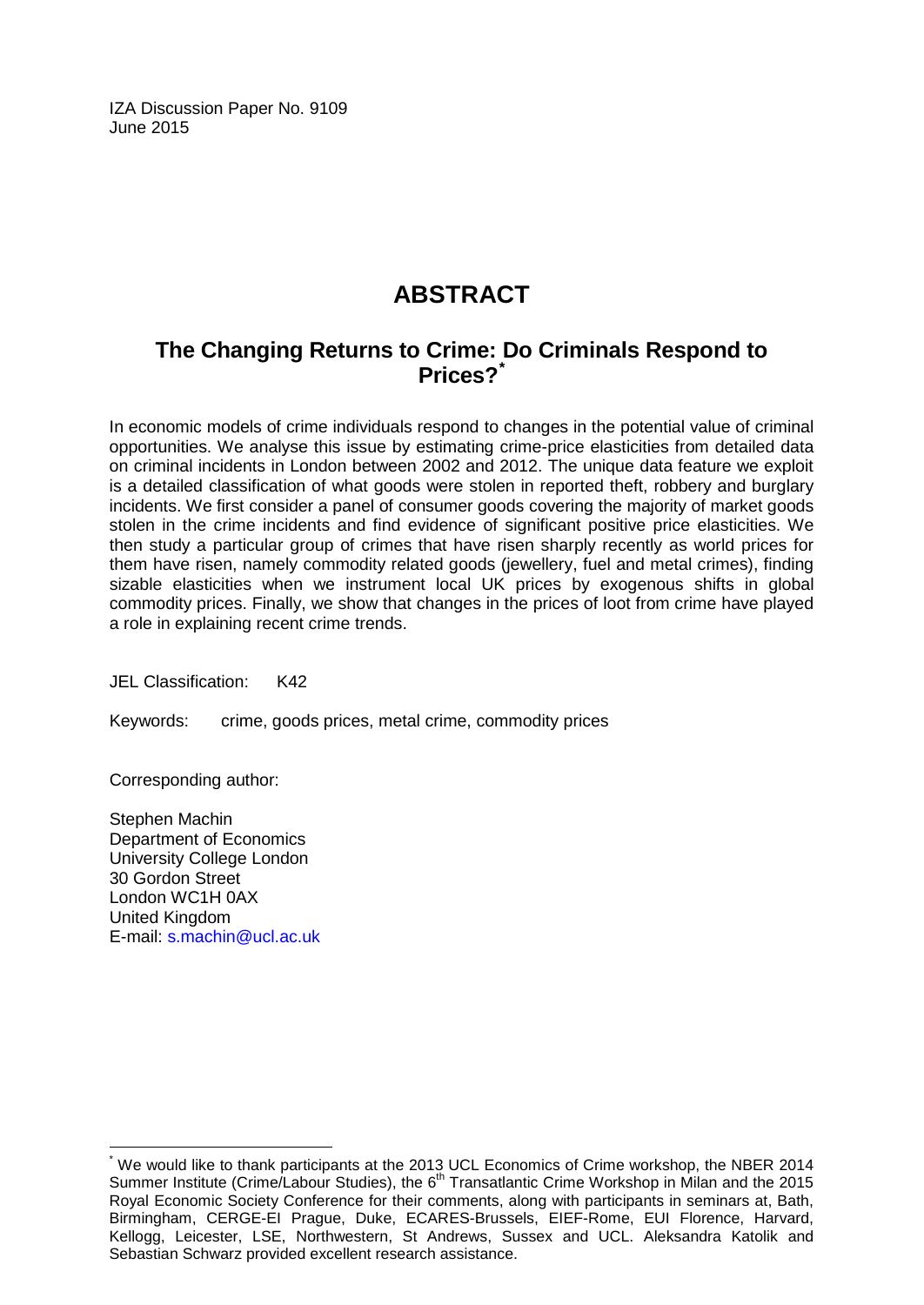# **1. Introduction**

The extent to which criminals respond to changing economic incentives forms a cornerstone of the economic approach to studying criminality. The impact of economic incentives, as formally outlined by Becker (1968) and Ehrlich (1973), turns on a prospective criminal weighing up the expected benefits of illegal activity against the benefits of staying within the law. Most of the evidence that exists on the question of expected benefits considers how changing labour market incentives in the legal market can affect crime participation decisions of individuals on the margins of crime. Some evidence seems to support the notion that labour market outcomes that underpin the legal sources of returns, such as low wages or youth unemployment, matter for crime. $1$ 

Less studied has been the question of how changes in the direct benefits or returns to criminal participation in illegal activity affect observed crime levels. Probably the explanation why is the practical difficulty in eliciting good information on the actual or potential returns from crime. While there is a series of studies on the structure of criminal incomes (see, for example, Viscusi, 1986, or Levitt and Venkatesh, 2000), there is limited evidence on how changes in the value of alternative criminal opportunities drive these incomes.

In the case of property theft (which makes up approximately two-thirds of total crime in the US and Europe<sup>2</sup>) a key determinant of the benefits derived from crime is the financial value of stolen property, which is important both in terms of the resale potential of the property and as a

<sup>&</sup>lt;sup>1</sup> The large literature on crime and unemployment is reviewed by Freeman (1999) who argues that, whilst some studies do find a significant association between crime and unemployment, many do not. He concludes that the evidence is 'fragile, at best'. Work since the Freeman review does seem to uncover more robust findings for the crime-unemployment relationship amongst youths (see Fougère et al., 2009, or Gronqvist, 2013, and the evidence on crime scarring from entry unemployment by Bell et al., 2014). The smaller body of work on crime and low (unskilled) wages also reports significant associations (see Gould et al., 2002, and Machin and Meghir, 2004). 2

See Buonanno et al. (2011). They calculate that US and European property crime rates run at between 35-50 crimes per 1000 members of the population in the period since 1990, while total crime is in the 50-70 crimes per 1000 range.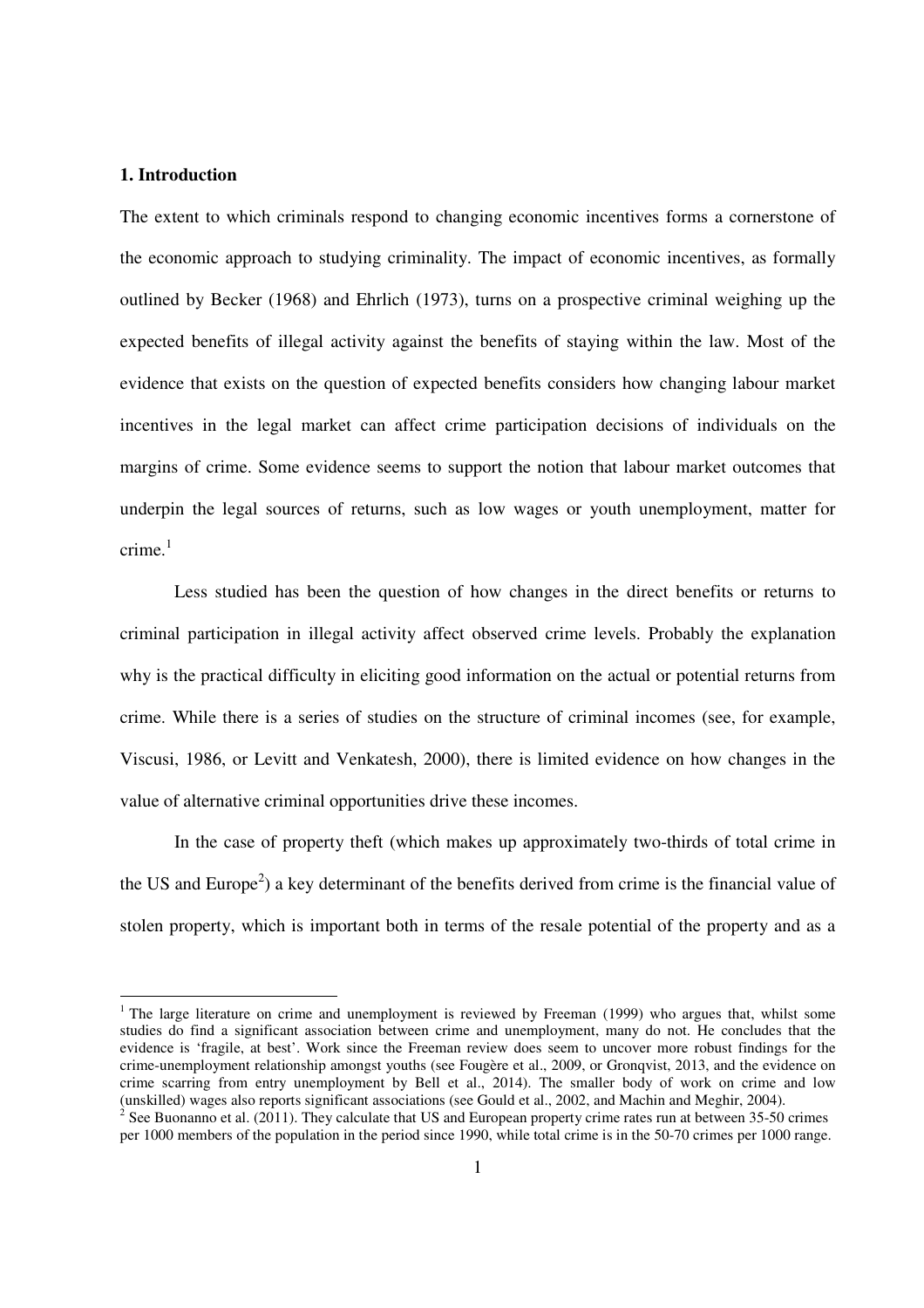source of personal consumption utility for the criminal. This means that the changing market prices of goods and services may have scope to affect criminal participation decisions.

This question is fundamental to the issue of how the return to types of property crime may change, yet there are few empirical studies of the relationship between prices and crime. An exception is Reilly and Witt's (2008) time series analysis of burglaries and the changing price of audio-visual goods. Also, in criminology there are a small number of case studies focused on goods such as copper cable (Sidebottom et al., 2011, 2014), electrical equipment (Wellsmith and Burrell, 2005) and livestock (Sidebottom, 2012). These studies, following the criminological approach outlined by Clarke (1999, 2000), have stressed the role of a range of price and non-price attributes in determining rates of theft across goods. $3$ 

In economics, studies that have considered issues indirectly related to the question of value and returns include: work on the impact of security technologies (for example, Ayres and Levitt, 1998, and Vollaard and Van Ours, 2011, 2015); research on the link between crime and stolen goods markets (Miles, 2007, and d'Este, 2014); the influence of smuggling on cigarette demand (Gruber et al., 2003, and Lovenheim,  $2008$ );<sup>4</sup> and experimental work testing how changes in the value of loot affect the incentive for theft (Harbaugh et al., 2013).<sup>5</sup>

On one level, the lack of study of crime and prices might be thought of as surprising. Police forces are often seen to run dedicated enforcement campaigns around the theft of commonly held, high-value property types. As an example, London's Metropolitan Police Service

 $\overline{a}$ 

 $3$  Specifically, Clarke (1999) outlines a taxonomy whereby the theft rate of item is determined by the extent that it is "CRAVED" in terms of the attributes of: Concealability, Removability, Availability, Value, Enjoyability, and Disposability. We take some inspiration from this approach in our paper by distinguishing between the sources of price and non-price heterogeneity across goods that determine the expected return to theft.<br><sup>4</sup> We mention this literature on circurates because while it focuses primerily on boalth.

We mention this literature on cigarettes because, while it focuses primarily on health and taxation issues, it also brings into play the modelling of movements in an incentive for illegal activity (that is, how changes in taxes affect the returns to smuggling).

<sup>&</sup>lt;sup>5</sup> See Draca and Machin (2015) for a more detailed review of the literatures on criminal earnings, the impact of security technology and other studies that discuss the determinants of the returns to crime.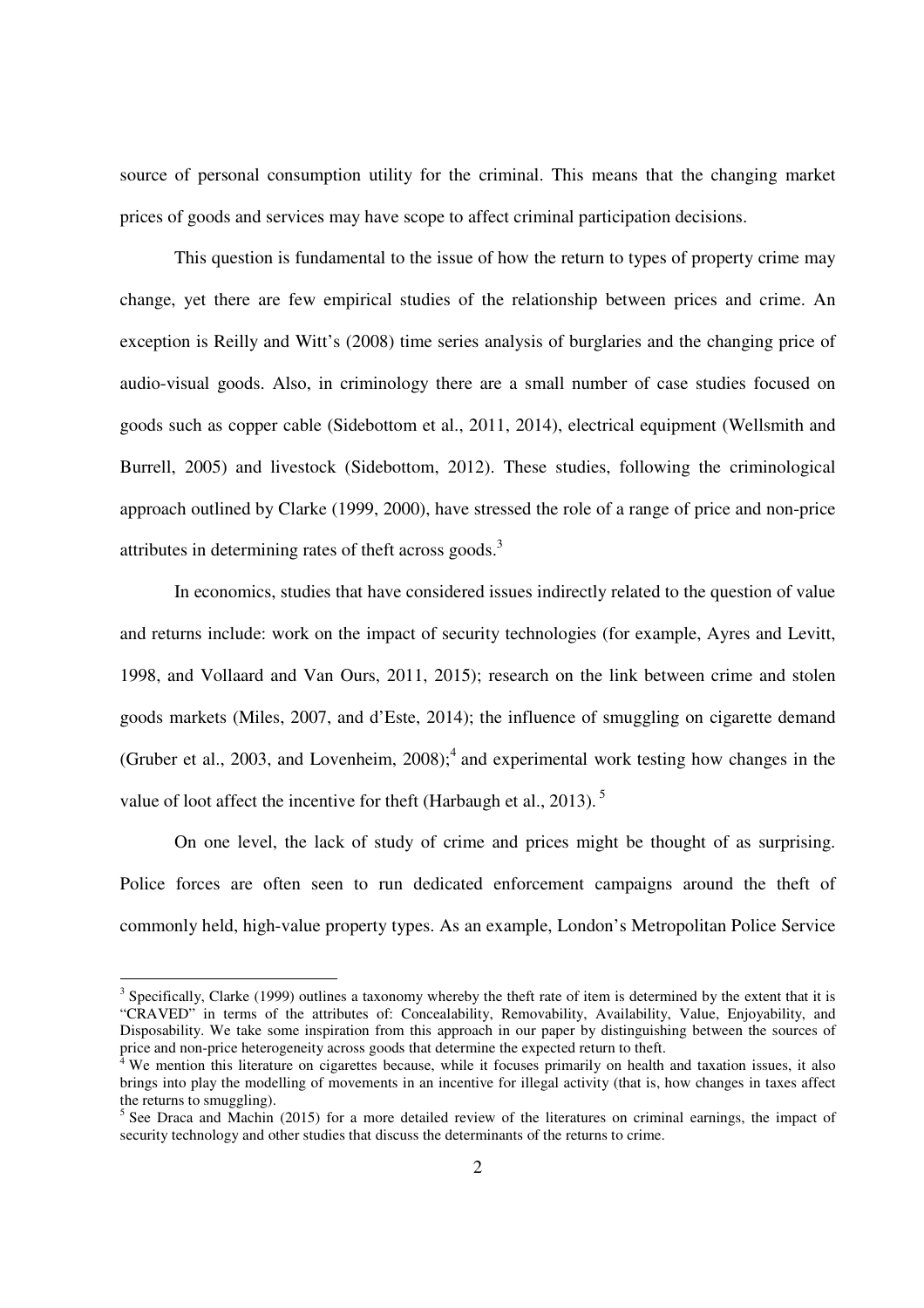(MPS) has run high-profile public initiatives in recent years focusing on jewellery and mobile phone theft, such as the prominent "Operation Ringtone" in 2013 which involved around 5000 officers in measures to reduce phone theft.<sup>6</sup> This was conducted alongside a general public awareness campaign around both electronics and jewellery-related crime.<sup>7</sup>

Adding to this, the media has also linked falls in the burglary rate to the falling prices of home electronic goods.<sup>8</sup> Empirically, there is *prima facie* evidence to support such a link. Figure 1, drawn from the database we have constructed for this paper, shows monthly trends in crime shares and price indices for two selected goods - audio players and watches - over the 2002 to 2012 time period. The indexed trends shown in the Figure make it clear that crime shares of the former audio player group fall in tandem with prices, while there is an increase in the crime shares of watches as this category of goods became more valuable over time.

 Study of the more general empirical connection between crime and prices forms the subject matter of our paper. We do this in various ways. After outlining a simple theoretical approach to modelling crime and prices, we first begin our empirical analysis by examining whether the changing prices of a range of consumer goods affects both the level and composition of crime across property types. To do so, we utilise detailed monthly data on burglaries, thefts and robberies in London from the Metropolitan Police Service (MPS) between January 2002 and December 2012. In particular, the unique data feature we exploit is that we know the type of property that was stolen in the reported incidents, since the MPS uses a comprehensive 2-digit coding system as part of its standard crime reporting format. This information on crime by

<sup>&</sup>lt;sup>6</sup> See Home Office (2014) and BBC News (2013) "Arrests after Met Police Crackdown on Mobile Phone Thefts" for details on Operation Ringtone.

<sup>7</sup> See Metropolitan Police Service (2013). This initiative was a radio and poster campaign that highlighted in particular the street robbery risks of prominently displaying jewellery and encouraged members of the public to exercise extra caution when wearing or carrying these items.

<sup>&</sup>lt;sup>8</sup> See for example, the Economist (2013) and Morris (2014).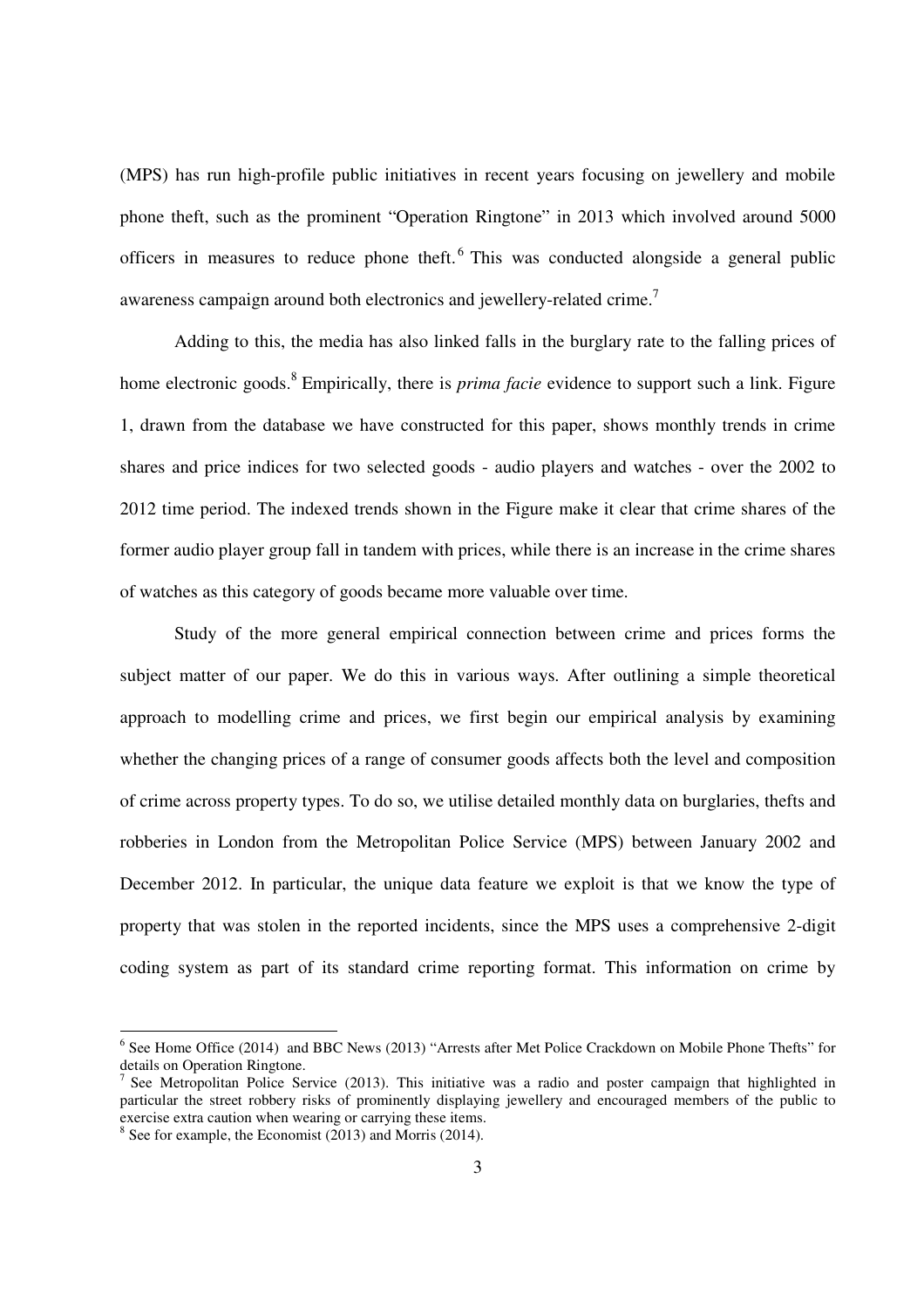property type is then matched to detailed retail goods price data from the UK Office of National Statistics (ONS) to form a consumer goods panel that we use to study how different price movements across goods may affect crime patterns. In this analysis, we estimate crime-price elasticities using panel data models that relate changes in the quantities of stolen goods to changes in their prices. These results are also compared with estimates from a rather different source, a victimization survey (the British Crime Survey, BCS) where we can also consider how changes in what is stolen relate to changes in the reported value of the item.

The second main part of our crime and prices analysis then focuses on a set of commodityrelated goods – jewellery, fuel and metals. These goods have the feature that they are relatively homogenous in their quality and that their prices are strongly determined by price movements in international commodity markets. This allows us to track the response of crime to price changes in a clean setting where prices are set exogenously and the quality of the underlying good is fixed over time.

 Our analysis uncovers a strong link between changing prices and crime. For the consumer goods panel we estimate an average elasticity of 0.35. For metals we estimate an elasticity of above unity, revealing a very strong sensitivity of crime to price changes. Furthermore, the empirical framework we adopt addresses a large range of potential confounders that could influence the crime-price relationship. Firstly, the approach we outline for the 44-good panel explicitly addresses the issue of non-price sources of heterogeneity across goods. In particular, the fixed effects model that we adopt is able to absorb many important dimensions of goods heterogeneity. By this we mean variation in features such as crime success probabilities (for example, the fixed technological costs of stealing a particular type of good) or resale price depreciation factors (i.e. the markdown between a new good valued at retail prices versus a resold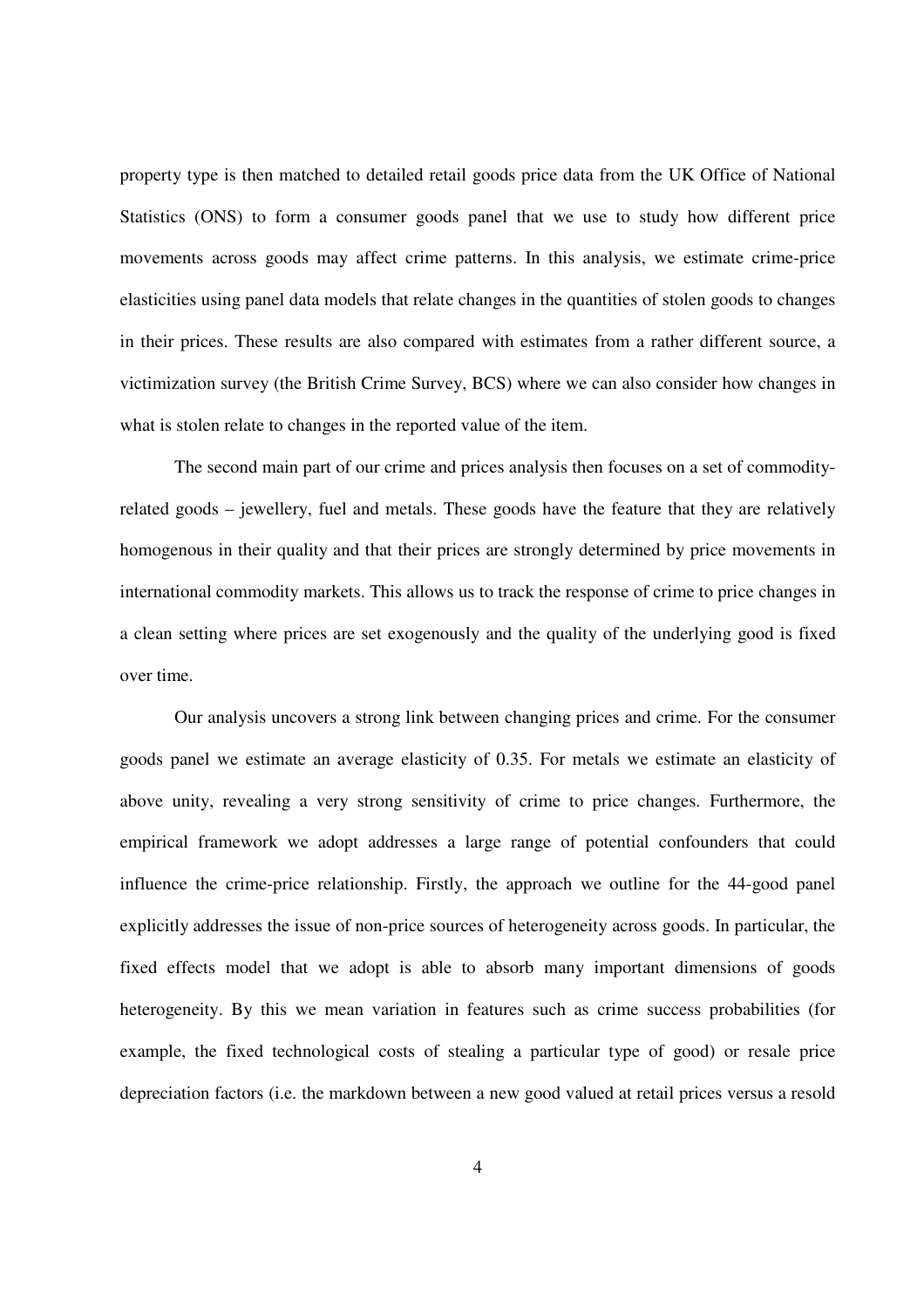version of the good). These factors will, along with price, determine the expected return from stealing a good and our main strategy here is to difference them out. This approach of course leaves us with parameters measuring the effect of changing prices on changes in crime at the within-good level.

Practically, the credibility of this approach then depends on crime adjusting to changes in prices at a faster rate than we could plausibly expect the non-price characteristics to adjust to the same stimulus. Our monthly models of the lag structure of the crime-price relationship strongly indicate that this is the case, with the majority of the response of crime to prices occurring within the first three months of a given shock to prices. This rapid response of crime to prices greatly limits the scope for time varying unobservables correlated with prices to play a role in influencing the observed relationship. As an example, any confounders related to factors such as investments in extra security by victims, the stock of goods held by the public, or changes in unobservable product quality would need to operate at a similar rapid frequency (and magnitude) as the measured price changes, which is arguably unrealistic at the monthly level.

 The last part of our analysis of the 44-product panel looks at the potential bias from endogenous crime reporting behaviour. As prices rise and goods become more valuable, owners are more likely to report that an item has been stolen and, since our MPS data is indeed based on crimes officially reported to the police, this could account for some of the observed positive relationship between prices and crime. We therefore construct a further goods-level panel using the annual British Crime Survey (BCS), which, as a victimization survey, distinguishes between reported and non-reported crime. We find that the crime-price relationship is robust using this broader definition of crime and that the potential biases from endogenous reporting are minimal.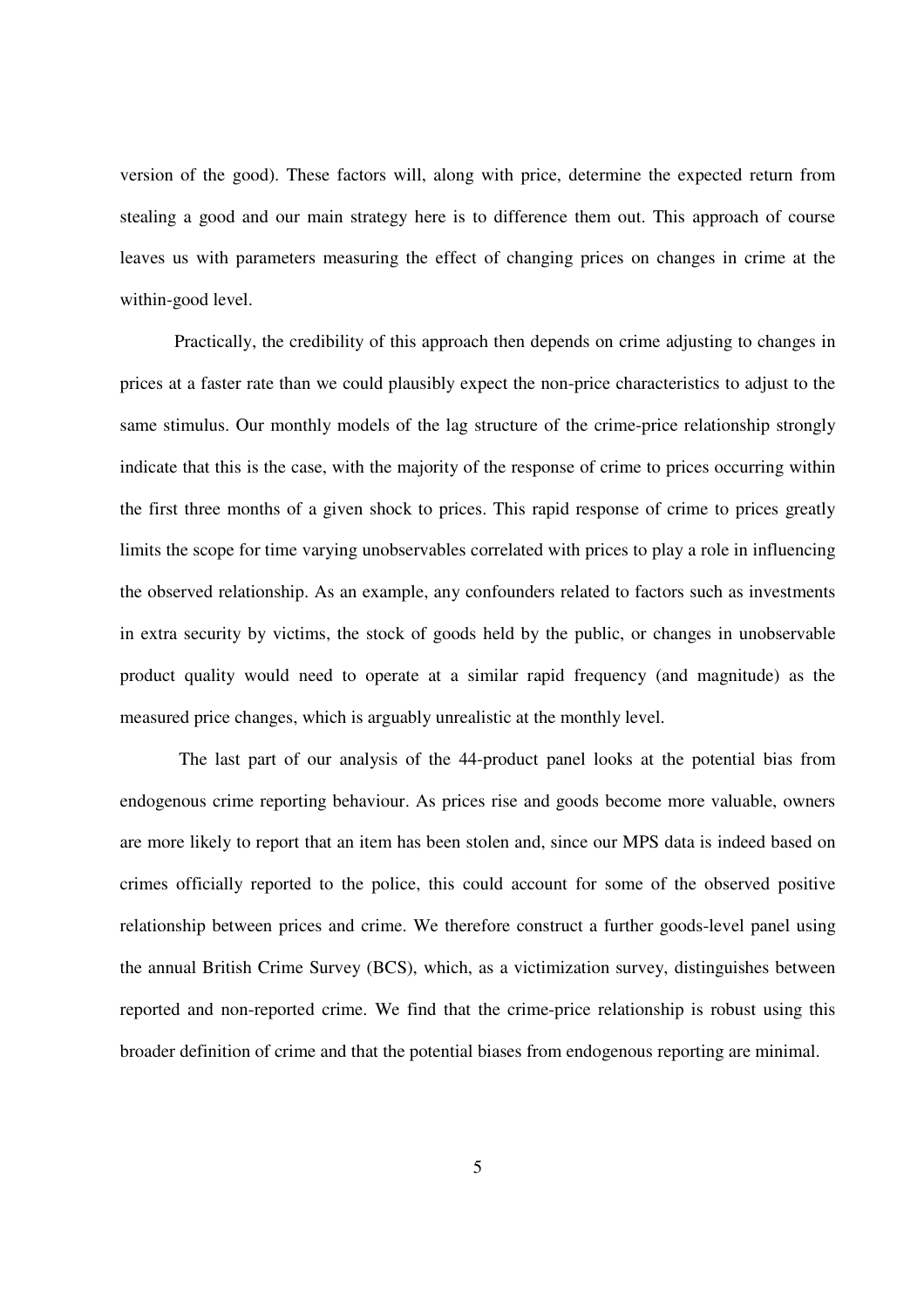We then move on to study metal and other commodity-related crimes (namely fuel and jewellery). Recently, there has been a huge upsurge in metal-related crimes in particular, with many reports of infrastructure-related thefts from targets such as public buildings and railway lines.<sup>9</sup> The prices of metals have risen very sharply through the 2000s as rapidly growing countries (especially China) have increased their demands for these metals. A very good example is the case of copper where prices have been driven up very sharply by demand from China. Thus exogenous increases in world prices have caused thieves to concentrate their activities into stealing metal, a crime where the monetary returns are much higher now than in the past. In a similar fashion, goods like jewellery and fuel are also exposed to changes in prices (specifically the prices of gold and oil respectively) that are primarily determined in international markets.

 Our analysis of commodity-related crimes has two main advantages. Firstly, in the case of metals we are able to obtain direct resale prices in the form of detailed reports from scrap metal dealers. This allows us to overcome the problem of measurement error that comes up when we proxy street resale values with retail prices, as we do in the previous consumer goods panel. Secondly, this study of commodity-related crimes allows us to parse out the biases related to unobserved demand shocks at the goods-level. By this we mean increases in the demand that would simultaneously increase prices and consumer demand for particular goods. This is a problem insofar that an increase in demand could translate into increases in consumer holdings of the good and make the good easier to steal at the same time that prices are rising. However, the shifts in demand that we observe for the commodity-related goods are very clearly exogenously set by trends in global markets rather than demand in the UK.

 $\overline{a}$ 

<sup>&</sup>lt;sup>9</sup> See for example, the review by Bennett (2008) which provides UK examples such as "240,000 passenger minutes lost in 2006" due to delays caused by copper cable theft. Kooi (2010) provides a guide to US metal theft trends and Berinato (2007) provides an evocative account of the US copper theft epidemic as a "red gold rush".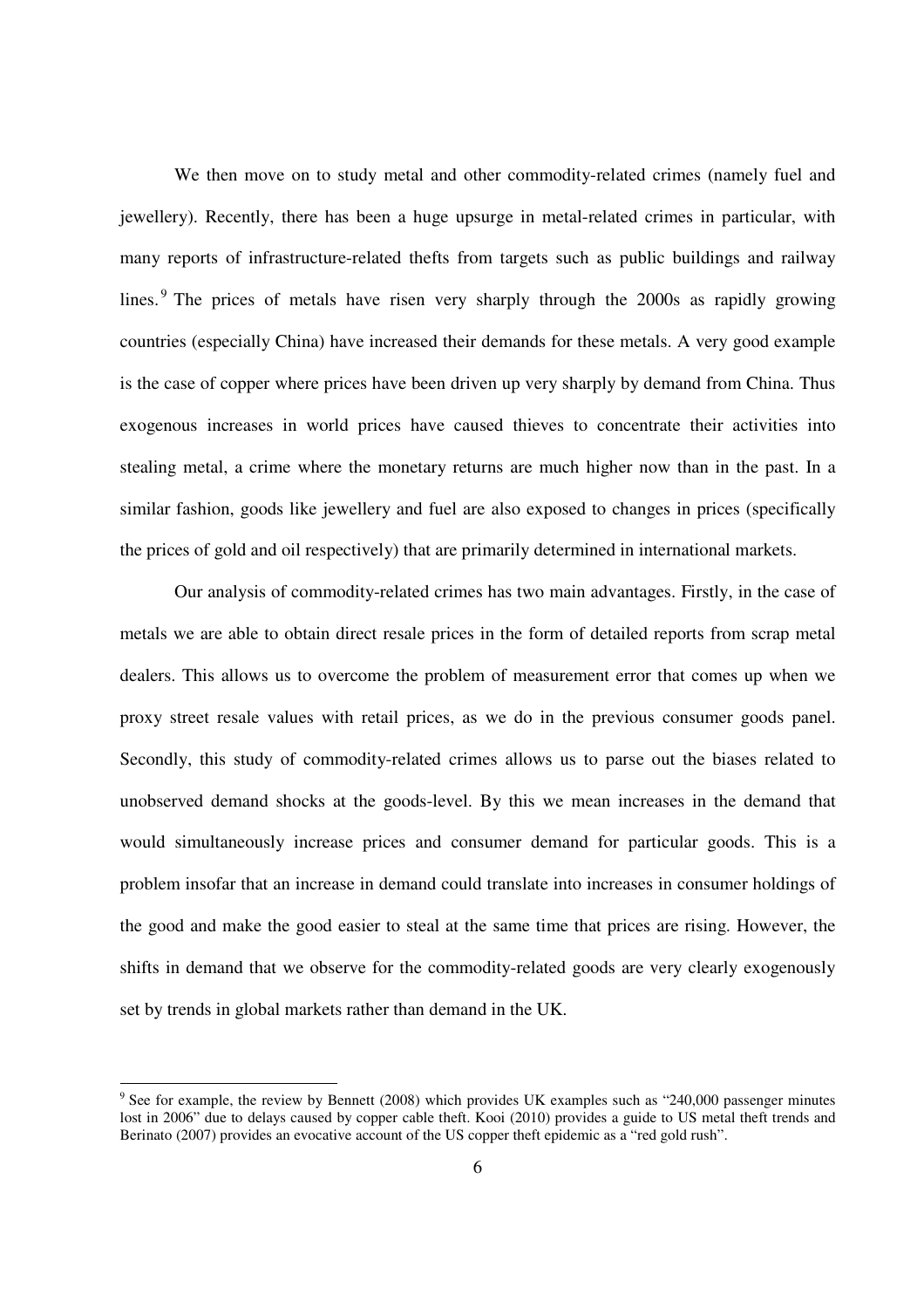Thus, overall, we find property crime to be responsive to changes in both consumer and scrap metal prices. The notion that increases in the potential takings from crime generate *ceteris paribus* increases in crime is central to the economic approach to modelling crime. Our evidence of significant positive consumer and scrap metal price elasticities of crime strongly supports the notion that criminals react to changing economic incentives by carrying out crimes that yield a higher return. In other words, our results indicate that the supply of crime is elastic both within and across activities, with relatively fast adjustment to changes in potential returns.

 The finding of significant and positive crime-price elasticities shows that prices matter for crime, and so we conclude the analysis of this paper by considering the quantitative importance of changing prices in explaining crime trends in the period we study. In our data, aggregate property crime fell by 35 percent between 2002 and 2012. For our estimated crime-price elasticities from the consumer panel, we find that price variation accounts for somewhere around 20 percent of the crime drop. One way of thinking about this is that the falling real price of loot meant that crimes that would have occurred in the past did not occur because the returns available from them significantly decreased. An extreme example of this is the very rapid fall in the price of audio players. The real fall here was even sharper so that price falls accounted for almost 40 percent of the crime drop for this good. Similarly for the highly price elastic metal crimes, where rapidly rising world commodity prices actually drove crime up, we find that the vast majority of the metal crime can be accounted for by real price increases.

 The rest of the paper is structured as follows. In Section 2 so as to motivate our empirical analysis we develop a simple choice theoretic model where crime and prices are connected to one another and from which we derive the prediction of a positive crime-price elasticity. In Section 3 we describe the data and offer some descriptive analysis. Section 4 reports the modelling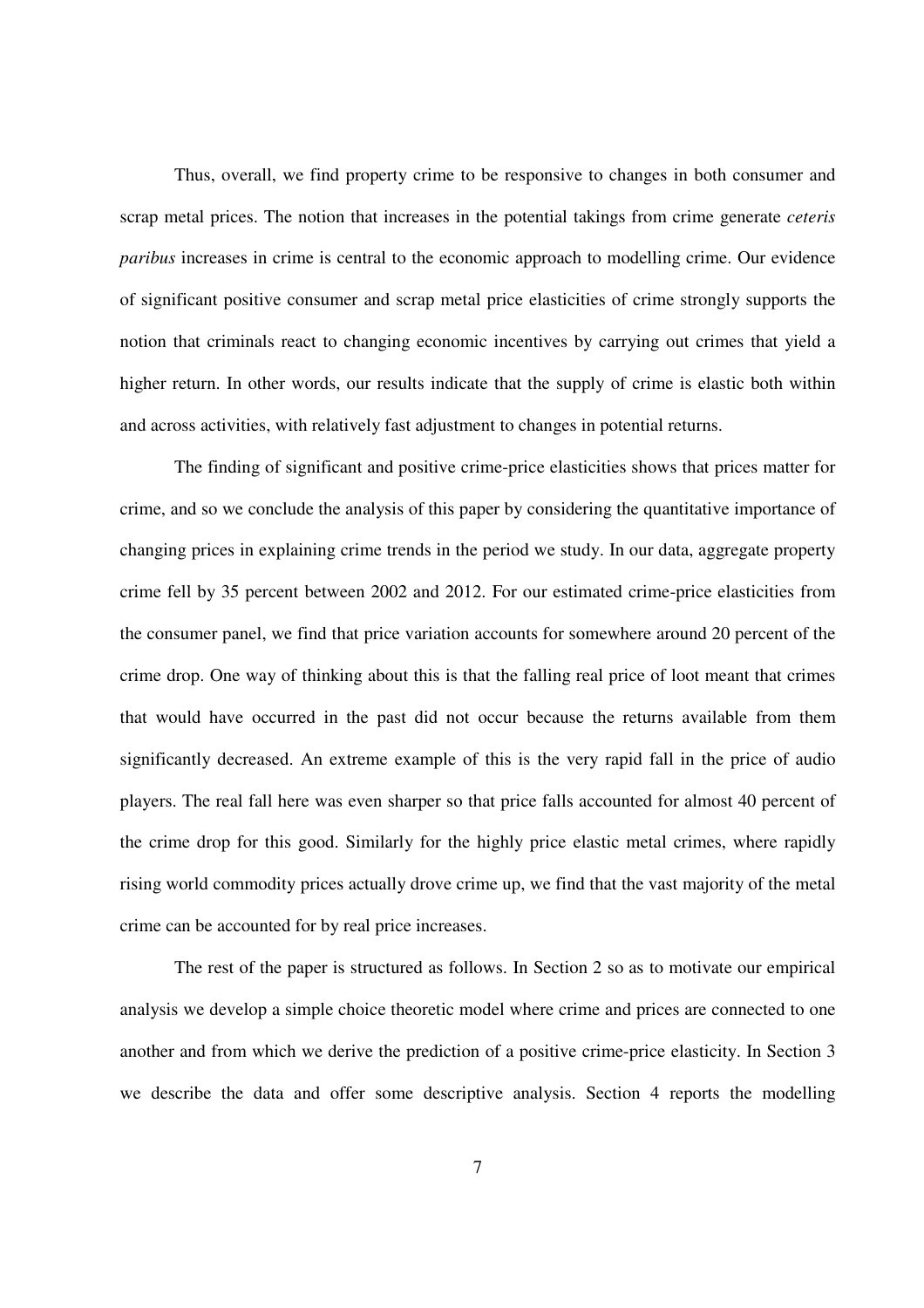approaches we implement. Section 5 gives the results from the consumer panel, and Section 6 from the analysis of commodity and metal crimes. In Section 7 we offer some interpretation and discussion of our results, together with a decomposition of the importance of price changes for explaining crime trends. Section 8 offers some concluding remarks.

#### **2. Modelling Crime and Goods Prices**

The starting point is a standard model of crime and economic incentives following, for example, the way Freeman (1999) or Machin and Meghir (2004) set up the classic Becker (1968) or Ehrlich (1973) model for use and implementation in empirical work. We extend this, without loss of generality, to consider choices of theft across different consumer goods which sell at different prices. In the first step, we reiterate the usual homogenous agent-homogenous good case and then go on to outline a simple homogenous agent-heterogeneous good model that can be applied to our empirical setting. In particular, the model shows how a straightforward price elasticity can be derived and also helps to clarify the role of factors such as wages, the level of sanctions, and the probability of detection or capture in relation to the crime-price elasticity that we are interested in.

A general set-up of the model is as follows. If *P* is the gain from successful crime, *π* the probability of being caught, *S* the punishment if caught and *W* the gain from legitimate labour, then the decision-maker will chose to commit crimes when the following inequality, which compares the expected returns from crime to the legal labour market wage, holds:

$$
(1 - \pi_{gi}) P_g - \pi_{gi} S_g > W_i \tag{1}
$$

In (1) the subscript *gi* on the probability of being caught  $\pi$  reflects heterogeneity in both the good to be stolen *g* and the type of individual thief *i* (e.g. a burglar or robber). The gain *P* reflects the market value of the good *g* to the thief (i.e. its resale value or personal value to the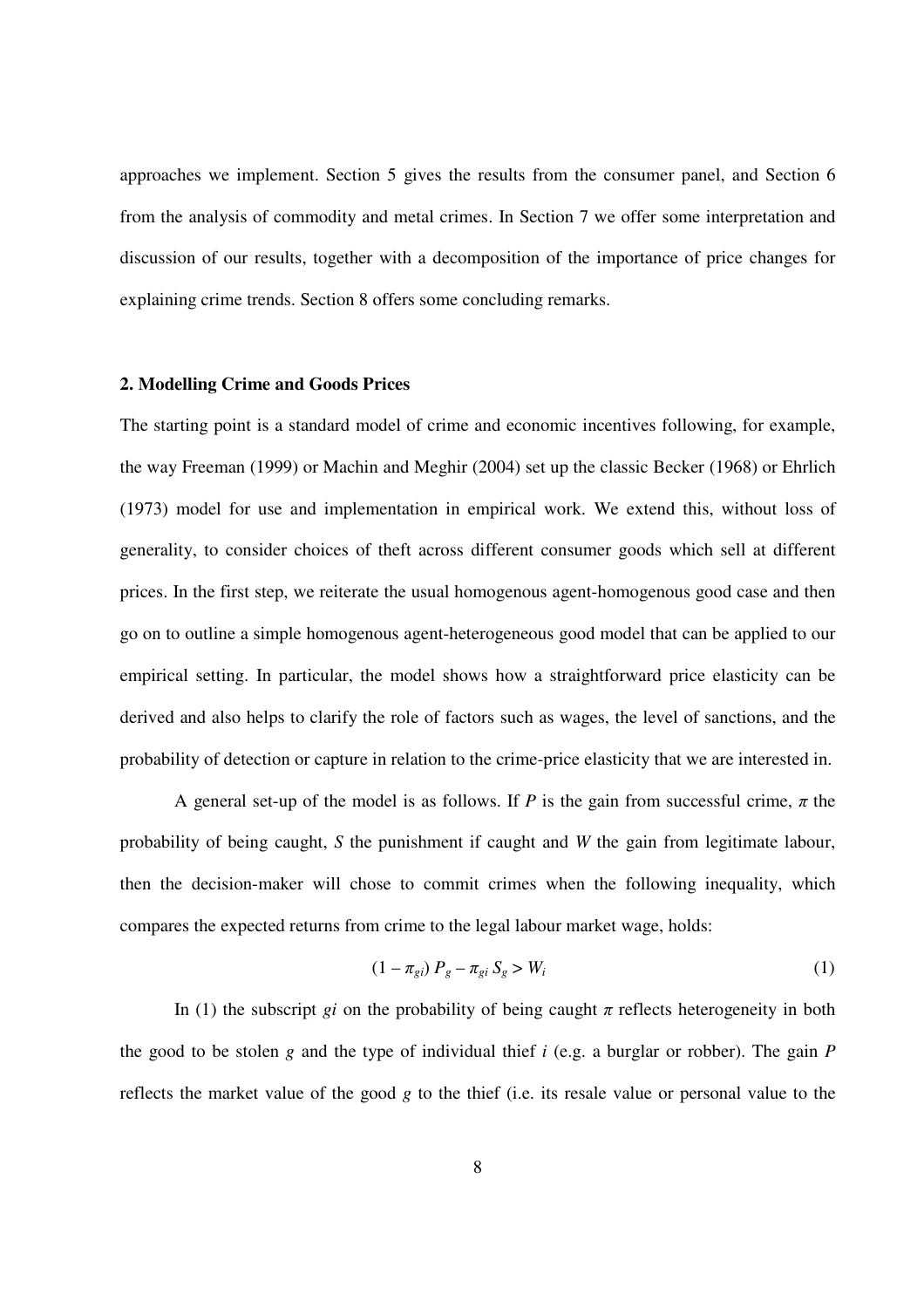thief). Legislation punishes all individuals equally for thefts of a given type of good  $g$ , while wages depend also on the type *i* of the individual thief. We now examine different cases that allow for the goods *g* and criminals *i* to vary in terms of types, starting by shutting down both sources of heterogeneity.

### *Homogeneous Agent - Homogeneous Good*

When both agents and goods are homogeneous there is only one crime choice to be made. The decision to commit a crime with return P occurs when the inequality below holds:

$$
(1 - \pi) P - \pi S > W \tag{2}
$$

Notice that equation (2) is the same as (1), except the subscripts  $g$  and  $i$  are dropped, as all goods and all individuals are identical. The inequality in this case is, of course, the standard one from the Becker (1968) and Ehrlich (1973) economic model of crime.

#### *Homogeneous Agent - Heterogeneous Goods*

This is the most relevant case for our empirical exercise, since in the data we have information about the type of the thieves is limited but we can in detail identify the type of stolen good. Specifically, we can only characterise the type of criminal from modes of crime (i.e. burglary, theft, or robbery) rather than observing individual criminals specialising in the theft of particular goods. Hence, in this case the basic inequality becomes:

$$
(1 - \pi_g) P_g - \pi_g S_g > W \tag{3}
$$

which means that the individual takes more than just one decision about whether to engage in crime or not. Instead, they compare the net benefit of stealing over alternative goods, denoted by *g.* So if there are two products, indexed by *1* and *2* respectively, and if inequality (3) holds for both of them, the thief still has the choice between the two goods. Conditional upon doing crime,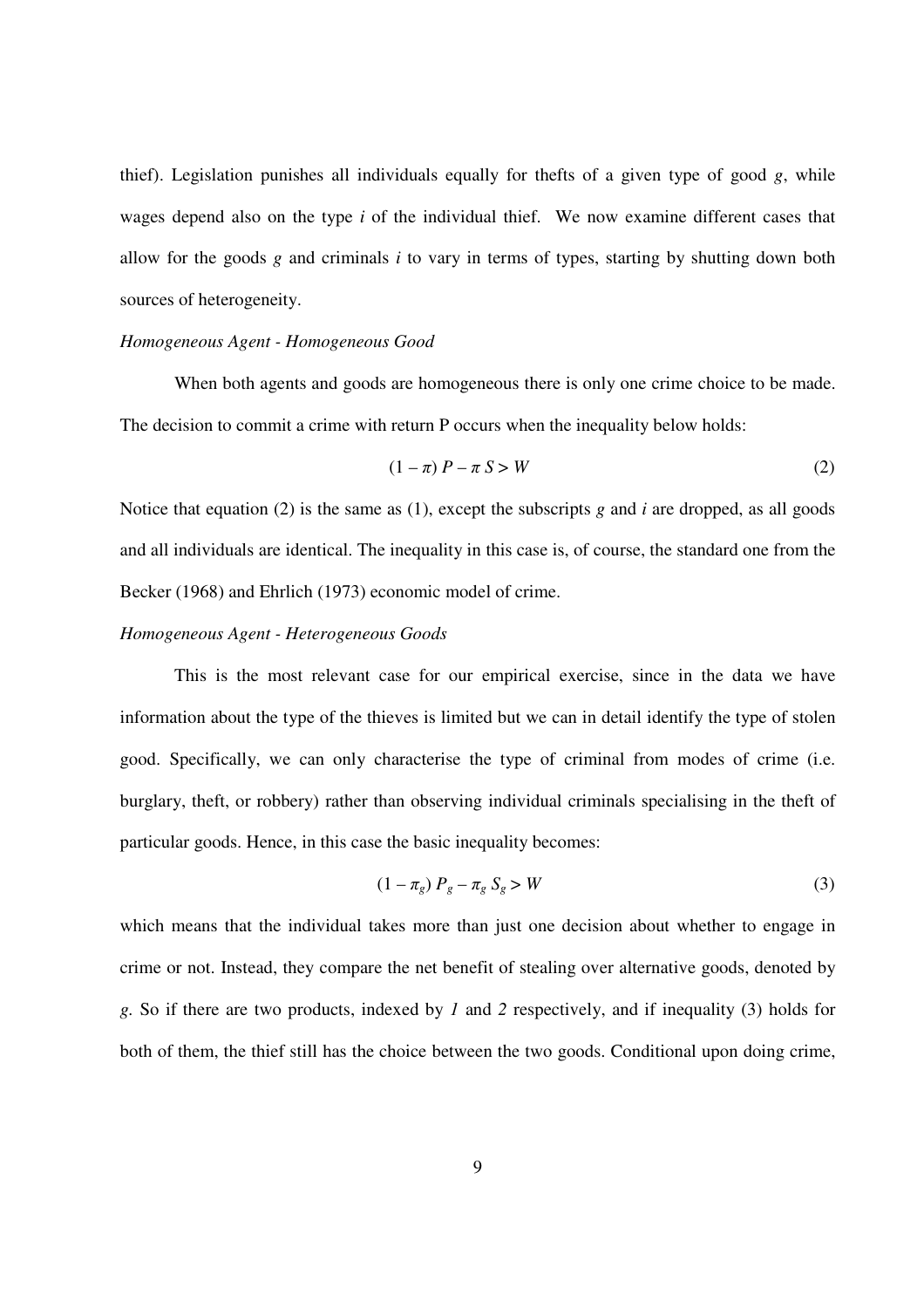an individual would therefore choose to steal good *1* rather than good *2* if also the inequality below holds strictly:

$$
(1 - \pi_1) P_1 - \pi_1 S_1 > (1 - \pi_2) P_2 - \pi_2 S_2 \tag{4}
$$

However, as crime for good *1* increases in the society, the gap between the left and right hand side of the expression above declines. An equilibrium with crime in both products occurs when the expression holds with equality. The natural way to model this is to allow the probability of being caught to change, for instance  $\pi_l$  should increase as crime opportunities for good *1* become scarce in the short run. Intuitively, this means that stealing property of type *1* is less risky in the beginning (as in what might be thought of as a low-hanging fruit explanation): however, as more thieves choose to steal the same good, the probability of being caught increases.<sup>10</sup> That is why we can express  $\pi_l$  as an increasing function of the quantity theft of property *1* so that  $\pi_l = k$  $C_I$  with *k* being positive.

By treating expressions (3) and (4) as equalities we can derive the quantity of crime in equilibrium. For one good only, we have

$$
(1 - k C_I) P_I - k C_I S_I = W \tag{5}
$$

which can be rearranged as:

 $\overline{a}$ 

$$
C_1 = (P_1 - W) / [k (P_1 + S_1)]
$$
 (6)

Equation (6) shows that a wage increase results in a fall in stolen quantities. The intuition behind this is simple: when wages from legitimate labour increase, the outside option is more attractive and fewer criminals decide to steal. Similarly, equation (6) also shows that an increase in the sanction associated with being caught for stealing the good *1*, *S1,* decreases the stolen quantity.

 $10$  This is essentially what Ehrlich (1996) characterises as the demand side of the market for offenses.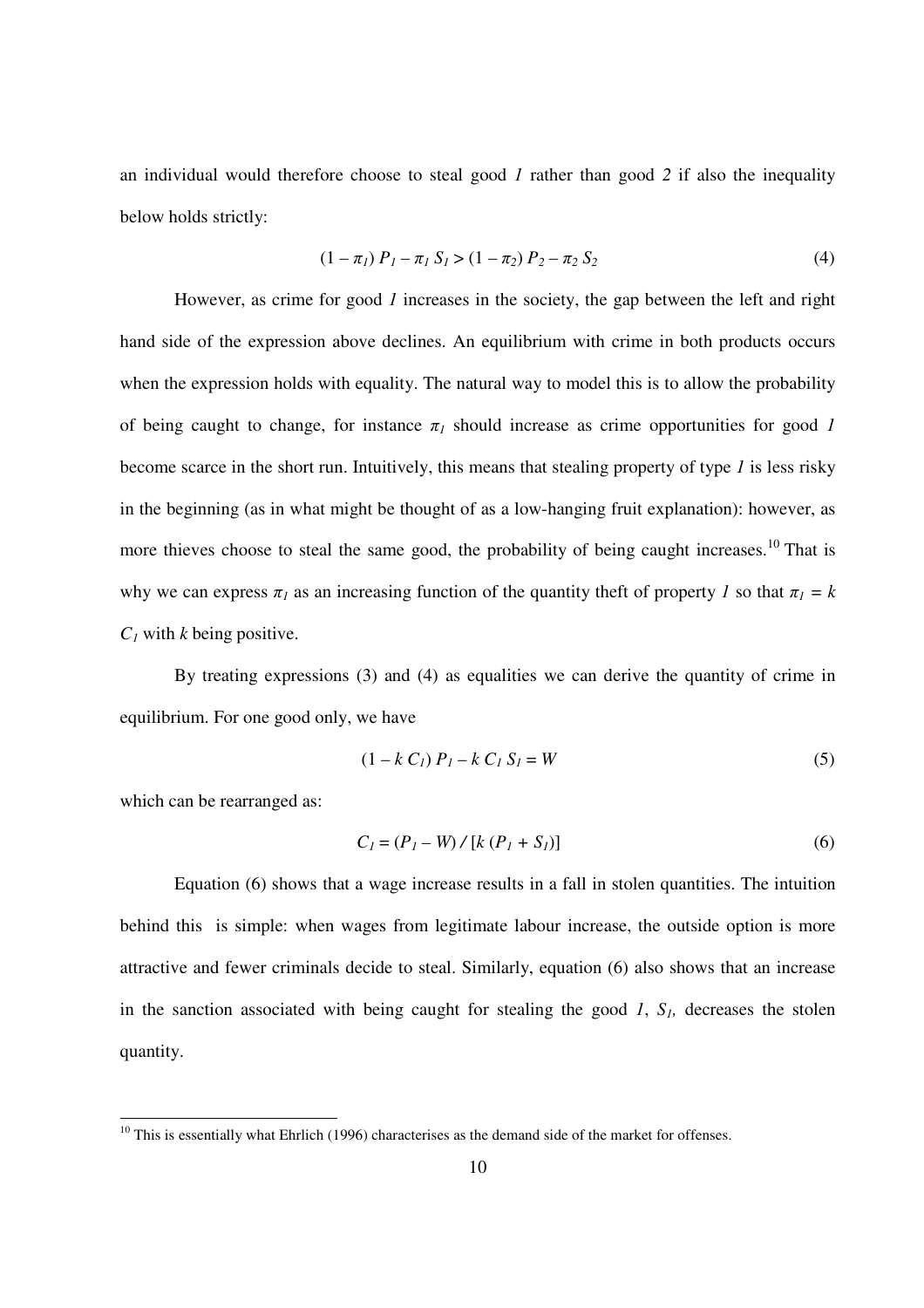Taking the partial derivative of (6) with respect to price and multiplying by  $(P_1/C_1)$  gives a crime-price elasticity:

$$
(\partial C_1 / \partial P_1) (P_1 / C_1) = \{ (S_1 + W) / [k (P_1 + S_1)^2] \} (P_1 / C_1)
$$
 (7)

In (7) it is clear that the elasticity of crime with respect to prices is always positive, so that increases in the price of good *1* generate increases in stolen quantity of product *1*. However, notice that (7) describes the response of crime to price changes for a single product. The model can be further developed by adding a second good to make the role of relative prices between goods explicit. To introduce the second good, we first assume that both wages and sentences are the same for potential criminals choosing between goods. That is, the punishment for stealing product *1* or product 2 is the same  $(S_1 = S_2 = S)$  and the certainty equivalent legal wage is *W*. This makes the decision of whether to steal good *1* as opposed to good *2* solely driven by the relative prices of good *1* and *2*. We return to this point about equal punishments across goods when discussing our empirical specifications in the next section below.<sup>11</sup> Therefore, analogous to the expression for good *1* in (5), the crime-work choice equality for good *2* is:

$$
(1 - kC_2) P_2 - kC_2 S = W
$$
 (8)

Thus, after some rearrangement, for the two goods case we can derive:

$$
C_1 = [(P_1 - P_2 + kC_2 (P_2 + S)] / [k (P_1 + S)] \tag{9}
$$

We can then derive a crime-price elasticity for good *1* as

 $\overline{a}$ 

$$
(\partial C_1 / \partial P_1) (P_1 / C_1) = \{ (S + P_2) (1 - kC_2) / [k (P_1 + S)^2] \} (P_1 / C_1)
$$
 (10)

In this two-good model, again the crime-price elasticity is always positive. Recall that quantities and in particular  $kC_2$  replaces the probability of being caught  $\pi_2$ , which takes values from 0 to 1.

 $11$  The issue needs discussion because, while sanctions like sentences for particular crimes tend to be fixed (e.g. if they are mandated or if sentencing guidelines exist) in some circumstances they vary. Two examples from the economics literature include Kessler and Levitt (1999) who study sentence enhancements to do with the California three-strikes laws and Bell, Jaitman and Machin (2014) who study the tougher sentences given to individuals who were convicted for participating in the London riots of August 2011.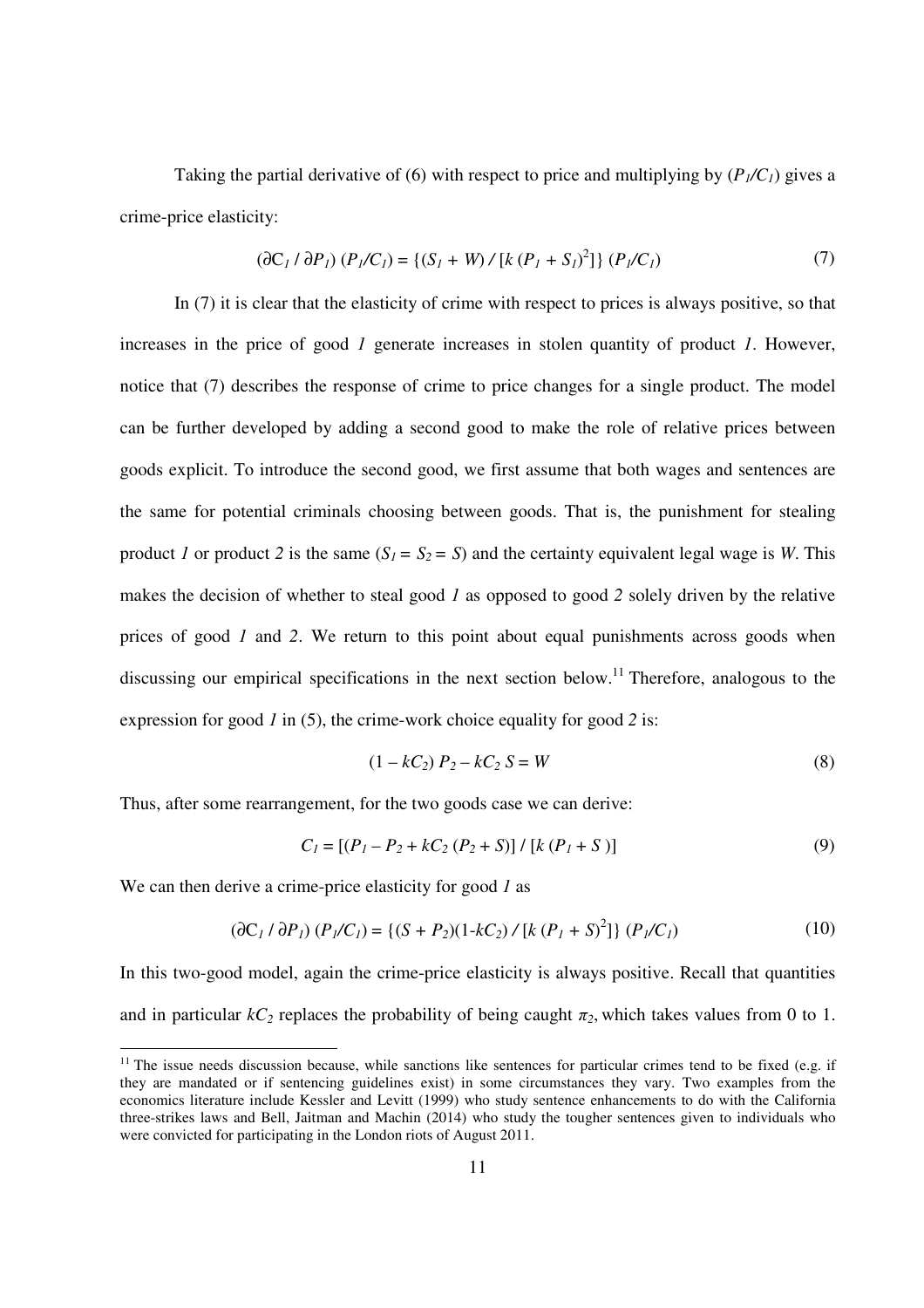Wages do not affect the price elasticity when there are two goods in the society. This is intuitive, as wages affect the choice between crime and legitimate labour but they do not affect the decision between stealing good *1* and *2*, conditional upon the choice to do crime rather than work, provided that legal wages are sufficiently low that render crime profitable for both good *1* and good *2*. 12

#### **3. Data and Initial Descriptive Analysis**

Our analysis matches data on crime to prices, with an aim of estimating empirical crime-price elasticities. We do this in two main ways. We first put together sources of crime data matched to the prices or values of what was stolen for a number of market goods. Second we look specifically at commodity and metal crimes, in part because they have seen a significant rise in prices over the period we study, and also because we can consider plausibly exogenous price variations driven by prices in international commodity markets. Furthermore, in the case of metals we have accurate price data from scrap metal dealers, which are the actual resale prices on offer to criminals.

# *Crime by Property Type*

<sup>-</sup>

We draw on two sources to study crime by property type. The first is administrative data drawn from the Crime Record Information System (CRIS) of the London Metropolitan Police Service (MPS). The second comes from survey responses on crime victimization from the British Crime Survey (BCS). We have obtained monthly data between 2002 and 2012 for the MPS crime data, and look at annual data from the repeated cross-sections of the BCS over the same period.

The CRIS represents the Metropolitan Police's standard reporting format for crimes. As part of this standard format, the MPS uses a coding system to describe the type and count of

 $12$  Another result from this model is that a low level of wages is associated with a low overall price elasticity. The intuition is straightforward: when wages are low, say close to zero, almost everyone steals, as the outside option of work is not attractive. In this case an increase in prices cannot shift many from legitimate labour to crime, since most of them already engage in criminal activity.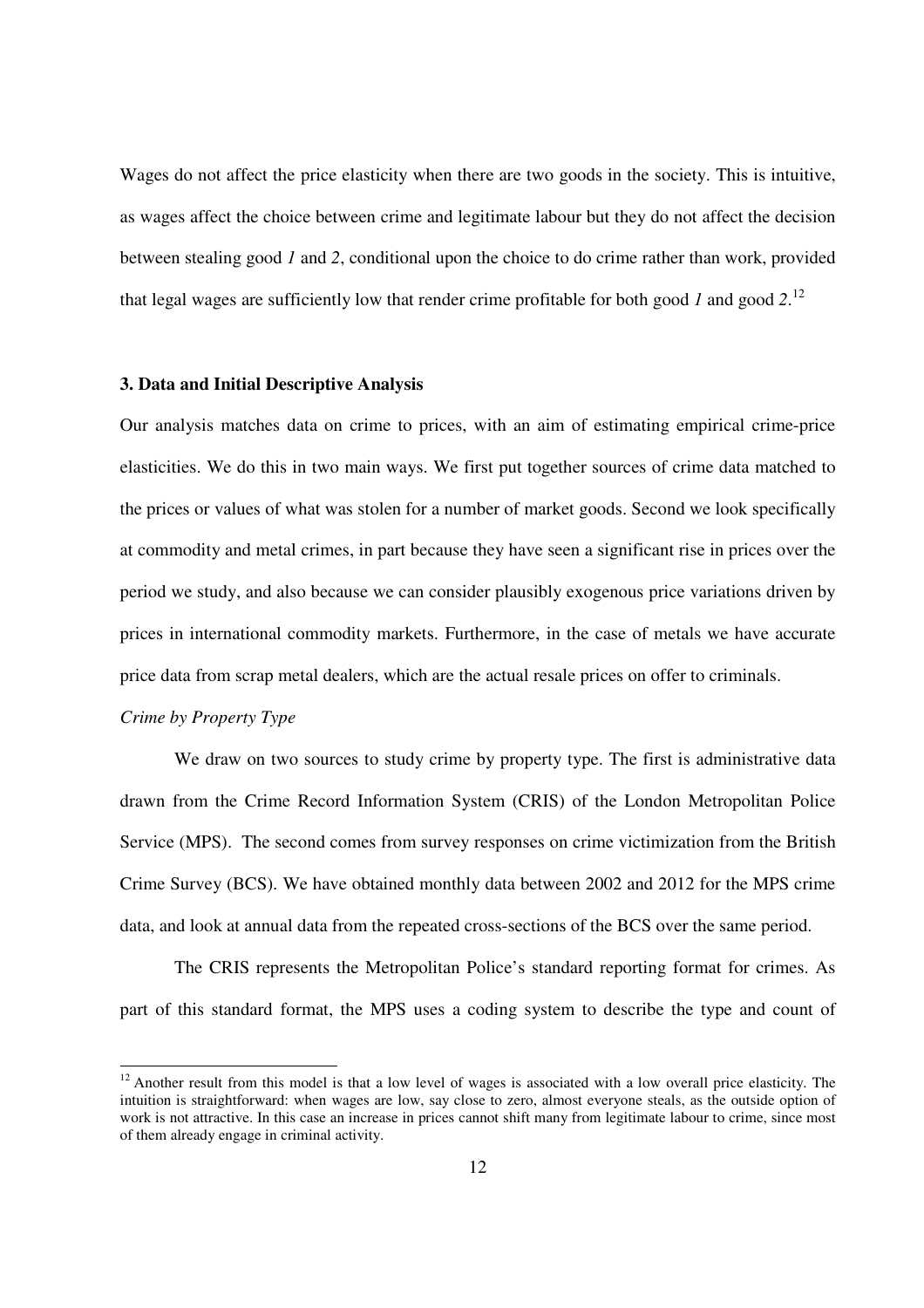goods stolen in thefts, burglaries and robberies. The structure of this coding system broadly resembles the analogous systems used for economic data on retail/wholesale goods or on internationally traded goods. Specifically, the property types are coded at two-digit level, with 203 products distributed across 19 one-digit product categories. The latter are listed in Table A1 of the Appendix, together with crime shares by one-digit category.

The British Crime Survey (BCS) is a crime victimization survey which, since 2001 when it was restructured into a larger survey than before, asks around 40,000 individuals in households about their crime experiences in the previous year.<sup>13</sup> It is useful to us as it has information on what was stolen in crimes and thus offers a complementary data source for us to study. Furthermore, the BCS also has questions asking whether a crime was reported to police or not. This is useful for gauging the potential scope for endogenous reporting by victims, that is, increases in recorded crime driven not by an increase in underlying quantity stolen but rather by the fact that the stolen items could have become more or less valuable to victims over time.

# *ONS Product Prices*

 $\overline{a}$ 

For some of the product groups in the CRIS data we can match the crime counts in each month between January 2002 and December 2012 to product price data from the UK Office of National Statistics (ONS). The product price data is based on the price quotes data that underpins the calculation of the UK Consumer Price Index (CPI). The data contains the original quoted prices that the ONS draws from shops across the UK, that is, the actual price in pounds and pence of goods being sold on store shelves.<sup>14</sup> The quotes data gives us the flexibility to aggregate the shop-level information to product level and calculate price indexes from the ground up, setting the

<sup>&</sup>lt;sup>13</sup> The British Crime Survey began in 1982 and was first a biennial survey and remained a smaller scale survey until being overhauled in 2001 to become the much bigger survey of around 40,000 adults per year. The survey has (more accurately) been renamed the Crime Survey of England and Wales (CSEW) since 2011.

 $14$  The data contains information from 1,701 different shops on the prices of 992 different products defined according to the goods classification used by the ONS (where the nomenclature term is item id).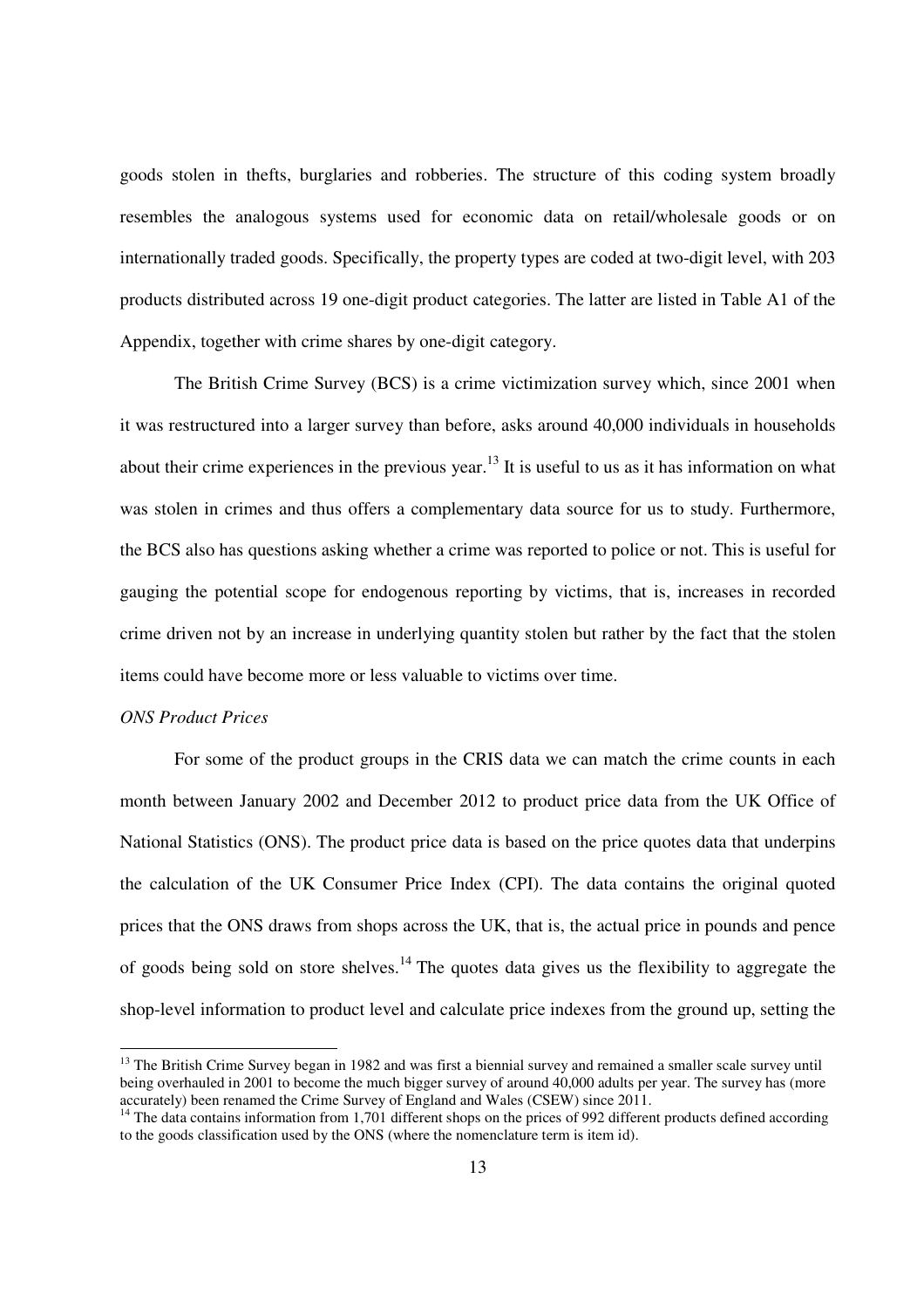base period to January 2002, the first month in the MPS crime data. In cases where the ONS does not make the shop-level price quotes data available we use their calculated price index information, re-setting the base values to January 2002.

#### *Matching MPS and ONS Product Groups*

 We matched the MPS product codes to the ONS retail price codes by inspecting the label descriptions for the codes across the datasets. This is only feasible for the crimes with market codes in the MPS data and we cannot match the stolen property which is classified to be nonmarket (around 49.2 percent in terms of crime counts) such as credit cards or personal documents that cannot be priced because they are not tradable in conventional retail or second hand markets. A further "rare/unusual" group (around 3.3 percent of crime counts) contains property types such as those related to animals or weapons that also cannot be feasibly matched to a consistently reported price series.

For the market goods, however, the high level of detail in the ONS price data makes it possible to find credible matches for many two-digit goods categories reported in the MPS property type system. For example, we are able to find separate matches amongst prices for the different types of clothing covered in the MPS data (e.g. menswear, ladies wear, children's) and for different types of electronic, durable and food products.<sup>15</sup> In total, we were able to match  $44$ crime and goods categories for all months between January 2002 and December 2012, comprising approximately 77.5 percent of the market good crime counts. From this we have formed a balanced panel of crime counts and retail prices across 132 monthly periods. The remaining 22.5 percent could not be matched because of either incomplete crime or price data.<sup>16</sup>

 $\overline{a}$ 

<sup>&</sup>lt;sup>15</sup> An example of the label description matching is given in Table A2 in the Appendix.

<sup>&</sup>lt;sup>16</sup> For example, the Metropolitan Police added new categories after 2002 as they became prominent as distinct goods categories (e.g. MP3 players were included from 2006), and the ONS regularly revises and drops price series in ways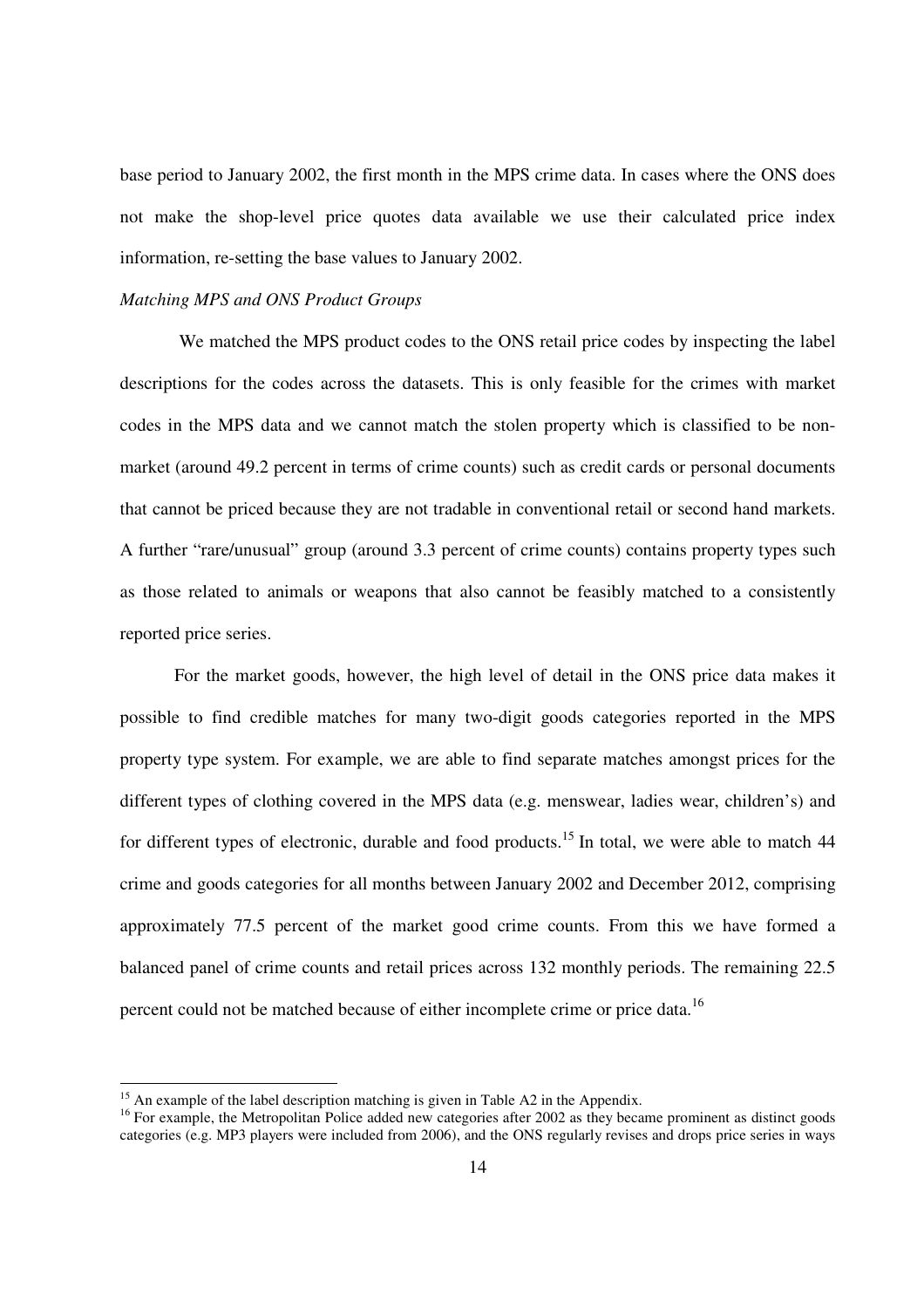#### *BCS Value of Stolen Property*

For the British Crime Survey there is also data on the reported replacement value of what was stolen in victim-reported criminal incidents. We can thus form an analogous data set to our MPS crime-consumer goods panel by looking in each year how many items were stolen and we can work out the their average value. Hence this is a direct measure of the value of the item stolen and provides an alternative to our measure based on the retail price index. We do not have as much detail as the MPS data but have been able to put together data in 2002 and 2012 on 22 items, some of which match those in the MPS data, together with their average replacement value.<sup>17</sup> We use this below to draw a comparison with results using the MPS consumer panel.

# *Metal Crimes*

 $\overline{a}$ 

The MPS product coding system features a one-digit group of metal crimes.<sup>18</sup> Apart from indirect cases such as gold's close relationship with jewellery products, the price of these metals is not measured as part of the CPI calculations, so we have collected direct data on scrap metal prices. These prices are likely to reflect the true resale value obtained by criminals in the case of metal theft. We collected the data from *letsrecycle.com*, a trade industry media outlet that services the waste management and recycling sector. They maintain a historical archive of detailed, monthly scrap metal prices across many types of metal. This allows us to match scrap metal prices to the MPS metal crimes. As well as these local, UK-focused scrap metal prices, we are also able to draw on international commodity markets for price information. We obtain

that cannot be easily concorded over time (we found that this was most common in the electronics, furnishing and building materials 1-digit categories).

<sup>&</sup>lt;sup>17</sup> Because of the available sample sizes by stolen product we consider three adjacent years to construct these measures for 2002 (pooling 2001-3) and 2012 (pooling 2011-13). This means in our statistical analysis below we cannot feasibly set up an annual panel and therefore look at long changes between 2002 and 2012.

<sup>&</sup>lt;sup>18</sup> Specifically, the seven metals are gold, silver, copper, lead, aluminium, brass and a residual group of other metals.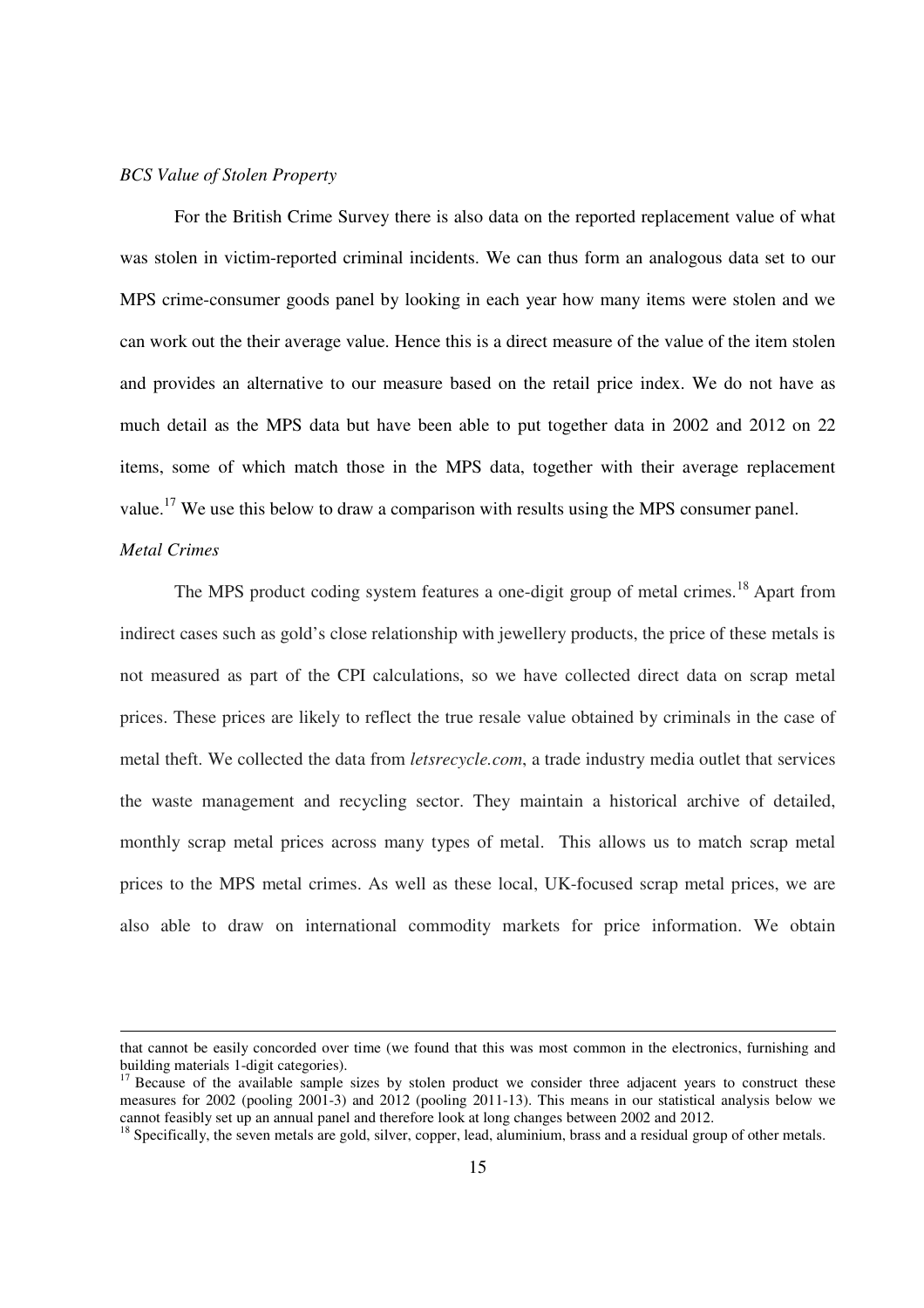international metal commodity prices from the online platform "Index Mundi". All prices are collected at the monthly frequency and are measured in pounds sterling.

#### *Initial Descriptive Analysis*

 Figure 2 shows trends in the total number of crimes and metal crimes in our MPS data. It shows a sharp fall in crime across all groups, with the aggregate of burglaries, thefts and robberies (the left axis) falling from just under 50000 in January 2002 to just over 30000 by December 2012, or a 35 percent fall. The metal crimes (right axis) fluctuate quite a lot but more than double over the 2002-12 time period.

In Table 1 we report some descriptive statistics on the changing composition of thefts by property type as observed in our balanced panel of 44 goods categories. In particular, we look at the change in shares of total thefts per two-digit product and report figures for the top 10 and bottom products over the 2002-2012 period. This indicates some obvious movements that are consistent with changing prices driving crime trends. The fastest growing categories are dominated by either high-tech, high-value electronic goods (mobile phones, power tools) and jewellery-related goods. The products with declining shares are goods where there has been strong downward pressure on prices, such as the case of Audio Players discussed in our introduction.

 Figure 3 then shows a scatterplot of average 12-month changes in the log of the crime count and the log of the price index for the 44 product panel and for the 21 stolen items from BCS. The plots show the between-good variation across categories in the data, abstracting from within-good changes over time. The averaged changes are clearly related as the positively sloped (and statistically significant) regression line fit through the points in both charts shows. The charts very clearly reveal that products with bigger price increases – like the jewellery categories (Rings, Necklace and Watch) and goods such as Bicycles – saw relative crime increases. On the other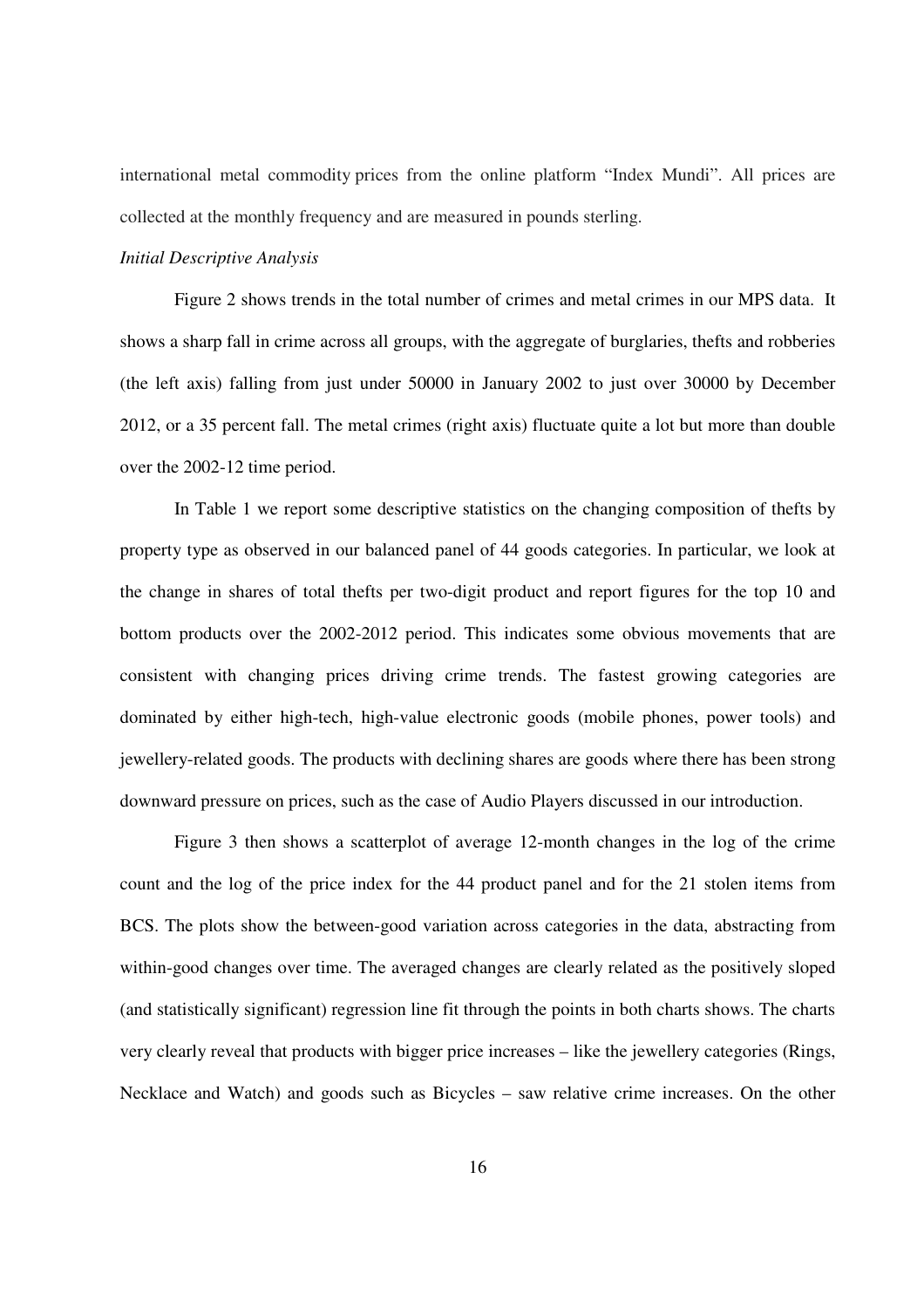hand those experiencing price falls – most notably the big price decreases for Audio Players – saw crime fall the most.

 The other point of note is the strong similarity between the two charts. They are based on very different data on crime and prices/values, yet both show a strong correlation between changes in crime and changes in the potential values of goods. Study of the two charts reveals that, for the most part, the same goods line up well. Closer inspection reveals one difference that is pertinent, namely that the Mobile Phones category is close to the regression line in the BCS chart, but is somewhat to the left in the MPS 44 product plot. We think this probably reflects that higher price mobiles are more likely to be stolen and this is not picked up in the overall average price index, but it would be better reflected when crime victims report replacement costs in the BCS. This apart, however, the main picture is one of striking similarity between the two charts.

#### **4. Empirical Models of Crime and Prices**

The descriptive analysis of the previous section is highly suggestive of an empirical connection between changes in crime and changes in prices. In this section, we set out a modelling approach which subjects this initial finding to a more stringent statistical evaluation, including discussion of a number of threats that may be posed to the identification of a positive crime-price elasticity.

#### *Baseline Empirical Models – Consumer Goods Panel*

A monthly panel data log-log specification to estimate crime-price elasticities can be expressed for goods category *g* in month-year period  $t$  ( $t = my$ , where *m* is month and *y* is year) as:

$$
Log(C_{gt}) = \alpha_g + \beta Log(P_{gt}) + \tau_m + \tau_y + \varepsilon_{gt} \tag{11}
$$

where  $C$  is the number of crimes (that is, a count of items stolen) and  $P$  is the price index for each good (calculated relative to the base level observed at the beginning of the sample in January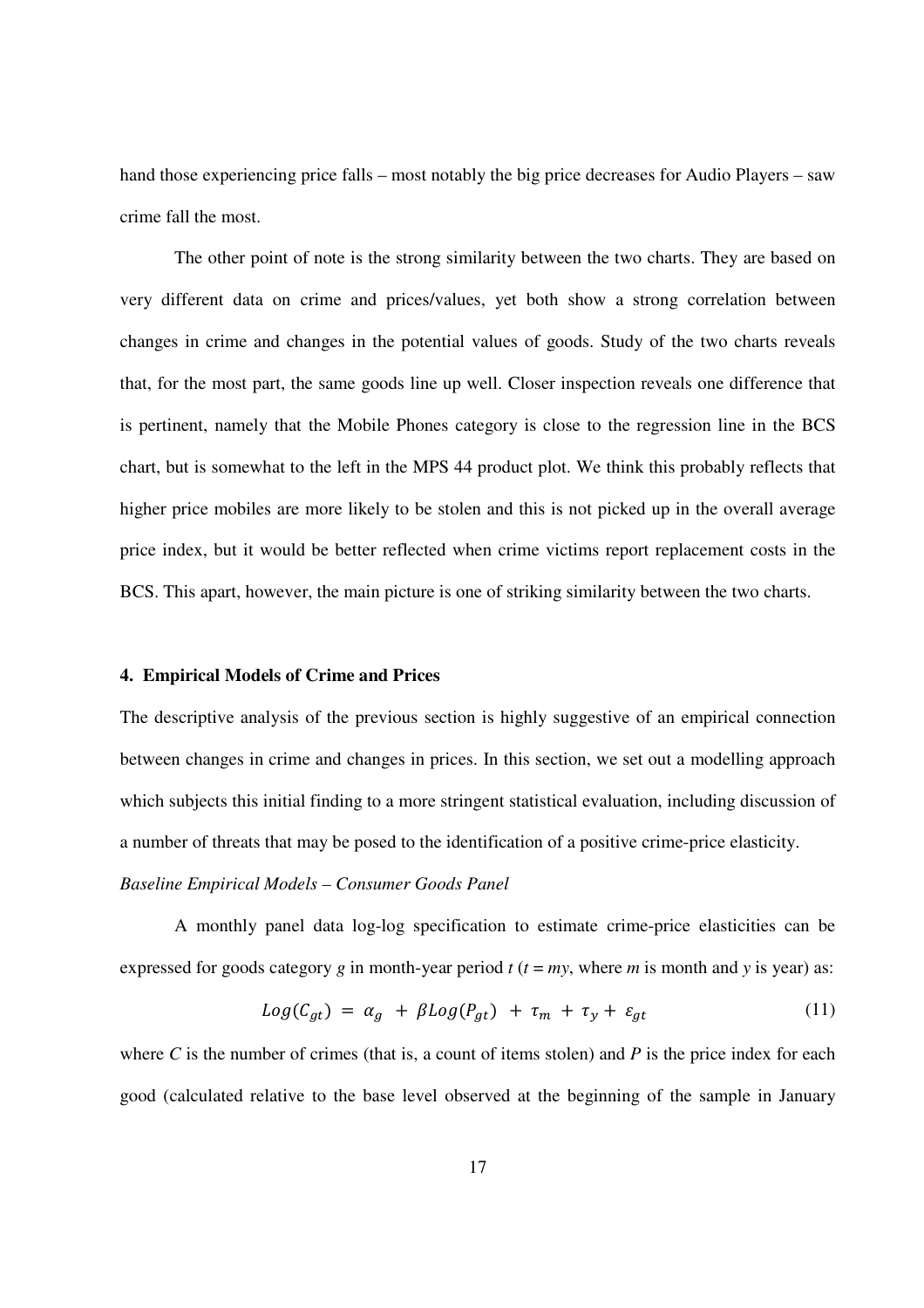2002).  $\alpha_g$  is a product-specific fixed effect and to control for common seasonal and annual effects we first include month and year dummies that are denoted by  $\tau_m$  and  $\tau_y$  respectively, with  $\varepsilon_{qt}$  representing the error term. The inclusion of the product, month and year fixed effects ensures that the estimated elasticity  $\beta$  is the within-product elasticity that is identified from changes through time of crime and prices.

We adopt this within-groups specification as we have a long *T* panel of 132 observations (12 months by 11 years) for our 44 matched crime-price groups. More stringent empirical models can also be estimated and we generalise the estimating equation in several ways. First the fact that we have monthly data over multiple years means we can allow for a full set of time effects by including all month-by-year dummies,  $\tau_t$ .

We can also generalise further to allow month effects to vary by good *g* and therefore make the pattern of seasonality fully flexible at the goods level. Incorporating both of these produces the following specification:

$$
Log(C_{gt}) = \alpha_{gm} + \beta Log(P_{gt}) + \tau_t + \varepsilon_{gt} \tag{12}
$$

where  $\tau_t$  (or  $\tau_{my}$ ) describes every month-year combination and  $\alpha_{gm}$  is a fixed effect for each product-month cell. This seasonally adjusted, within-groups model forms our preferred specification as it incorporates a full set of time effects and conditions out goods-specific seasonality.

# *Issues*

 These estimating equations capture a number of salient features of the crime-price relationship as described in the simple model of Section 2 and will enable us to subject our initial descriptive findings to a more rigorous evaluation. But, before we consider the estimates that emerge, a number of issues require some discussion.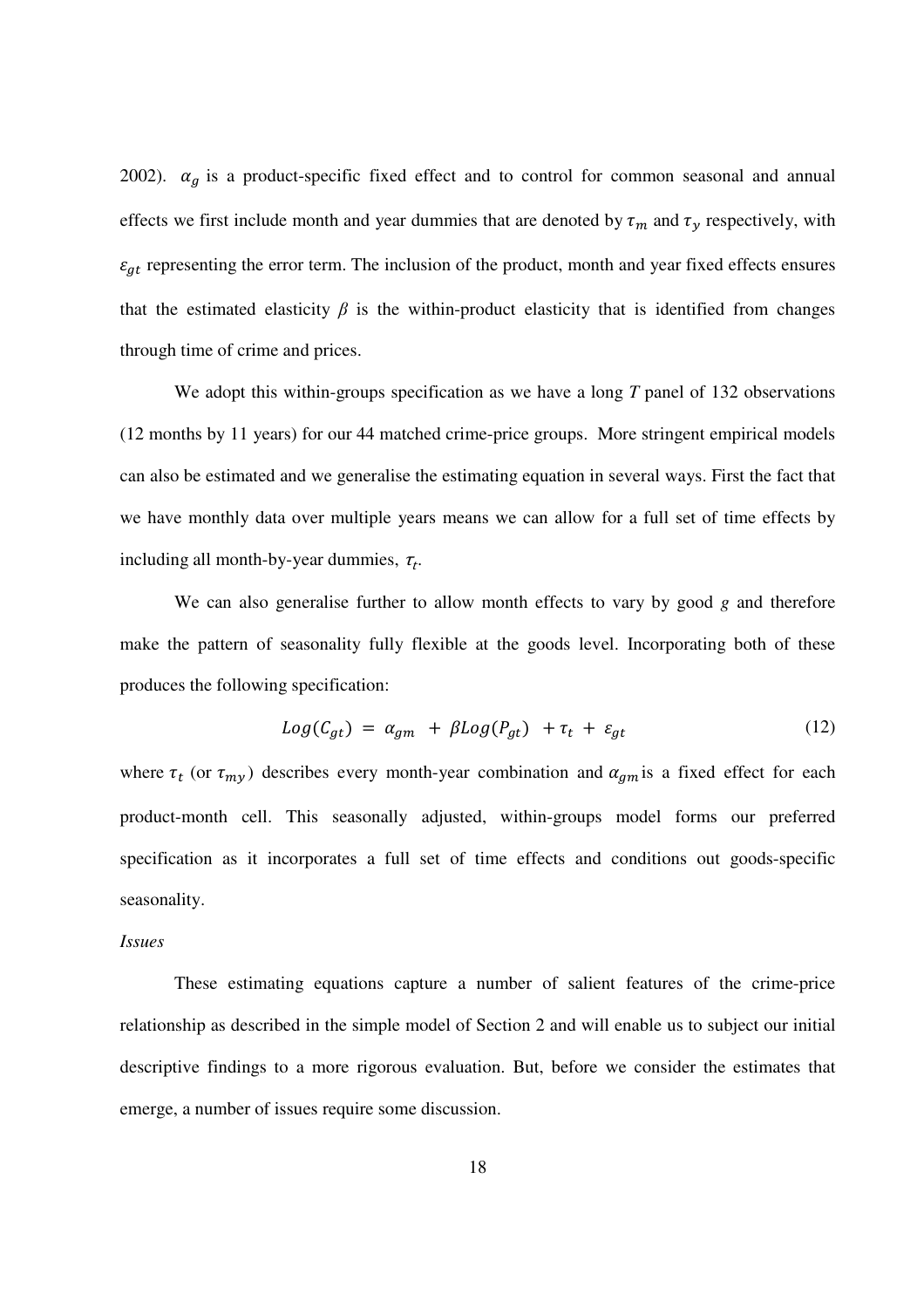A first feature to note in terms of the model is that since outside wages (*W*) and sanctions (*S*) do not vary across goods then their effects are absorbed into the empirical model's time effects. Note that in the case of sanctions there is a limited sentencing gradient according to the value of thefts in the UK.<sup>19</sup> Secondly, any constant differences in the specific success probability associated with each good (denoted as  $(1 - \pi_q)$  in the model) will be absorbed into the goodsspecific fixed effect  $\alpha_g$ . We can realistically expect this success probability – which can also be interpreted as a general difficulty to steal – as varying across goods according to factors such as: the typical pattern of security or protection afforded to each good; the usual location or placement of the good; the available stock of the good held by consumers; and physical characteristics such as weight and size which will bear on the physical practicality of stealing the good.

The product fixed effects  $\alpha_g$  also play role when considering measurement issues that might arise with respect to our price data. The preferred measure of  $P$  outlined in the model would be re-sale value, that is, the amount of money a criminal can obtain for a stolen good. The price we use (retail prices as given by the ONS) is obviously an imperfect proxy for this. The fraction of analogous retail value that a criminal can recoup for a good will depend on a range of factors such as: traceability, the size of potential resale markets, and product durability. However, if we think of the relationship between retail prices and re-sale value as following a simple linear markdown function, such as  $Resale_{at} = (1 - \lambda)$  Retail<sub>at</sub>, then this makes the re-sale price faced by criminals some constant fraction  $1 - \lambda$  of the retail price we measure. If this markdown is

 $\overline{a}$ 

<sup>&</sup>lt;sup>19</sup> The UK's Sentencing Guidelines for theft provide scope for sentences to vary with the value of theft being considered (Sentencing Council 2014). These guidelines set out a sentencing grid based on the two dimensions of "harm" and "culpability", with the value of thefts helping to determine the level of harm. The grid lists three harm categories based on value bands of: £125-£250; £250-£1000; and over £1000. These bands and associated sentences are changed infrequently and can therefore be treated as fixed for the purposes of the monthly analysis presented in this paper. Changes in the value of goods over time may push the expected sanction into a higher sentencing band, but this is unlikely to be a common enough experience for it to affect our estimated elasticities. Hence we treat sanctions as being fixed and homogenous across goods.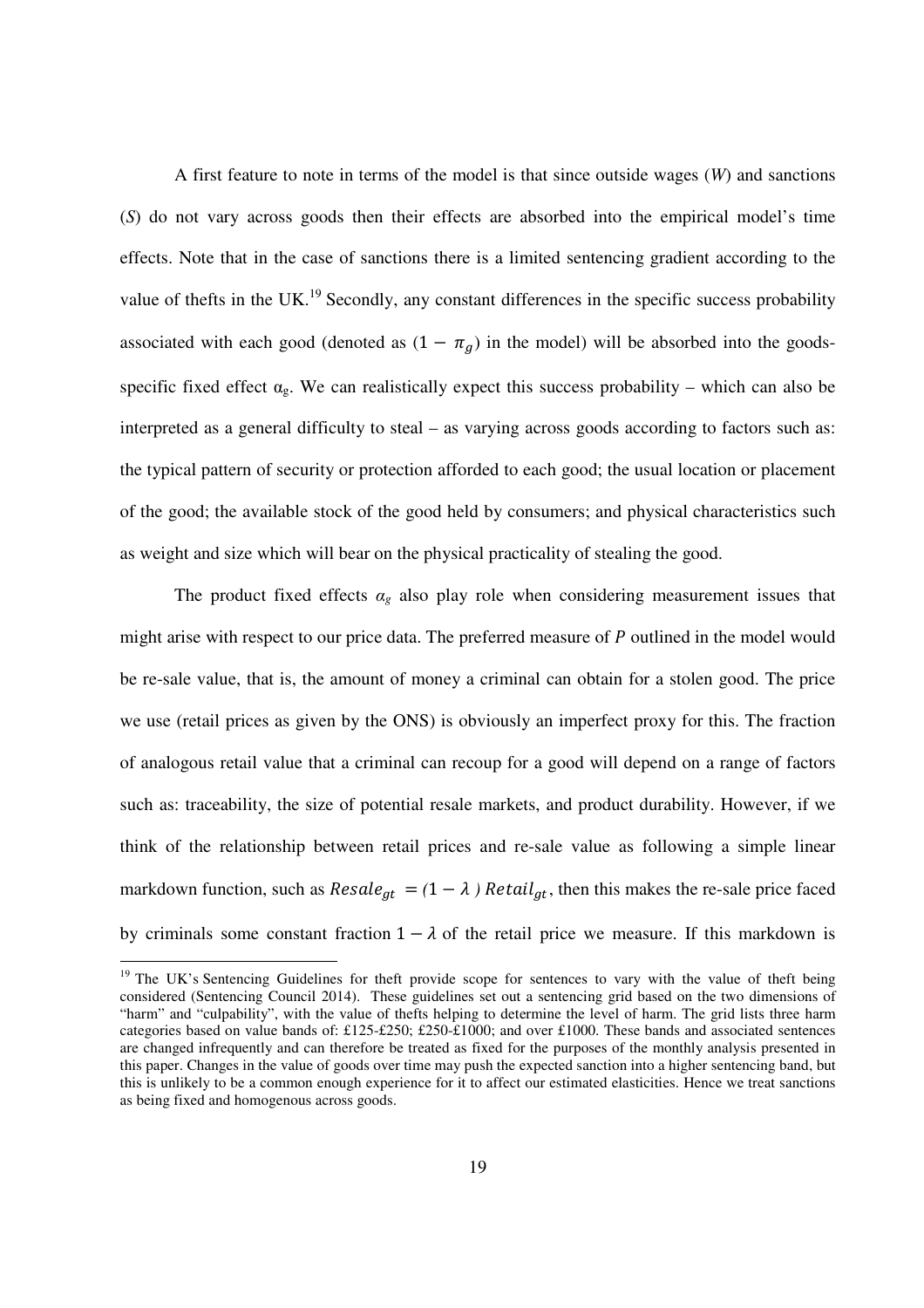stable over time then it will be differenced out by the product fixed effects in all of the specifications outlined above. As a result, our within groups estimate using retail prices will capture the underlying changes in re-sale value that drive the crime participation decision.

This assumption that non-price heterogeneity is constant or only slowly changing through time does have implications for the interpretation of our estimated  $\beta$  parameter for prices. If we think that non-price factors such as the success probability  $(1 - \pi_g)$  or the re-sale depreciation factor  $\lambda$  could vary at the same frequency as the price effects then this could be a source of omitted variable bias. That is, our measured price changes could also be picking up correlated effects related to unmeasured changes in success probabilities or the state of the resale market. It is therefore important to establish the time profile of the price effects in order to judge whether these effects could be plausibly conflated with goods-specific omitted variables in this way.

# *Dynamic Specifications - Consumer Goods Panel*

 $\overline{a}$ 

 It is straightforward to extend the above empirical model to incorporate dynamics. Firstly, a lagged dependent variable can, following the usual logic, be included to account for persistence and as a proxy for additional omitted factors that could be correlated with crime:

$$
Log(C_{gt}) = \alpha_{gm} + \beta Log(P_{gt}) + \delta Log(C_{g(t-1)}) + \tau_t + \varepsilon_{gt} \tag{13}
$$

In this dynamic setup, the long-run crime-price elasticity is  $\beta/[1 - \delta]$ . <sup>20</sup> Dynamics can also be introduced in terms of extra lags in prices, to allow for the possible adjustment of crime to price shocks over several prior periods, as follows:

$$
Log(C_{gt}) = \alpha_{gm} + \beta Log(P_{gt}) + \sum_{k=1}^{K} \gamma_k Log(P_{g,(t-k)}) + \tau_t + \varepsilon_{gt}
$$
\n(14)

where  $k$  denotes the order of the lag in prices (from a one month lag to a maximum lag of  $K$ ).

 $20$  The inclusion of a lagged dependent variable is typically subject to caveats regarding Nickell (1981) bias but in our case this is mitigated by the long-T structure of our panel.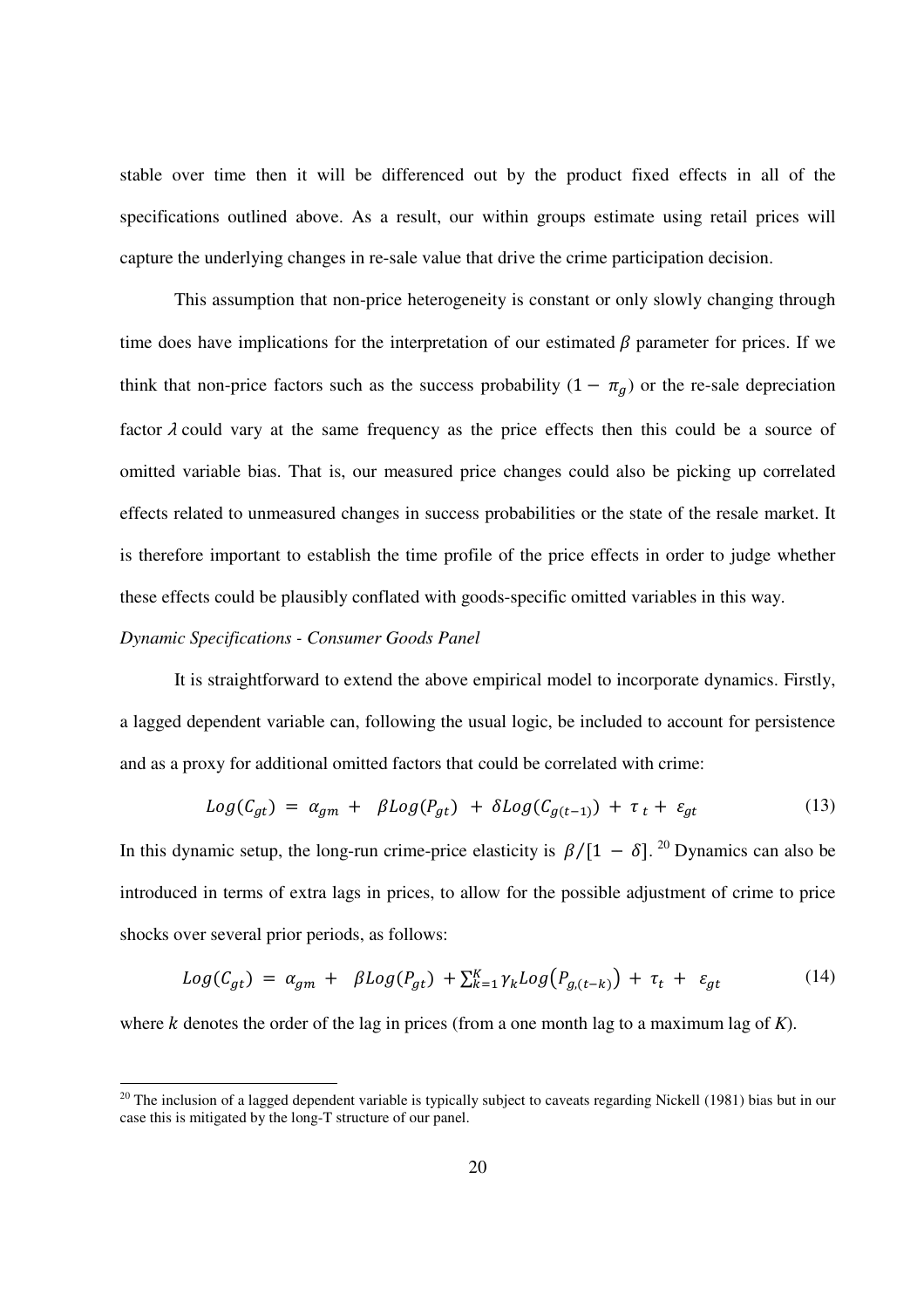The specification in (14) is helpful for validating the argument presented above regarding the potential influence of changing patterns of non-price heterogeneity across goods. That is, the observed pattern of price effects imposes a required structure for the potential non-price factors discussed above. Specifically, for such non-price factors to play a role as omitted variables they need to operate at the same frequency or speed as the price effects. Practically, this means that the faster is the observed adjustment of crime to price shocks, the narrower is the channel for the nonprice effects to play a confounding role. We return to this discussion of confounders in the results section where we also discuss other sources of time-varying confounders, in particular the biases that could result from endogenous reporting behaviour by victims of crime.

# *Instrumental Variable (IV) Approach*

 While the above framework for the consumer goods panel can deal with a large range of possible omitted confounders, we also extend our research design to deal with the potential influence of good-specific demand shocks over time. By this we mean unmeasured demand shocks that could increase both the price and the public holdings of a good at the same time, with the converse case (lower prices and reduced holdings) also applying.

As an example, consider recently popular goods such as smart phones or bicycles. Prices for these goods have increased but so have public holdings, with widespread adoption of new smart phones and greater usage of bicycles. The increased stock of a good in the population will increase the opportunities for theft and this could bias the measured effects of prices upwards. In principle, this demand shocks problem is still subject to our argument about dynamics above, namely that the rapid adjustment of crime to prices will impose a tight structure on any series of confounding shocks. That is, while the price of bicycles or mobile phones changes on a month-tomonth basis it is hard to envisage perfectly matching shifts in the local availability of bikes or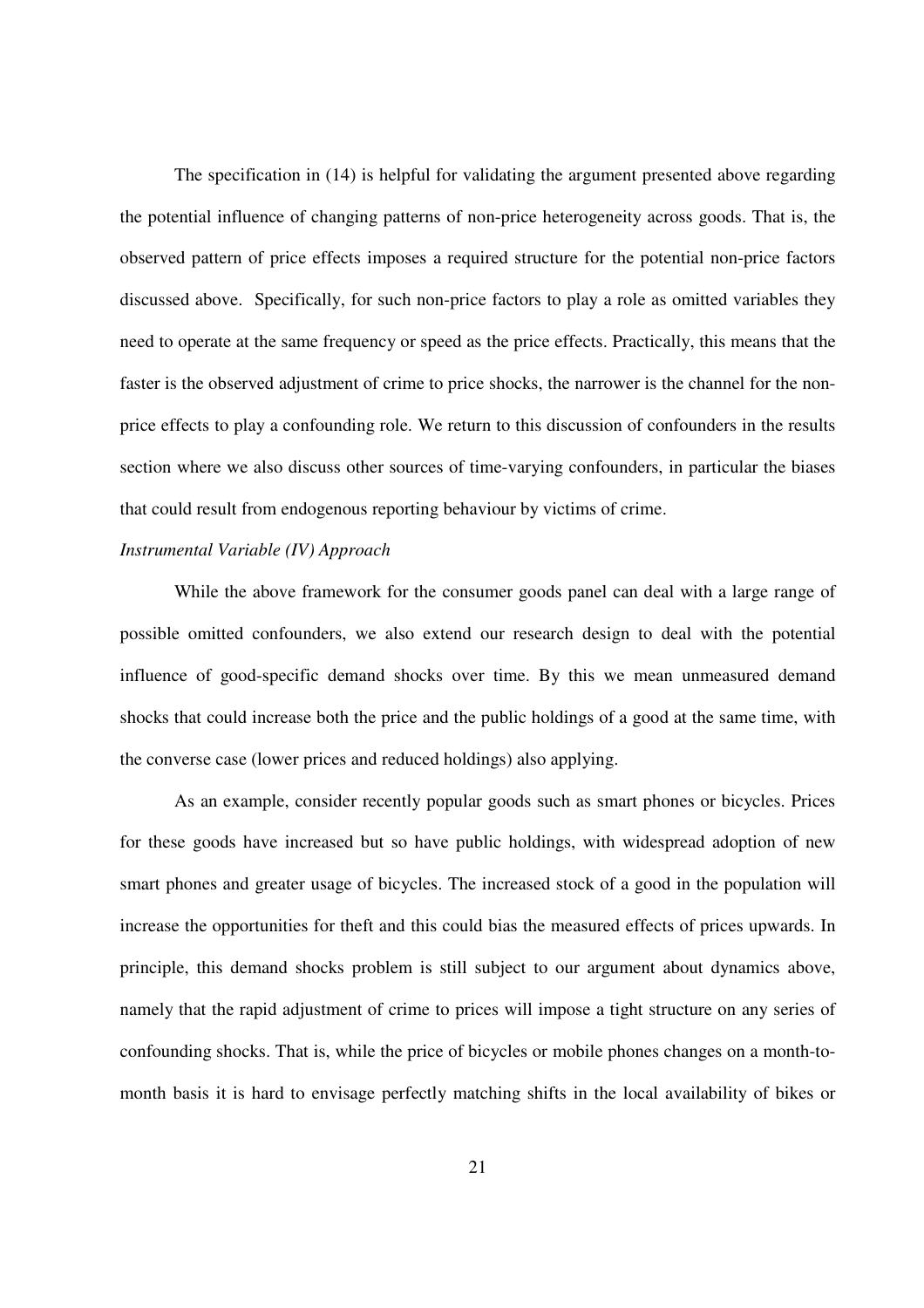phones. As a case in point, the within-good variation for mobile phones and bicycles is very strong with correlations between prices and crime of 0.62 and 0.45 respectively. We show the plot of the 12-month differences for these goods in Figure A1 and the period-to-period tracking is clearly apparent. However, the concern about unspecified sources of bias still applies, so to address this we consider a group of commodity-related goods where the source of the demand shocks shifting around prices is external to local holdings of the good and can be clearly pinned down.

 Specifically, our strategy is to instrument the local prices for jewellery, fuel and metals with their related prices in world commodity markets. In the case of jewellery the related world price is gold and for fuel we use the oil price. We map metals directly to their associated world commodity prices. For metals we also have directly measured local UK scrap metal prices, which ameliorate concerns of using retail price indexes for new goods as a measure of the resale value that could be recouped by the criminal. $^{21}$ 

 Practically, our approach can be interpreted as a quasi-experiment such that prices change exogenously due to demand shocks in international markets (consider the very clear example of rapidly rising copper prices related to recent economic growth in China) while local stocks of these goods are fixed in the short-run. In addition, these commodity-related goods are effectively homogenous and constant in the quality over time. Indeed, this is part of their appeal to criminals – metals in particular can be melted down so that they are untraceable and more easily traded. In terms of our quasi-experiment, this homogeneity shuts down the type of unobservable changes in product quality that are a potential source of confounding shocks when considering electronics or other relatively sophisticated types of consumer goods.

 $\overline{a}$ 

<sup>&</sup>lt;sup>21</sup> So in the context of the resale price markdown function introduced earlier as  $Resale_{gt} = (1 - \lambda)Retail_{gt}$  we can think of the markdown *λ* as very close to zero since criminals do get the spot price by selling to scrap metal dealers.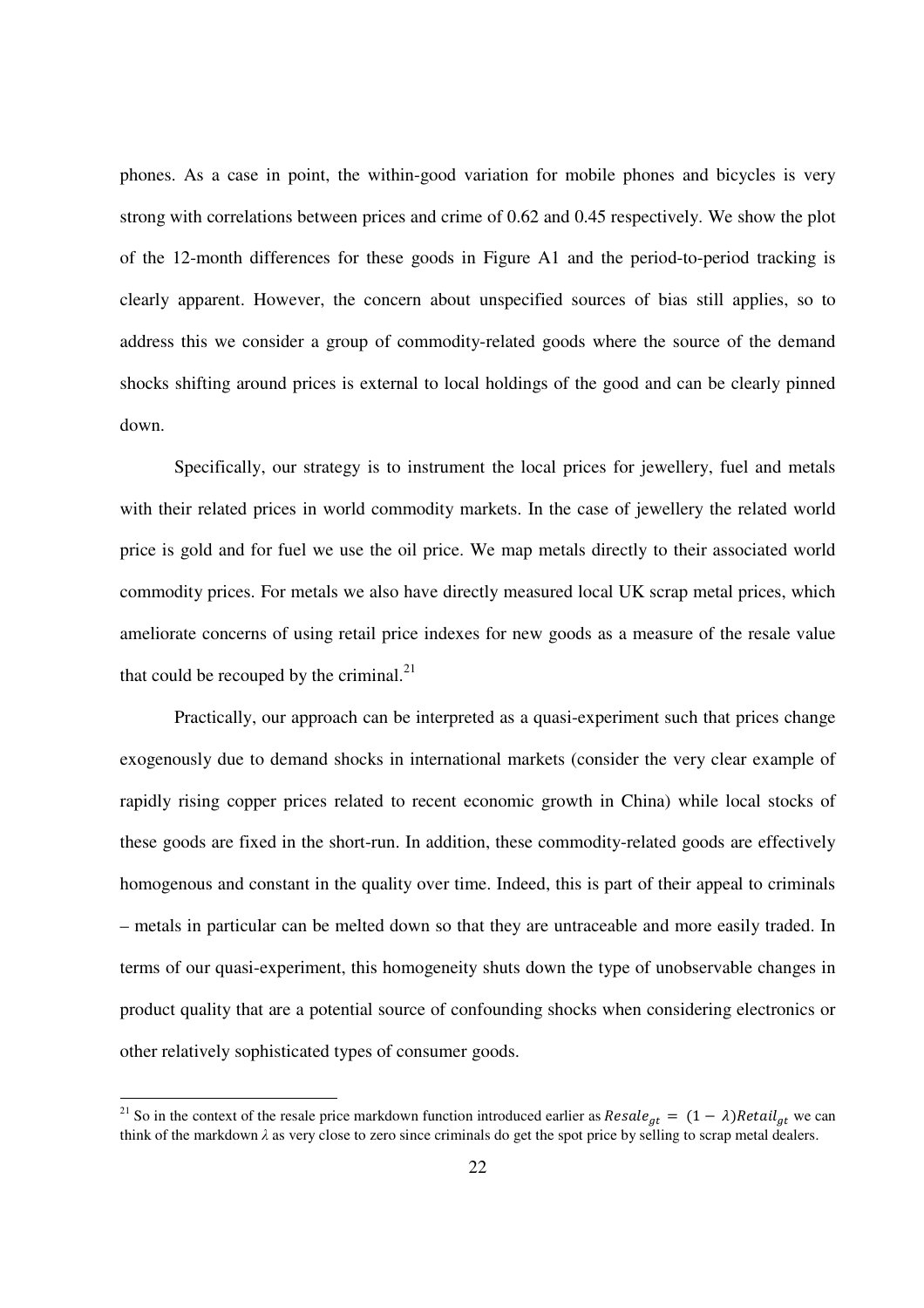The empirical specifications we use are analogous to those for the consumer goods panel but we focus on specific time series models observing crime and prices. In the single good time series models we deal with the seasonality of crime issue discussed above in the context of the panel by estimating 12-month differenced models (we denote the differencing by the 12-month difference operator, *∆12*). Thus if we denote the world commodity price by WP, the two reduced forms in seasonal differences with time effects modelled by a time trend are:

$$
\Delta_{12} Log(C_t) = \delta_1 + \theta_1 \Delta_{12} Log(WP_t) + \psi_1 t + \omega_{1t}
$$
  
\n
$$
\Delta_{12} Log(P_t) = \delta_2 + \theta_2 \Delta_{12} Log(WP_t) + \psi_2 t + \omega_{2t}
$$
\n(15)

which can be combined to give a structural form as:

$$
\Delta_{12} Log(C_t) = \delta_3 + \theta_3 \Delta_{12} Log(P_t) + \psi_3 t + \omega_{3t} \tag{16}
$$

where the instrumental variable (IV) estimate of the crime-price elasticity is the ratio of the reduced form coefficients, where  $\theta_3 = \theta_1 / \theta_2$ .

#### **5. Results – Consumer Goods Panel**

# *Baseline Models – Consumer Goods Panel*

Columns (1) to (3) of Table 2 report the results of estimating crime-price elasticities from the balanced panel of 44 consumer goods products. The three specifications produce a robust, statistically significant elasticity of crime with respect to prices. The estimate does not vary much across the three specifications, which differ in the way they model the common time effects, and is estimated to be about 0.35. This suggests that a 10 percent increase in the (relative) price of a good is associated with a 3.5 percent increase in crime. From these baseline models, it seems that crime is sensitive to prices in the way the economic incentives model of crime predicts.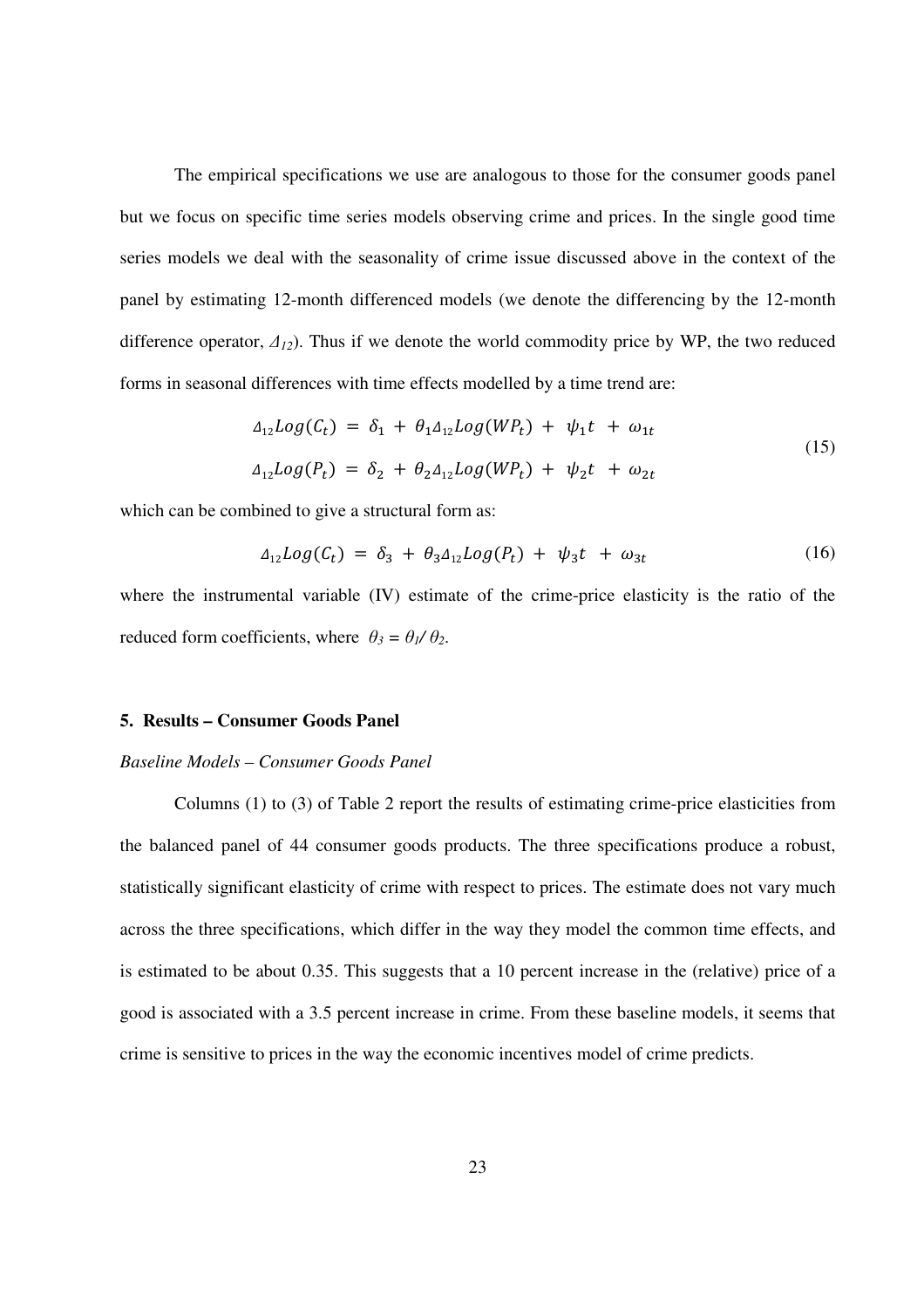The remainder of the Table takes the column (3) seasonally adjusted estimates and generalises them in different directions. Firstly, the model is estimated for different crime types – respectively theft and (burglary+robbery) – in the specifications reported in columns (4) and (5).<sup>22</sup> The elasticity is a little higher for thefts, at 0.413 compared to 0.254 for (burglary+robbery), but both are significant and positive showing important price sensitivities, and we are not able to formally reject the null hypothesis that they are equal to one another. For the rest of the analysis we therefore consider all crimes.

It is well known that crime is highly persistent and so we allow for this via inclusion of a lagged dependent variable in specification (6) reported in Table 2. The estimates do indeed reveal this persistence, as the coefficient on the lag is strongly significant even in the presence of the seasonal differencing within goods. However, the short run crime-price elasticity remains significant and positive at 0.106, and translates into a long run elasticity of  $0.34$  (=  $0.106$  / [1-0.692]). Thus the estimates are robust to crime dynamics. Put a different way, inclusion of the detailed product by month and year by month fixed effects has already netted out a large part of the possible influence of crime persistence on the estimated elasticity.<sup>23</sup>

Figure 4 shows the full set of plots for individual goods elasticities where we have estimated separate elasticities at the 1-digit level. All are positive and significant price elasticities are apparent across a wide range (the majority) of categories. But there is some evidence of heterogeneity as a subset of goods are seen to be highly price sensitive with estimates of elasticities just above unity.

 $\overline{a}$ 

 $22$  We aggregate burglary and robbery since the number of robberies is relatively small, representing 6 percent of total items stolen.

<sup>&</sup>lt;sup>23</sup> In a further robustness check, we re-estimated the 44-good model as 12-month differences, rather than the seasonally adjusted within-groups model. The estimated elasticity remains strongly significant and positive, although falls a little to an estimate and associated standard error of 0.194 (0.042).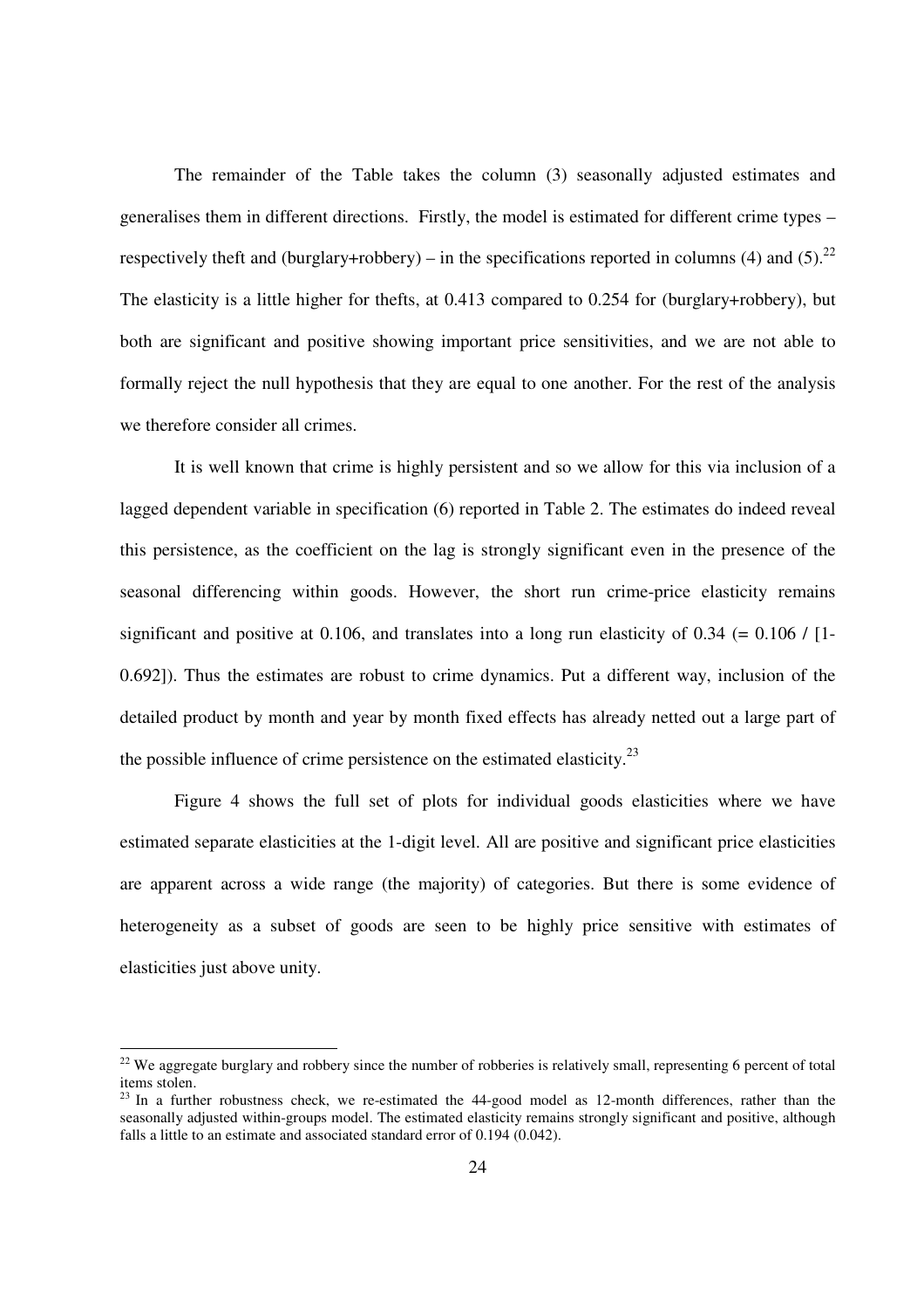#### *Price Dynamics – Consumer Goods Panel*

Given the structure of the models we have estimated, concern about bias in the elasticities would need to arise from time-varying unobservables that drive both crime and prices over and above the seasonal adjustment we have made. As discussed, one way to assess this is to examine the lag structure of the price effects as a means of gauging the time window for which timevarying observables may play a role. Briefly put, the speed of the short-run adjustment between crime and prices determines the structure that any time-varying unobservables would need to follow to impart a systematic bias. This is where the monthly data that we use delivers important information. In principle, a lower frequency of observations on prices and crime (for example, annual data) is compatible with a wide set of gradual adjustment responses by potential victims, producers of goods or police. However, it is much more demanding to expect these confounding adjustment processes to be operating strongly at the monthly frequency.

In Table 3 we show estimates of the lag structure of prices in our seasonally adjusted within-groups model. The specifications gradually build up, first entering the price variable dated t only, then t and (t-1), up to a model including all price terms dated t to (t-3). Looking at columns (1)-(4) for all crimes, the picture that emerges is of some price dynamics, but around half of the effect is contemporaneous, and that adjustment is rapid. Moreover, the long run elasticity in the models remains at 0.35 and strongly significant.

The overall implication of this observed lag structure is that any confounding time-varying unobservable would need to follow a very sharp, short-run pattern to account for the price effect we measure in our main specifications. Furthermore, to follow prices so closely these unobserved effects would need to have at least some mechanical link to prices. The obvious channel here would be through some reaction function related to investments in security and the protection of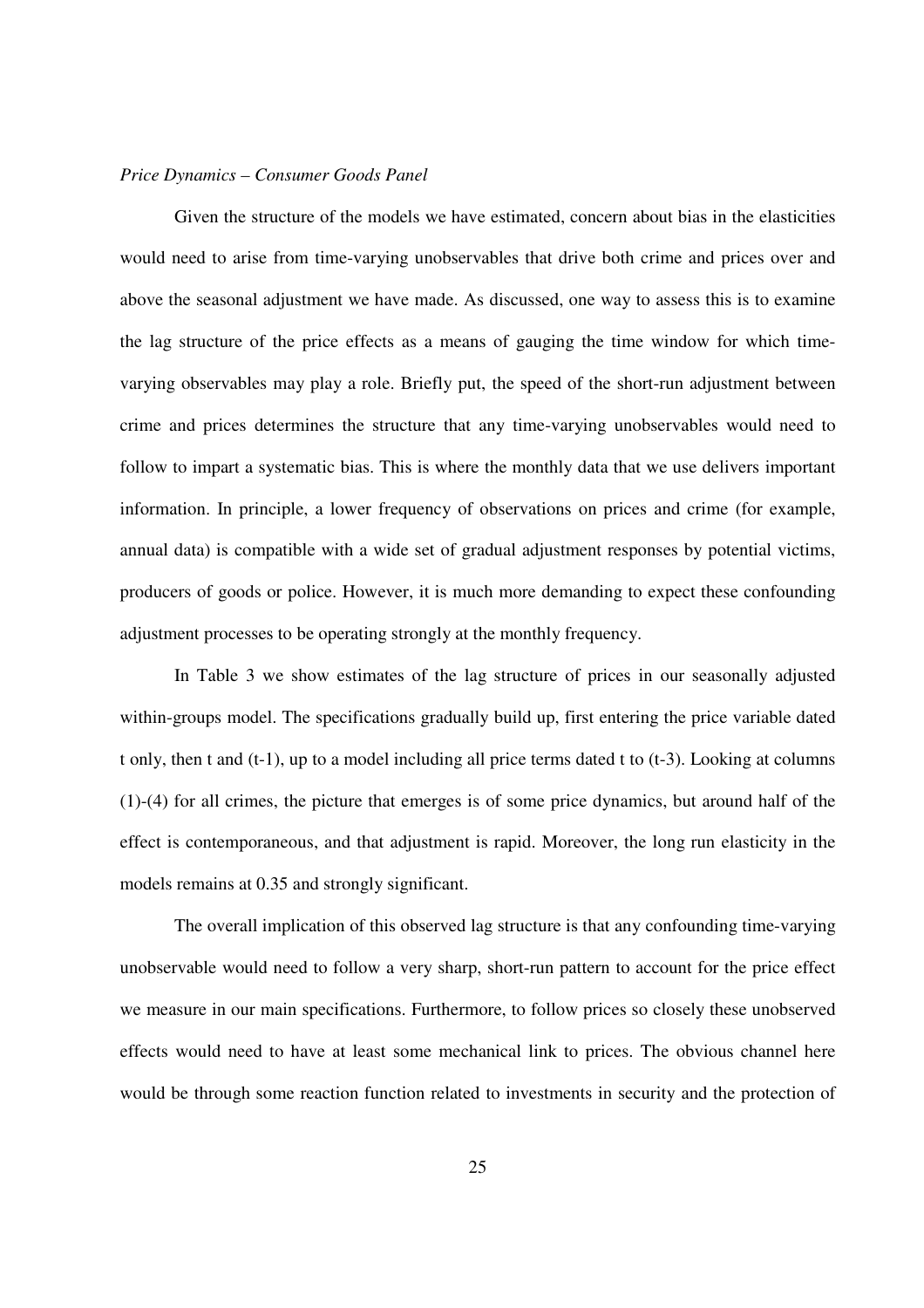goods from theft. But note here that an increase in the value of a good is actually an incentive for individual goods owners to invest in security – any such investments would attenuate the effect of price and impart a downward bias to our estimates. The same argument applies for police campaigns related to the thefts of particular goods (for example, mobile phones or jewellery). These campaigns are designed to reduce crime and would therefore also attenuate any pricerelated effects on crime. In addition to the measurement error that arises from using retail rather than direct resale prices, this suggests that our estimates of the crime-price elasticity are most likely biased downwards.

However, one plausible source of an upward bias is endogenous reporting behaviour by victims – as prices rise and goods become more valuable then victims of crime are more likely to report the incident. Since our MPS data is based on reported crime this source of bias is relevant. We therefore turn to the British Crime Survey data that contains information on reported and nonreported thefts to determine some bounds for the potential influence of endogenous reporting on the crime-price relationship.

# *British Crime Survey*

We have put together data on the number of stolen items and their value for 2002 and 2012 from BCS reported victimizations. This data allows us to both study the sensitivity of crime reporting to the value of stolen items as well as provide estimates of the basic crime-price relationship using an alternative data source.

 In terms of reporting behaviour, aggregate statistics between 2002 and 2012 for the numbers of police recorded crime and victim reports based on the aggregate BCS is shown in Figure 5. The Figure shows that the relationship between reported and non-reported crime to be steady over the 2002 to 2012 period. However, this could conceal compositional shifts in reporting patterns by type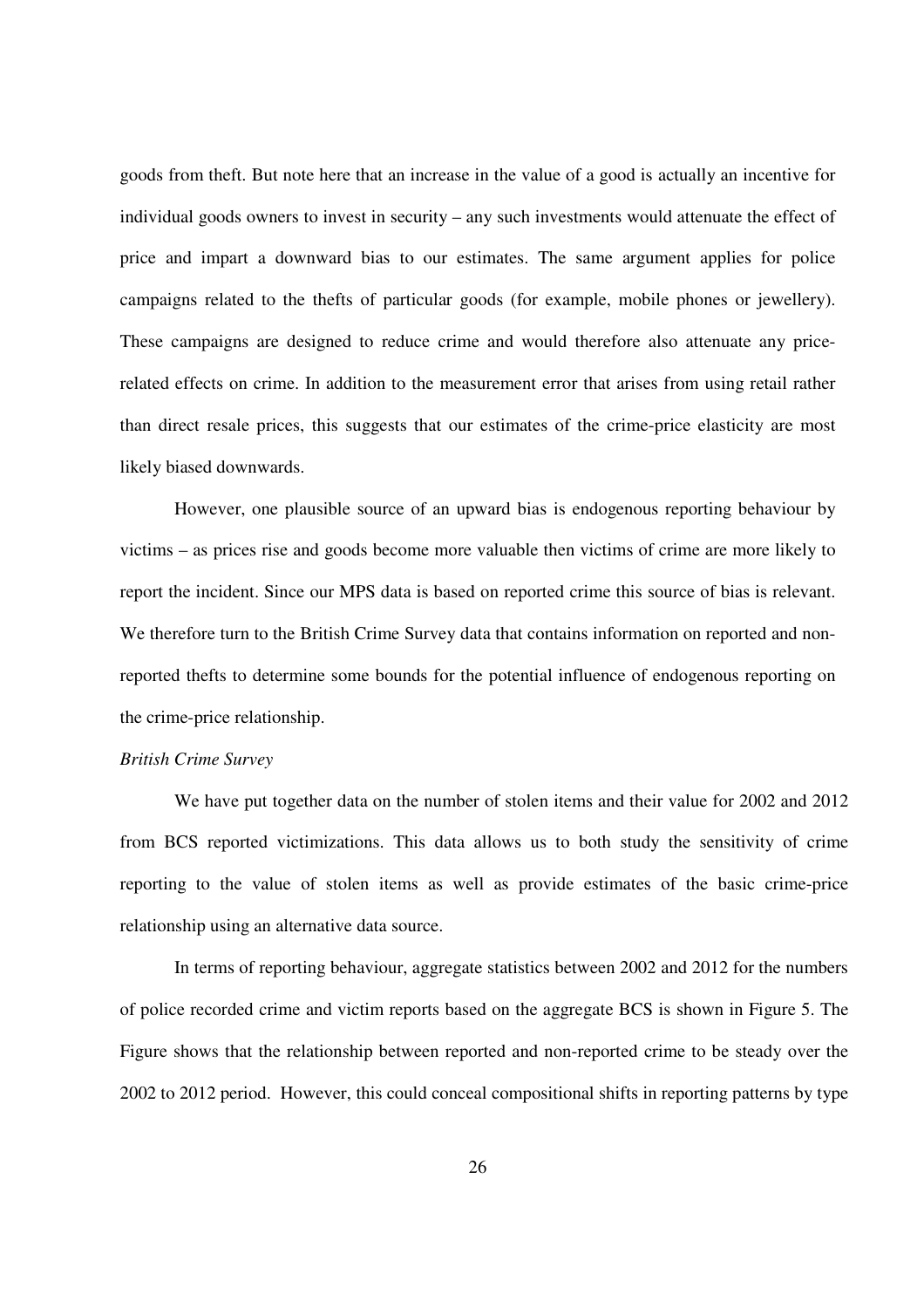of stolen item – goods that have become more expensive could have increased in their reporting rates while goods whose value has fallen may have experienced reduced reporting.

 Panel A of Table 4 shows results from studying the relationship between reporting rates and the average value for the two period panel (2002 and 2012) of 21 goods. Column (1) reports a modest relationship between reporting rates and value in levels with a 10 per cent higher value being associated with a 1.2 per cent higher reporting rate. However, the within-groups estimates in column (2) show the relationship to be weaker in changes, so that victim reporting is less sensitive to shifts in value over time. Thus, in terms of within-group evolutions through time, there has been little change in the reporting probability as a function of changing prices.

 Estimates of crime-price elasticities from a within-groups specification for BCS data are given in the final two columns of Table 4. They show a remarkably consistent pattern with the baseline results from the consumer goods panel. Two specifications are reported, column (3) shows results from victimizations reported to the police and column (4) from all reported victimizations. The former are consistent with the MPS data and comprise about half of all BCS victimizations. Those not reported are mostly much less significant, minor crimes. The estimated crime-price elasticity is significant and positive in both cases, and is estimated to be 0.42 in column (3) and 0.52 in column (4). These (especially the 0.42 from the reported crimes) are close in magnitude to the 0.35 from the consumer panel and we view this as strong corroboration of our core findings.

# **6. Results – Commodity and Metal Crimes**

# *Instrumental Variable (IV) Estimates*

The results presented in our analysis of the consumer goods panel give us confidence that a robust and strong relationship exists between goods prices and crime. Furthermore, the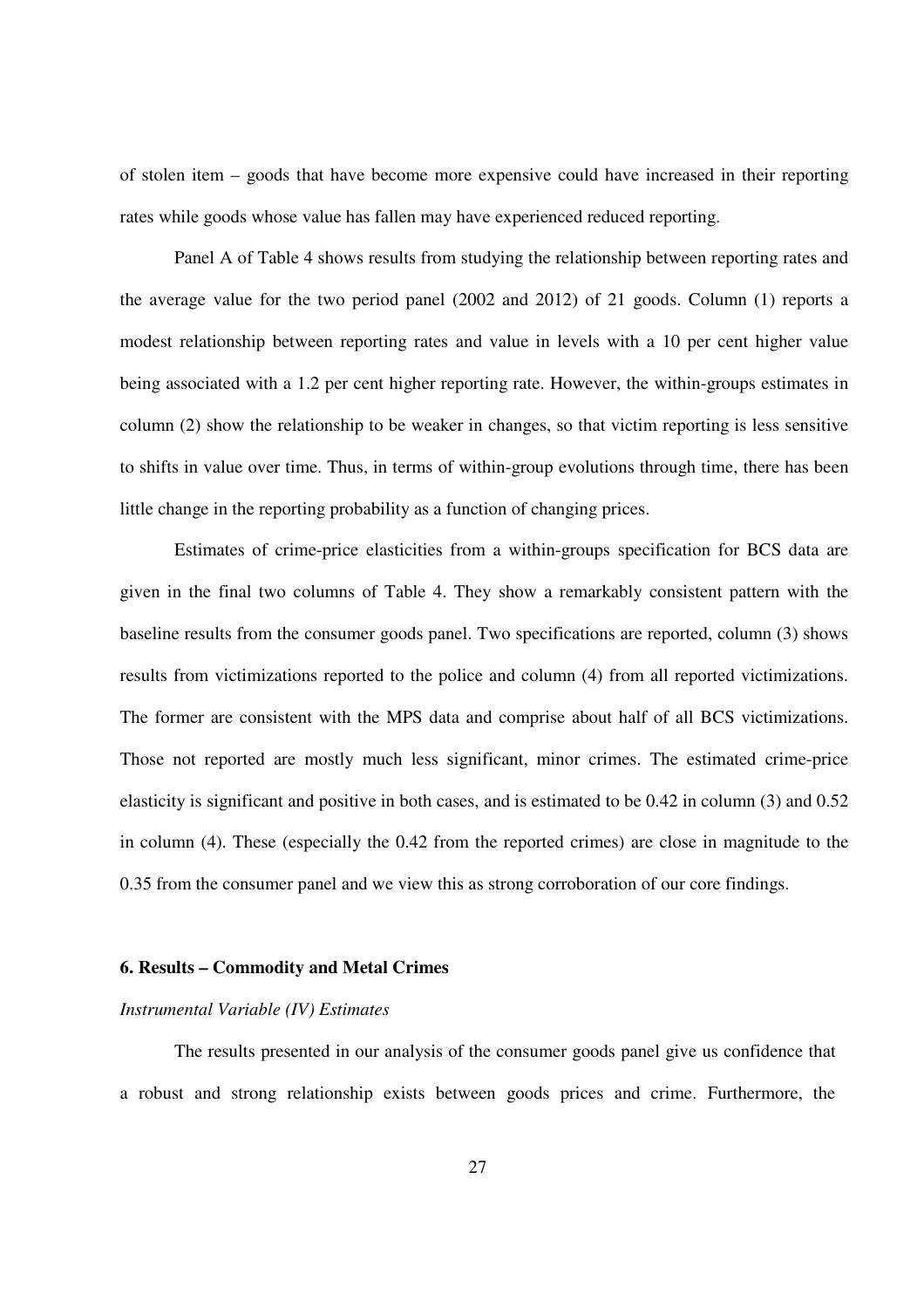relationship is close enough in the short run that it is hard to reconcile the observed correlation with potential confounding effects associated with such factors as investments in security, movements in the resale/retail mark-up or endogenous reporting behaviour by theft victims. However, as has already been noted, a remaining issue is the potential influence of demand shocks pushing prices and local public holdings of goods up (or down) at the same time. Sophisticated consumer goods such as electronics are particularly susceptible to this problem since they are subject to sometimes rapid changes in quality that are correlated with changing consumer demand patterns.

To rule this kind of behaviour out, we set up a quasi-experimental design where price movements in international commodity markets shift the corresponding domestic UK prices of a subset of related goods. Hence the changes in price we identify through this approach are not related to changes in local factors such as availability that could be simultaneously affecting the expected benefit of stealing a good. Also, these goods we consider are homogenous in their quality over time thereby shutting down this particular source of confounding demand shocks.

 The descriptive statistics for our commodity and metal goods are shown in Table 5. The upper panel of the Table shows numbers for jewellery and fuel, also comparing their changes over time with the overall crime and price growth from the consumer goods panel. The lower panel shows numbers on all metal crimes and on copper crimes. The jewellery category is the count of thefts pooled across the 2-digit jewellery categories that appear in our 44-good consumer goods panel which typically feature a high level of gold content.<sup>24</sup> Since fuel is only reported as a separate crime category by the MPS from 2005 onwards we report means for this good across 96 months rather than the 132 months observed for all other goods. The numbers in the Table show

 $\overline{a}$ 

 $24$  These 2-digit categories (with MPS property type codes in parentheses – see the Appendix) are: Necklace/Pendant (JA), Ring (JB), Bracelet/Bangle (JD) and Earrings (JE).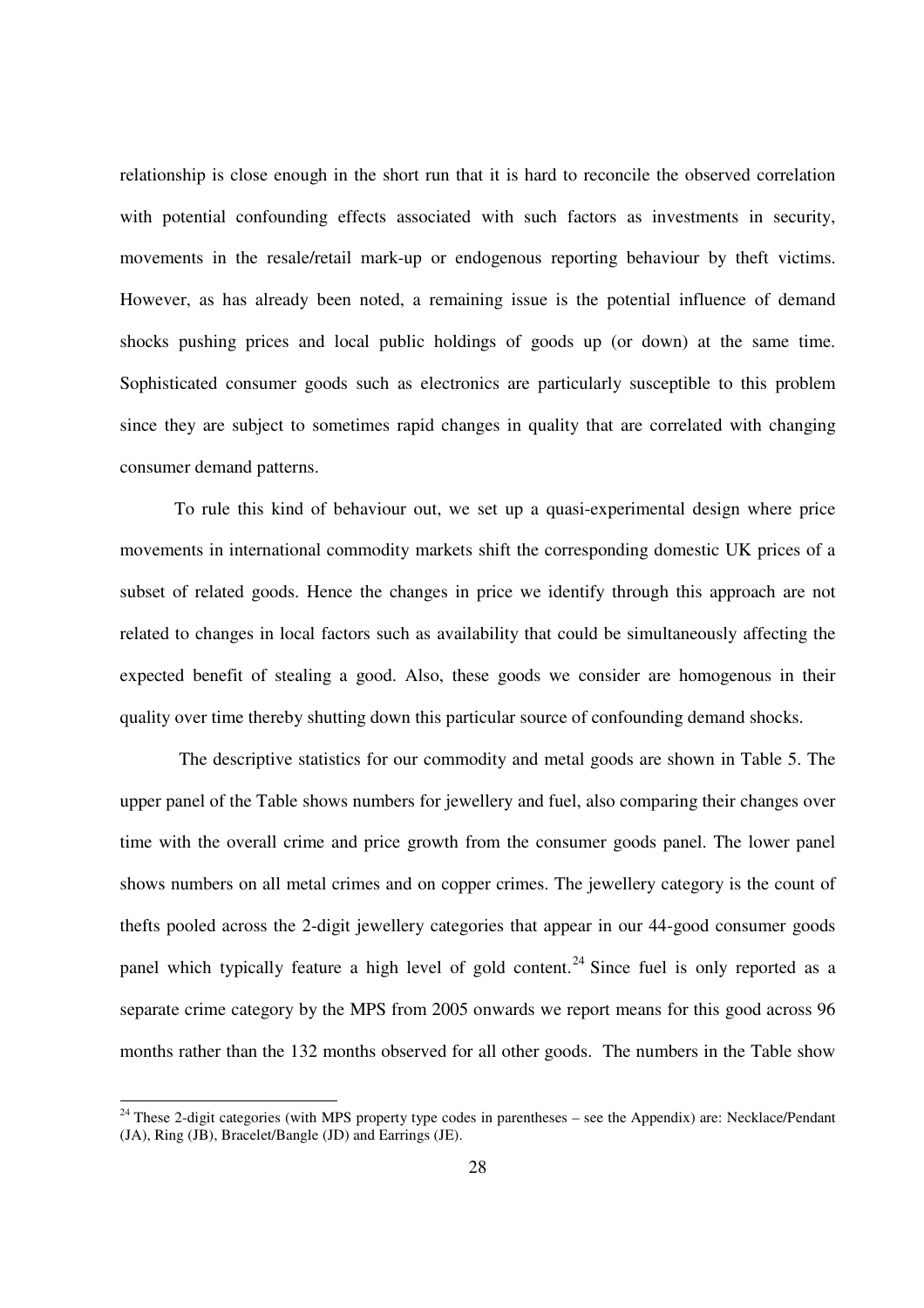that the number of jewellery crimes was fairly constant over time changing by -0.5 percent per year, but that this is a relative rise compared to the -3.5 percent annual fall in all crimes. At the same time, the jewellery price and the world gold price grew significantly. Fuel crimes grew rapidly at over 20 percent a year and the associated prices also significantly rose.

Turning to the metal crimes in the lower panel of the Table, we see significant increases over time in both crime and prices. All metal crimes rose by 11 percent a year between 2002 and 2012. Copper crimes grew by an extraordinary 29 percent per year, while both the scrap metal price and the world prices rose sharply. For all metals, the average scrap metal price from the letsrecycle.com data rose by 12 percent a year and the copper scrap price by 15 percent a year. The world prices (a composite for all metals from Index Mundi and the world copper price) showed similarly strong rises.

Plots over time of local and world prices are shown in Figure 6 for jewellery and fuel and in Figure 7 for all metals and copper make the nature of the price increases clear across goods. The general commodity boom of the mid-2000s has been reckoned as the biggest in 50 years (see Abbot, 2009, Bennett, 2008, and The Economist, 2009). In term of metals commodities, the specialist historical evidence indicates there is a high spread of common versus commodityspecific sources of variance across different industrial and precious metals (see Bidarkota and Crucini, 2000, or Chen, 2010). There were large level shifts in metal and copper prices in the mid-2000s and prices were sustained at a high level as demand for many types of metal from countries like China and India continued. Gold prices experienced a well-known trend increase and drifted upwards with some sharp fluctuations over the 2002-2012 period.

However, the most important feature of these plots for our research design is the tight relationship between local and global prices. The plots for jewellery and fuel prices in Figure 6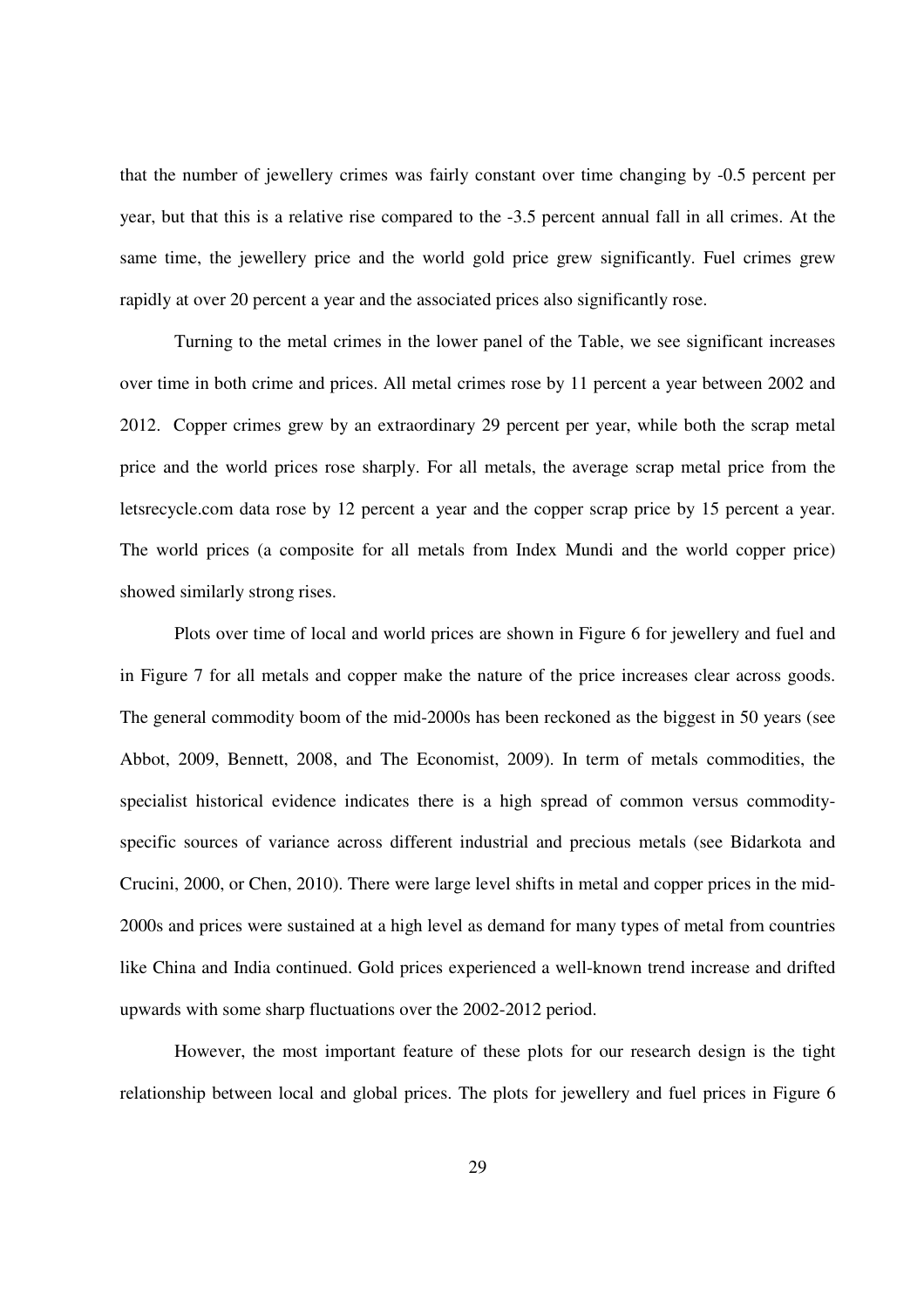are expressed in terms of indexed values and show a general pattern of strong co-movement with some asymmetries in timing and, in the case of the jewellery-gold price relationship, a difference in trend growth rates. The 12-month seasonal difference plots also shown in Figure 6 show a very tight tracking between local and world prices, with a correlation of 0.49 for jewellery/gold and 0.77 for fuel/oil.

For the metals commodities (shown in Figure 7) we have direct information on the levels of scrap metal and world prices. Statistically, the price transmission between world and local scrap metal prices is very rapid, with adjustment occurring either contemporaneously or within the first few lagged periods. We show some formal evidence on this in Appendix Table A3, which models scrap prices in terms of contemporaneous and 1-period lagged effects, indicating that the majority of pass-through occurs in the current period. Institutionally, this tight relationship between scrap and world prices is due to the structure of the scrap metal industry. The Home Office records 3,600 permitted scrap metal dealers in the UK (circa 2011) and describes a pyramid structure for the industry whereby scrap is moved between dealers until it becomes concentrated among a small sub-group of dealers who are better equipped to process and refine the scrap (Home Office, 2012). At this point a large amount of processed material is actually exported, accounting for the tight integration of local scrap and international metal prices.<sup>25</sup>

Given this background of strong local and world price correlations, we can now turn to the statistical relationship between crime and prices for our commodity-related goods. Figure 8 shows the plot of 12-month differences for Jewellery and Fuel price indices against their analogous crime series, with correlations of 0.27 and 0.53 respectively.

 $\overline{a}$ 

 $25$  The Home Office reported that 430,000 tonnes of copper was exported to China from the UK in July 2011. See https://www.justice.gov.uk/downloads/legislation/bills-acts/legal-aid-sentencing/laspo-metal-theft-ia.pdf.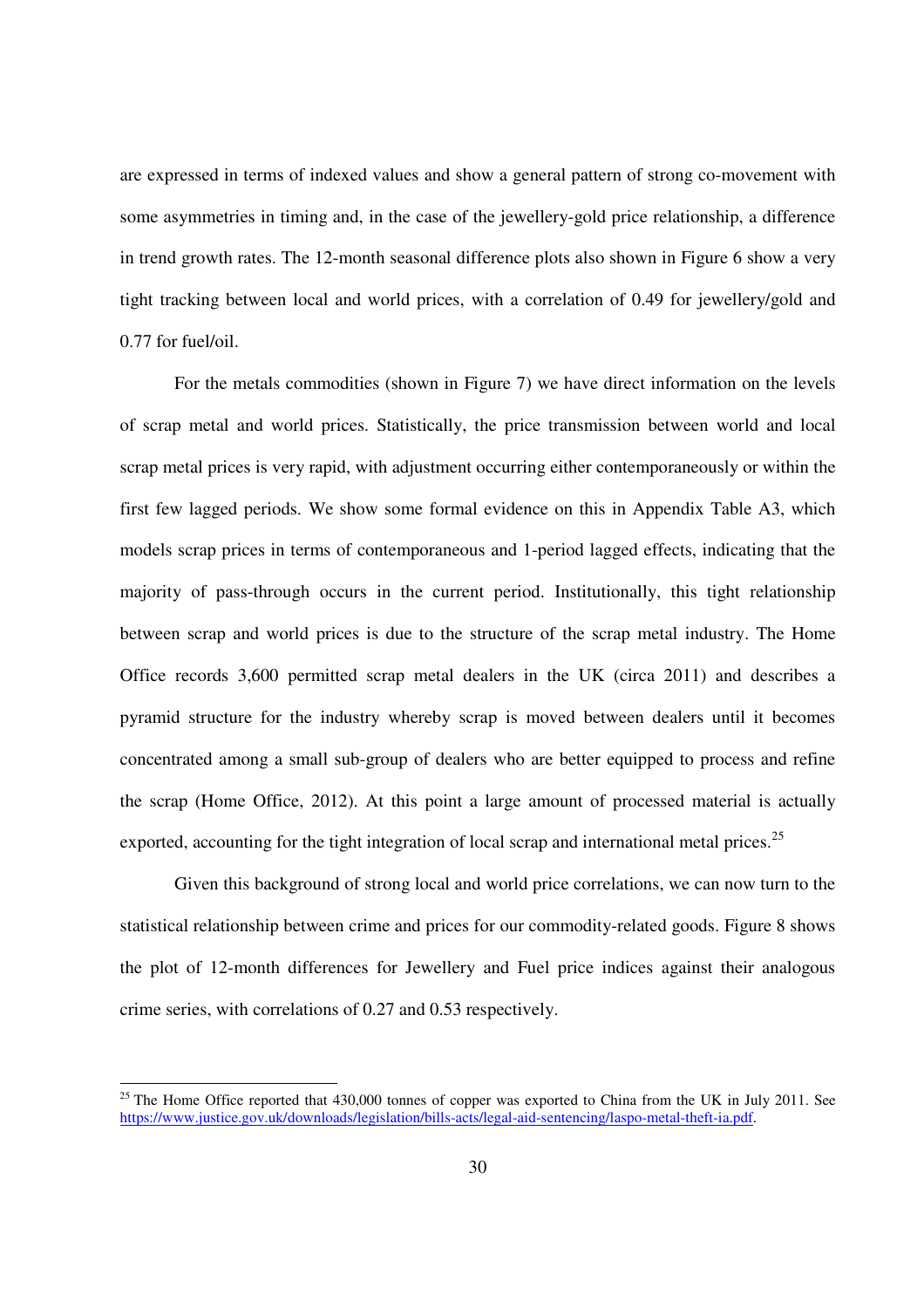Statistical estimates are presented in Table 6. The Tables shows two sets of estimates of four seasonally-differenced specifications, namely the OLS estimates, the crime and price reduced forms where the instrument is the world price and the IV estimates. The two sets differ in that columns (1)-(4) are the basic seasonally differenced estimates and columns (5)-(8) additionally include a linear trend to capture macro effects.

Considering the Panel A results for jewellery first, it is clear that there is a significant and positive crime-price elasticity of 0.56 in column (1) but also that (as the above charts show) there are differential trends in crime and prices that render this insignificant if a trend is included (in column  $(5)$ ). However, the reduced form crime and price regressions (in columns  $(2)$  and  $(3)$ ) without a trend and in columns (6) and (7) with a trend) turn out to be strong. They show a significant and positive connection between crime and world prices and between UK prices and world prices. The latter first stage regression has high F-statistics. Thus the IV estimates in the trend free and trend included estimates uncover a strong and significant jewellery-crime price elasticity that exceeds unity (in column (4) of 1.25 and in column (8) of 1.48).

We also find significant crime-price elasticities for fuel as the regression estimates reported in Panel B of Table 6 show. The OLS estimates are much the same irrespective of the inclusion of the trend at 0.70 in column (1) and 0.71 in column (5). As with jewellery, the two reduced forms also uncover significant positive crime-world price and UK price-world price relationships, and again the first-stage F statistics are very significant. The IV estimates turn out to be a little lower than the OLS estimates, and are between 0.63 and 0.66, thus showing there to be a sizable fuel crime-price elasticity.

We conduct a similar analysis for metal commodities with the plots of crime against the associated change in scrap metal price shown in Figure 9. For all metals and for copper, the price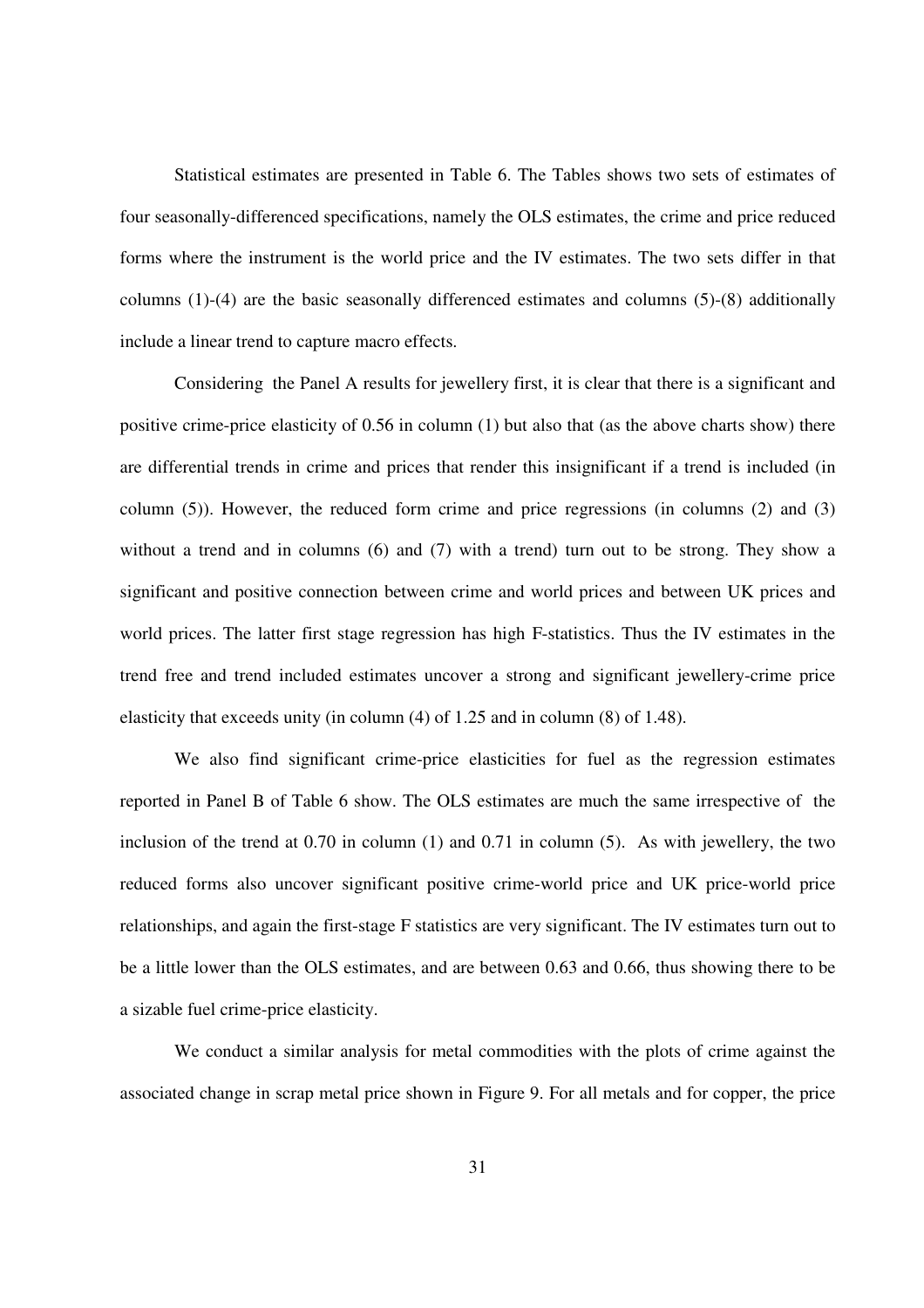and crime series track each other well, with some jumps in places, and are highly correlated. Table 7 shows the statistical estimates of the crime-price elasticities for all metals and for copper, The OLS estimates show metal crime to be highly elastic to price, with point estimates of 1.35- 1.43 for all metals and 1.66-1.70 for copper being comparable to the upper range of goods studied in the consumer goods panel. Consistent with the rapid and high level of price transmission evident in the Figure 7 plots, the first stages shown in columns (3) and (7) are extremely strong with very high F-statistics. In the specifications including the trend (column  $(8)$ ) the IV crimeprice elasticity is estimated at 1.49 for all metal crimes and even higher at 1.81 for copper.<sup>26</sup> Thus metal crimes are very highly price sensitive.

As discussed, the commodity-related sub-group of goods, especially the metals, provides a striking setting for studying the response of crime to a series of exogenous price shocks with the quality of goods relatively fixed over time. We therefore see this as the cleanest evidence available on the responsiveness of criminals to changes in price with minimal changes in other factors that could determine the expected benefit of theft.

One concern could be that the metal elasticities that we estimate are dominated by variation associated with the large jumps in prices that occurred in the first half of the sample, particularly in 2005-2007 when the prices of all metals and copper increased by their largest amounts. Consider the case of copper, where the upward price movements were especially pronounced. It is plausible that such a sharp increase in returns could have induced a rush into so-

 $\overline{a}$ 

<sup>&</sup>lt;sup>26</sup> We have also estimated crime-price elasticities for lead and aluminium crimes. For lead (for example, as in the case of "lifted from the roof of a Holy Named church"), we had to confine ourselves to the looking at data only for the second half of our sample period (i.e. from July 2007 onwards) as separate numbers were not well recorded prior to that. Aluminium crimes only comprise a relatively small share and so the time series is quite noisy at the monthly time series frequency. Nonetheless, we uncovered similarly high magnitude IV elasticities for both lead and aluminium (using world lead and aluminium prices to instrument scrap prices). The IV elasticity estimate from a trends seasonally differenced specification comparable to column (8) of Table 7 for lead was 2.2 and for aluminium was 1.6. We report the full estimates in the Appendix in Table A2 with associated plots comparable to Figures 7 and 9 in Figures A2 and A3.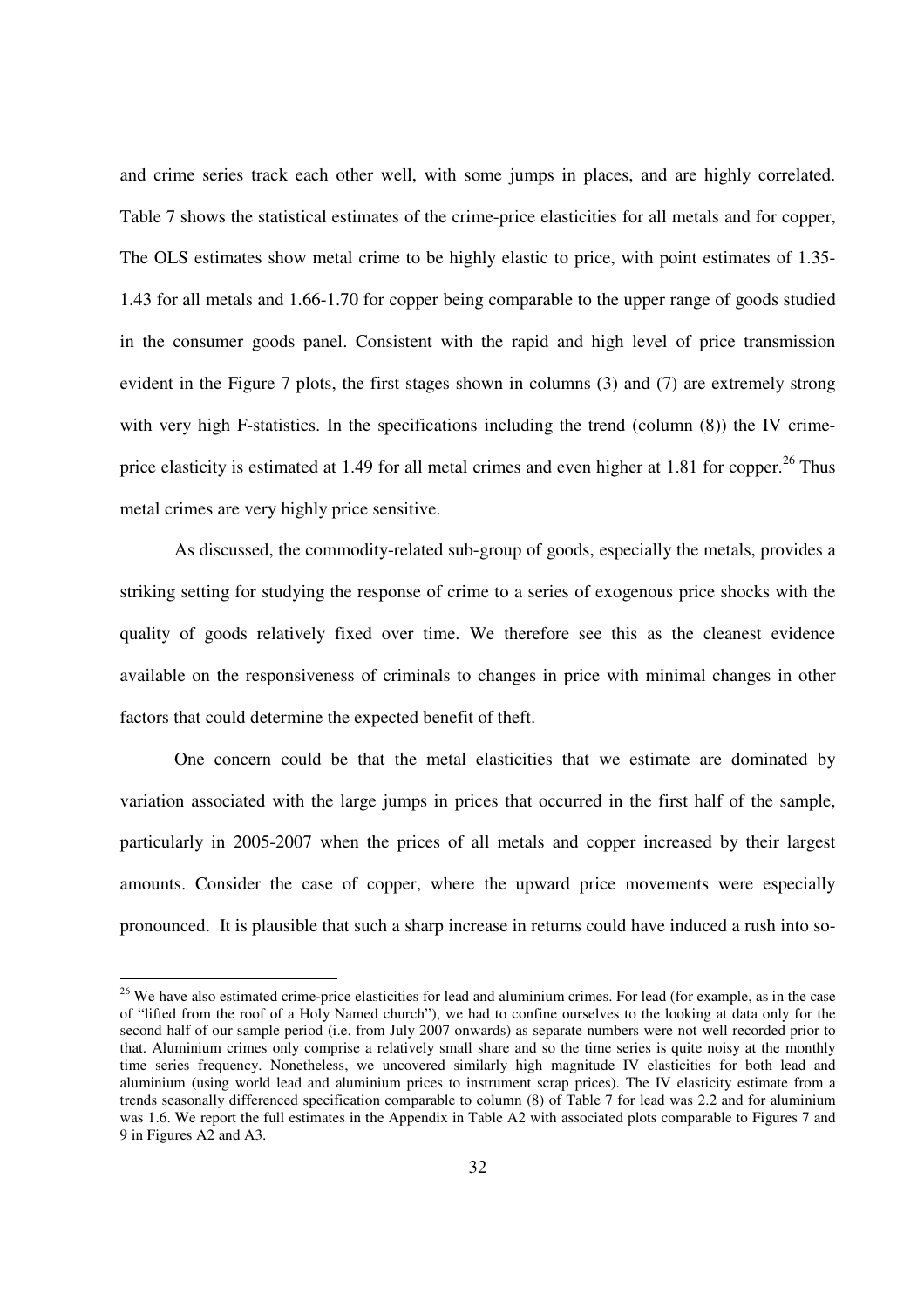called 'red gold rush' (i.e. copper) as criminals sought to pick off low hanging fruit in terms of the least secure metal goods. On the other side of the market, the sharp increase in the value of metal may have boosted the reporting rate of metal crimes. The available evidence on metal crime indicates that there is a limited margin of effect for reporting to change in this context. Since most metal crime is focused on infrastructure and commercial businesses, reporting propensities are very high to the point of being automatic. For example, we estimate that 45-60 percent of metal crimes are infrastructure-related in our sample<sup>27</sup> with the remainder comprised of commercial businesses, where reporting rates are typically high.<sup>28</sup>

However, as a robustness check against the 'gold rush' effects we conducted an exercise based on recursive, period-by-period estimation of elasticities for all metal crimes and copper. This is designed to pick up the extent to which responses to the price booms of 2005-2007 may have pushed up the average elasticity. We begin by running the IV model for metal crimes and scrap metal prices (i.e. the specification used in column (8) of Table 7) on the last fifty periods of the sample (October 2008 to December 2012). This reflects the sub-period by which the initial set of major prices rises have settled in, giving elasticities that are based on variations around a stable mean and consolidated levels of security amongst owners of metal assets. We then iteratively extend the sample one month at a time, incorporating observations before 2008 until we reach the  $T = 120$  (seasonally differenced) full sample by going back as far as January 2003. This allows us to see the influence on the crime-price elasticity of incorporating the potential 'gold rush'

 $\overline{a}$ 

 $27$  The MPS only began explicitly coding up metal crimes as infrastructure or non-infrastructure related in April 2012. Over this period, the share of infrastructure related crimes for metals fluctuates between 45-60 percent. In terms of general statistics, the ONS (2014) reports that 48.7 percent of all metal theft in England and Wales for 2012-13 was infrastructure related, defined as the removal of metals that have an impact of the functioning of live services such as railways and utilities. The remaining 51.3 percent of non-infrastructure related thefts still contains a large quantity of public sector and business targets (for example, factories, metal gates, and memorial plaques) that have similar characteristics to infrastructure but do not necessarily have their basic functions threatened by the metal theft. <sup>28</sup> For example, the UK *Commercial Victimization Survey* (CVS) (a survey that measures crimes against business

establishments) indicates that reporting rates to police are over 80 percent for burglary and major categories of theft.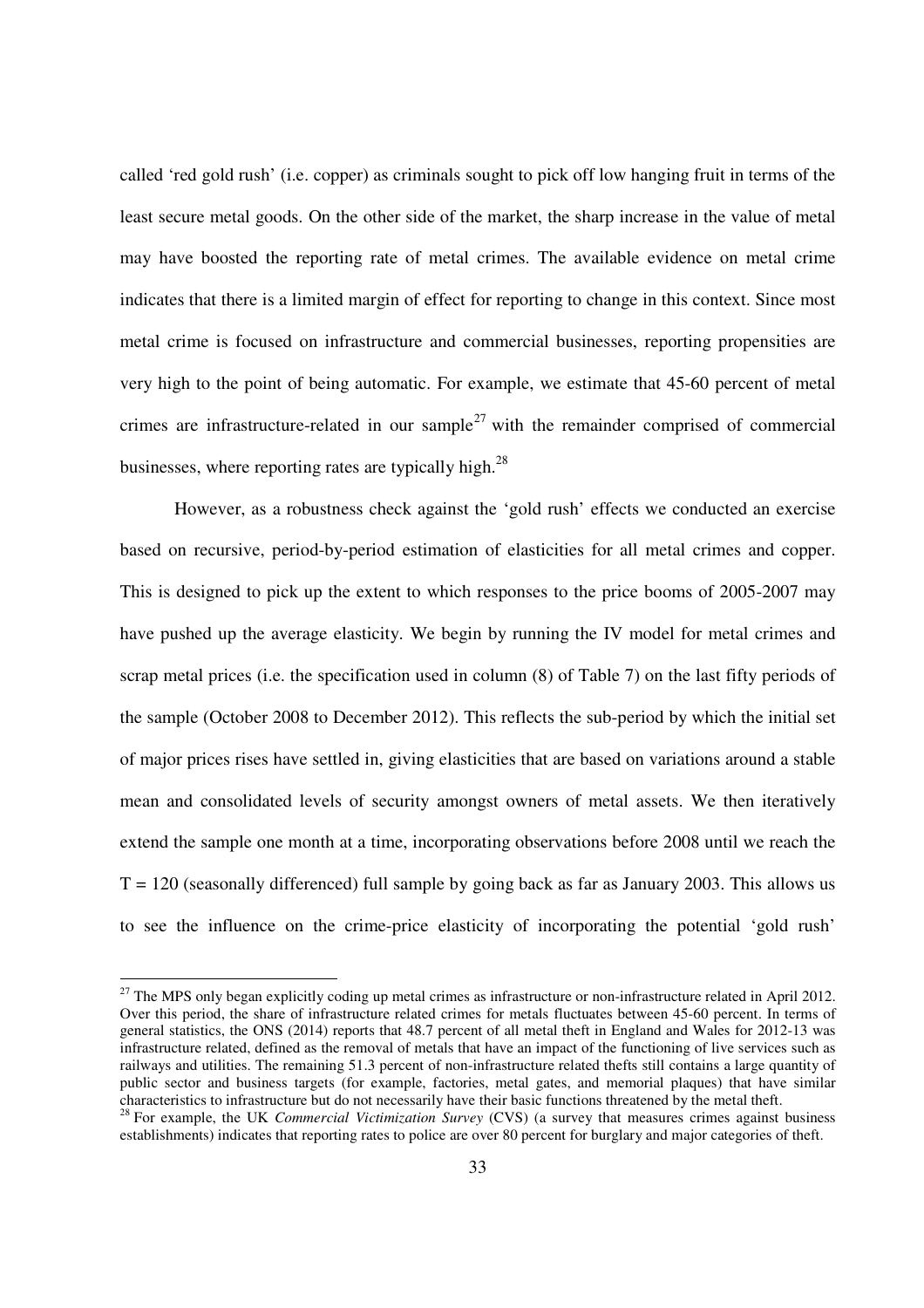observations between 2005 and 2007. The coefficient and confidence interval plots shown in Figure 10 do not reveal any explosive sensitivity to the inclusion of each sub-period – in all cases we see precisely estimated elasticities for each sample period considered. In the case of copper it is evident that the inclusion of the earlier period boosts the measured elasticity a little as more observations in the 2005-2007 period are included, but the most conservative estimate is still high at approximately  $1.4.^{29}$ 

In summary, in both cases (all metals and copper) we do not detect evidence that suggests the estimates are affected by either explosive 'gold rush' effects biasing the elasticities upwards or strong adaptation effects as potential victims change their behaviour. Note also here that strong adaptation effects (that is investments in security by victims that would make metal harder to steal) would be a force that would make crime less sensitive to prices and in practice this would drive down the measured elasticities. Together with there being minimal product quality changes in the case of the metals commodities, this reinforces the relevance of these estimates as the cleanest example of the response of criminals to changes in the returns to criminal opportunities.

### **7. Discussion**

 $\overline{a}$ 

The finding of significant crime-price elasticities fits well with the basic tenets of the economic model of crime where the decisions of individuals contemplating engaging in criminal activity are shaped by economic incentives. In particular, evidence of price responsiveness sheds light on one route whereby the returns to crime emphasised in the standard Becker/Ehrlich model may work. If the value of loot changes, because it becomes more or less attractive to potential criminals as its price changes, then it alters the relative return to crime available for stealing different goods.

 $29$  The recursive elasticities in Figure 10 are from estimates using the IV metal crime / scrap price specification from column (8) of Table 7.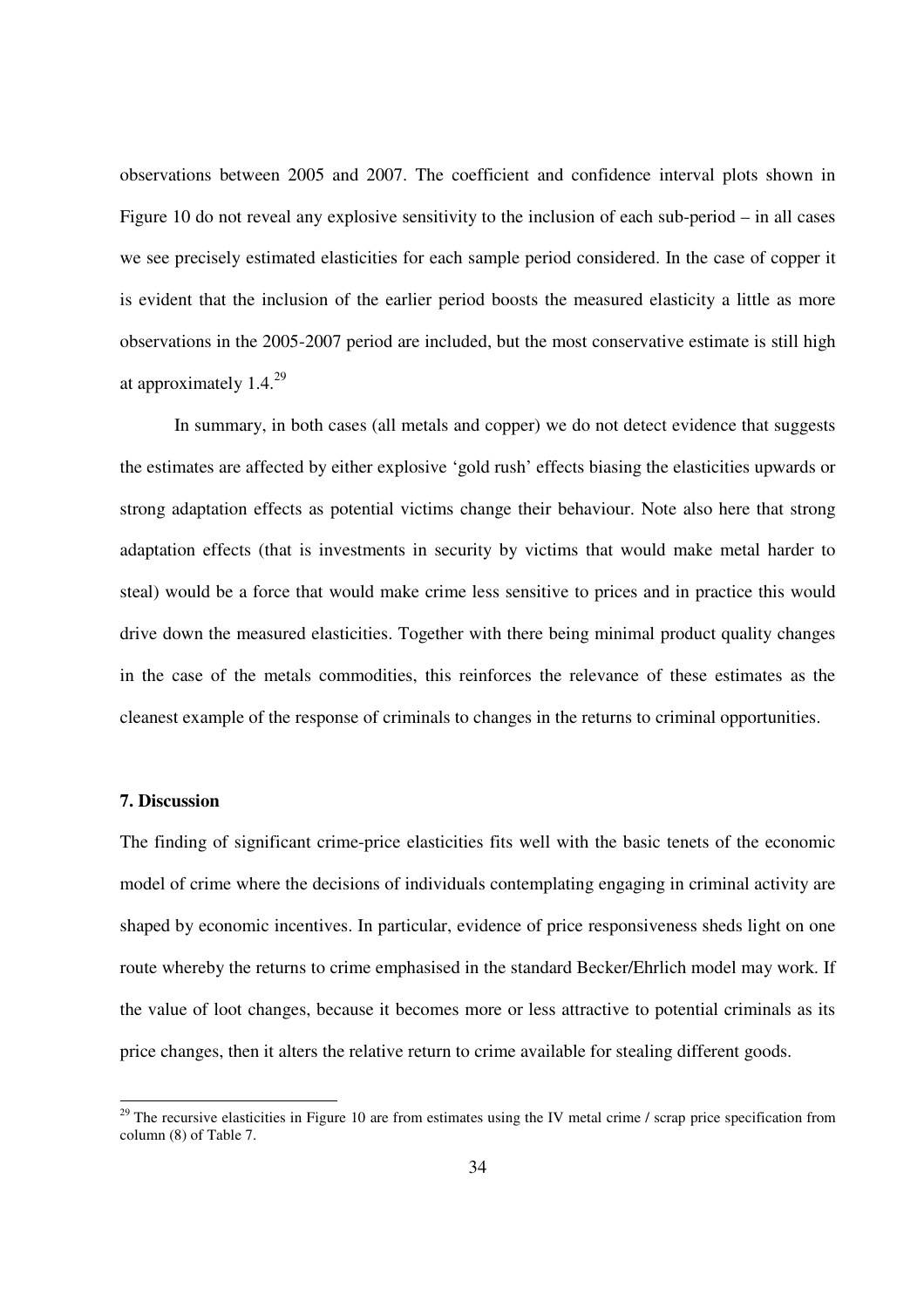Thus, crime may rise if prices rise (and vice versa). Also, the mix of crimes done by criminals may then be shaped by price variations. If this mix changes through time then it is also possible that crime trends may be affected by price changes. For example, witness the very significant upsurge in metal crimes that we have shown occurred at the same time as the price of metals were exogenously driven up by world markets.

 A question that follows is whether changing prices are a factor in explaining crime trends. The issue of falling crime rates across countries since the early 1990s has become a frequent topic of discussion (e.g. Blumstein and Wallman, 2005, or Levitt, 2004, for the US crime drop and Buonanno et al., 2011, for Europe's property crime fall). Various hypotheses have been proposed, and many ruled out. Prices, and the change in the composition of crime that price changes generate, have to our knowledge not yet been considered in these discussions.

Whether there is a contribution of changing prices to crime trends is interesting if (as we find) there is evidence of a positive crime-price elasticity. This could mean that part of any crime drop could be explained by a falling real value of goods that were traditionally stolen by criminals. Furthermore, since the structure of consumer prices is highly correlated across countries, prices are a plausible common factor that could help to explain falls in property crime rates internationally. In contrast, other more frequently mentioned determinants of crime, such as labour market conditions, sanctions and policing, fluctuate differentially across countries and as such are less plausible candidates to explain the global crime trends.

 We have constructed an empirical counterfactual exercise to look at this in a very simple way. Over our period of study, total crime falls by 3.5 percent per year between 2002 and 2012 (see Figure 2 and Table 5 above). Since our empirical analysis detects evidence of a significant crime-price elasticity, we can undertake a counterfactual exercise to ask what the crime fall would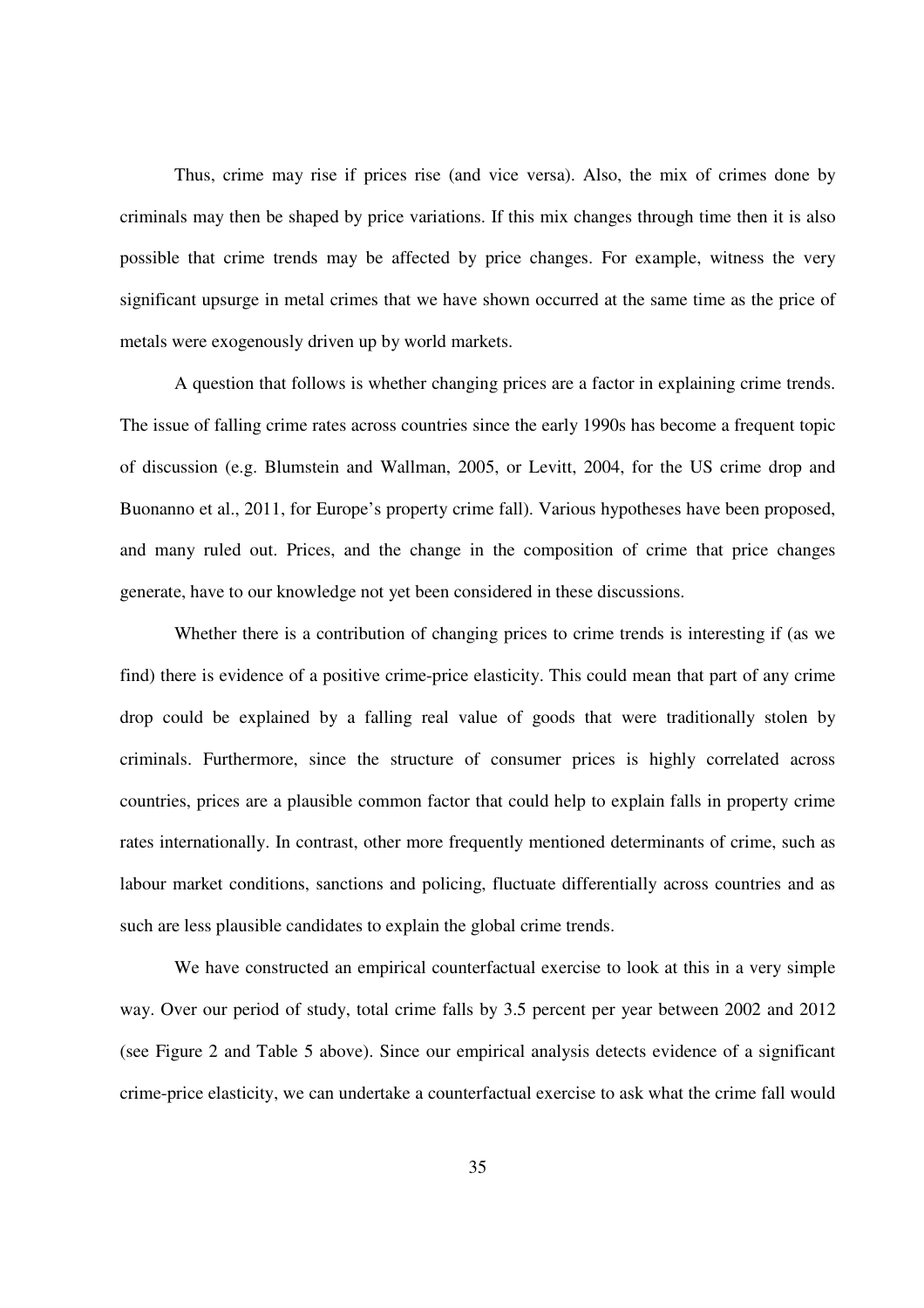have been had the relative structure of prices stayed the same in real terms. We do this in practice in a simple, mechanical manner by considering price growth for the goods in our consumer panel as compared to overall price growth.

The average price of the stolen items in our 44-goods panel rose by 1.4 percent per year on average between 2002 and 2012. The overall CPI rose by 2.9 percent per year over the same time period, so that in real terms the value of the goods stolen by criminals had been falling (by 1.5 percent a year). One can ask how this fall in real terms could map into reduced crime rates by noting that the real price decline when multiplied by our elasticity of 0.35 predicts a 0.53 percent a year fall in crime, or 15 percent of the overall crime drop.

If instead of comparing to prices of all goods, we benchmark the 1.4 percent a year average price rise to the 2.7 percent a year growth in average wages in London (the legal alternative) between 2002 and 2012, we come up with a prediction of 13 percent of the overall crime drop.<sup>30</sup> Benchmarking to growth in the London  $10<sup>th</sup>$  percentile weekly wage - since one might think the  $10<sup>th</sup>$  percentile weekly wage is a more appropriate comparison for individuals on the margins of crime - predicts a slightly bigger 0.81 percent a year fall, or 23 percent of the overall crime drop.<sup>31</sup>

In terms of magnitudes we view this as a sizable contribution given that crime is shaped by a whole range of factors, of which the changing value of loot is one. In this context of multiple factors shaping crime trends see, for example, Levitt's (2004) account of ten possible factors that could account for the US crime fall, of which he argues four matter and six do not. Interestingly, changing prices, or the changing value of stolen goods more generally, not being one of the ten

 $\overline{a}$ 

<sup>&</sup>lt;sup>30</sup> Average weekly wages in London rose from £550 in 2002 to £697 in 2012 (based on Annual Survey of Hours and Earnings data).

 $31$  The bigger contribution is because the  $10<sup>th</sup>$  percentile actually rose by a little more than average (probably because the minimum wage kept its value better than the average in the downturn and Great Recession period) going from £124 a week in 2002 to £169 in 2012, or up by 3.6 percent a year.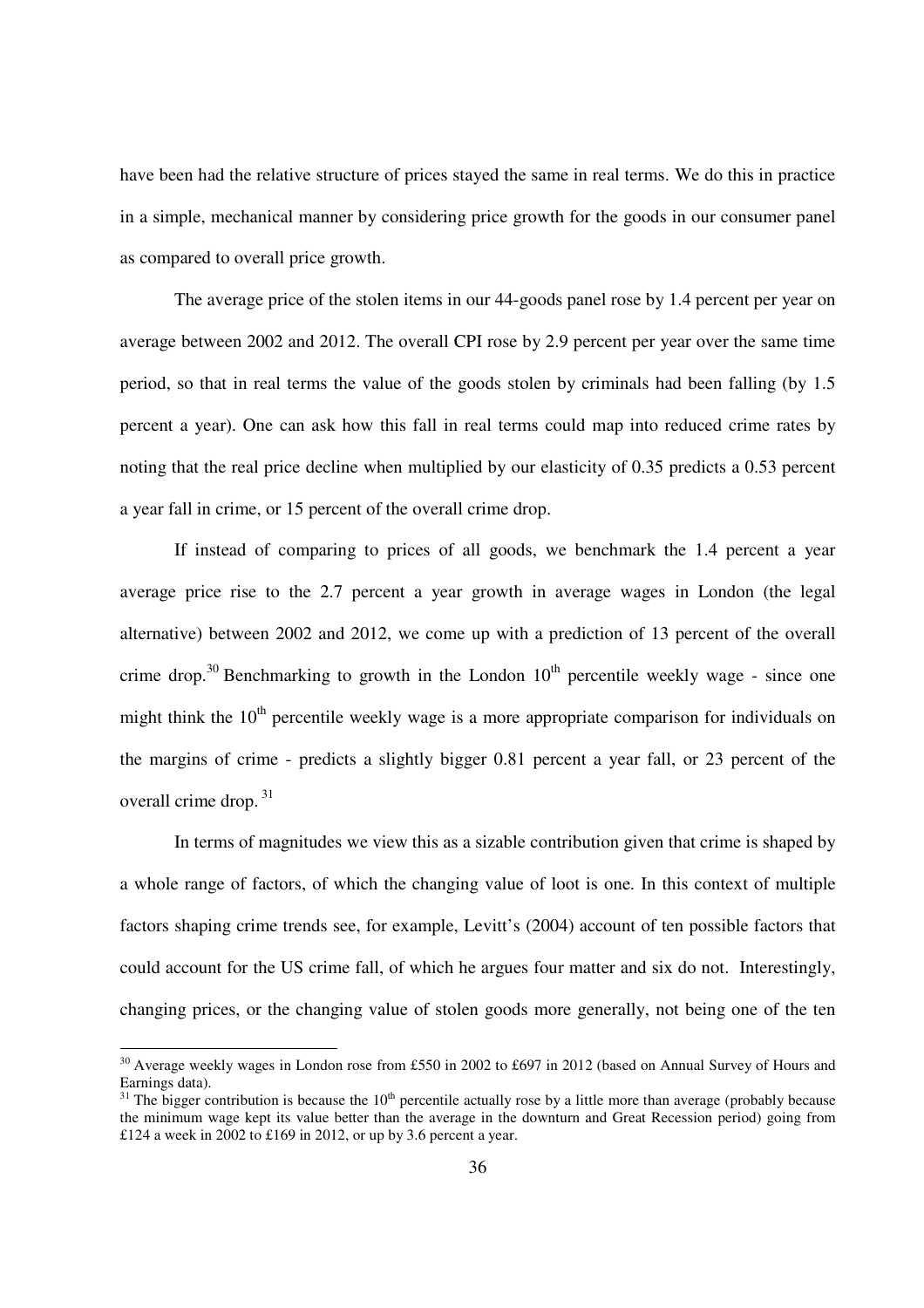candidate explanations remains an understudied, if not an entirely missing, feature of research on the crime drop.

The estimated contribution to falling crime could form a lower bound for two reasons, crime specialization and revenues from crime. First, crime specialization due to adjustment costs might not allow criminals to adapt to changing prices and switch easily from DVD burglars to mobile phone pickpockets, as construction workers cannot simply shift to nurses, even if market opportunities are better for the latter in both cases. Though some goods have become more attractive, we might still observe some criminals specialising on the less attractive ones, due to their product-specific crime skills. Second, if potential criminals do substitute into more lucrative alternatives as relative prices change, then they may do less crime as the returns rise (in parallel discussion to the labour supply literature, crime participation would be lower if the income effect dominates). This means that the well-documented drop in crime refers to the quantity and not the total revenue (quantity X prices) from crime, which might relate more to the societal costs associated with crime, as prices are missing from most of the existing studies.

So far we have considered the magnitudes of crime responses on average. For some goods, however, the observed price falls have been very sizable. The example we highlighted at the start of the paper was the very rapidly falling real price of audio-visual goods. Between 2002 and 2012 their nominal price fell by a huge 9 percent per year on average, as compared to the average price rise of 1.4 per year in the consumer goods panel, and the overall CPI rising by an average 2.9 percent per year. Asking whether the real price fall (of  $11.9 = 9.0 + 2.9$  percent a year) for this particular group contributed to falling crime produces a more definitive answer – conducting the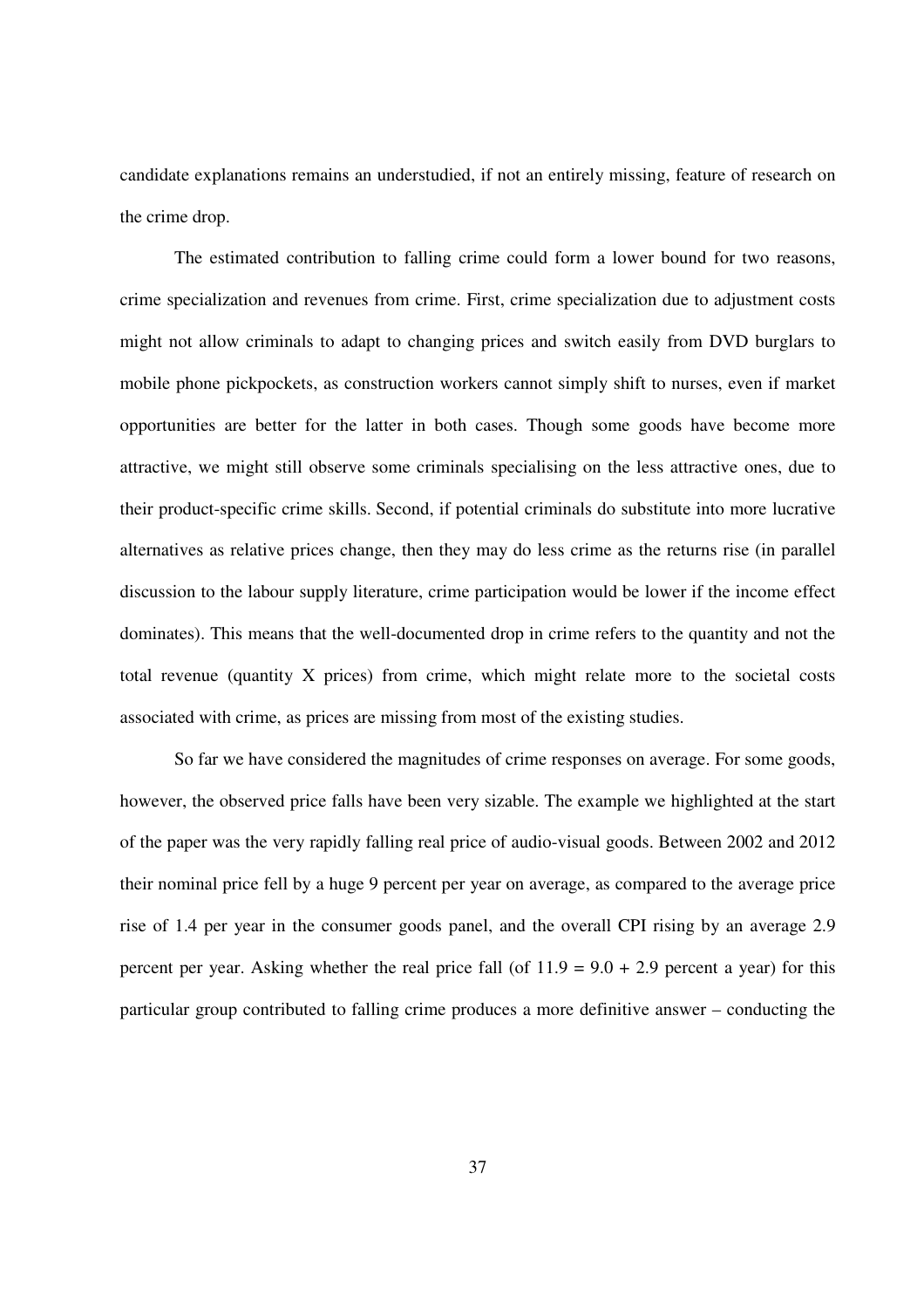counterfactual exercise for audio-visual goods reveals that 38 percent of the crime drop of 8 percent a year is attributable to lower prices.<sup>32</sup>

Finally, consider the case of metals, where we saw the rapid price increases and the very sharp upsurge in metal crime and where we estimated a strong sensitivity of crime to price changes. Price growth for all metals was an annual 12 percent (see Table 5), or 9.1 percent above CPI inflation. Multiplied by the estimated IV elasticity of 1.49 this predicts a metal crime increase of 13.5 percent a year, and so accounts for all of the actual rise of 11.1 percent a year. For copper, a real price increase of 12.4 percent a year combined with the estimated elasticity of 1.81 predicts a 22.4 percent a year increase, or 76 percent of the 29.3 percent a year increase in copper crimes.

#### **8. Conclusions**

 $\overline{a}$ 

In this paper, we study how changes in the prices of goods that criminals may steal affect criminal behaviour. We consider this to offer a direct test of whether shifts in economic incentives, working through movements in returns to crime driven by price changes, impact on crime. We estimate significant crime-price elasticities from rich administrative data on what was stolen in burglaries, thefts and robberies that took place in London between January 2002 and December 2012.

We obtain price elasticities for two sets of goods, the former a consumer panel of 44 stolen goods categories that we match to price data over time, the latter for metal and commodity related goods where we have scrap metal prices and can consider prices being set by world commodity markets. The average estimated elasticity in the consumer panel is 0.35, suggesting a 10 percent increase in prices raises crime by a just over a third. We view this as a lower bound, for a number

 $32$  This comes from multiplying the 11.9 percent real price drop by the good-specific elasticity of 0.248, which predicts a crime fall of 3.0 percent a year (or 38 percent of the total crime fall of 8 percent a year).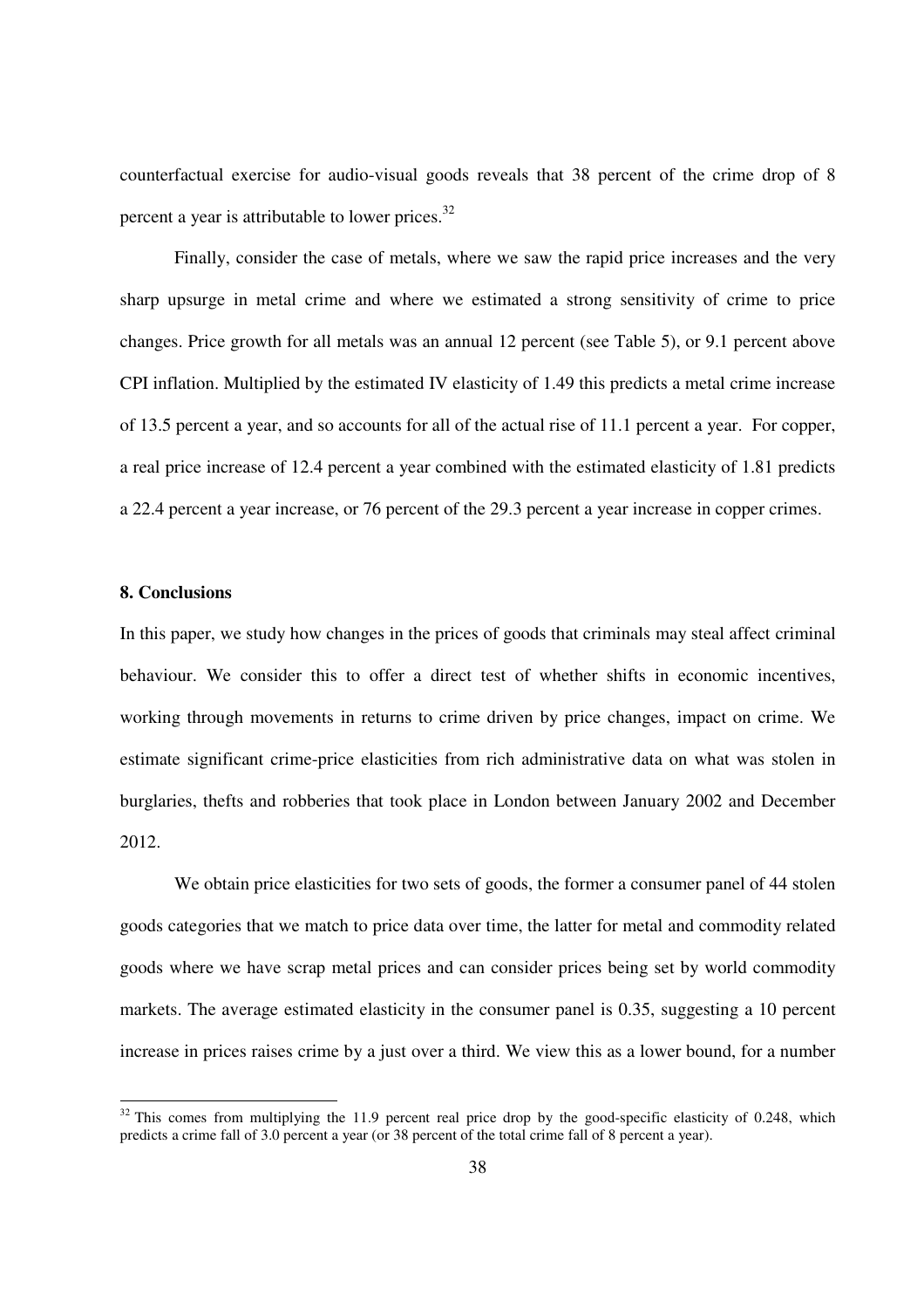of reasons we discuss in the main body of the paper. But even at this level as the average price increase for these goods has not risen by as much as overall price inflation, thus showing a real fall, we find that this explains around 20 percent of the aggregate fall in burglaries, thefts and robberies seen in our data. The metal and commodity crimes are seen to be highly price elastic and their evolution through time is very sensitive to prices. For these crimes, which have been rising as their prices have been rising by much more than price inflation, we show there to be sizable crime-price elasticities, for metals in excess of unity, and that rising world commodity prices over the time period we study played a big role in the rise of these crimes.

 Therefore to conclude, we find that crime is responsive to goods price changes. The evidence of price responsiveness implied by the significant crime-price elasticities we uncover is very much in line with the way in which changing returns to crime in the standard Becker/Ehrlich model are formulated as a driver of crime. More generally, we view our findings as offering strong evidence that changing economic incentives matter for criminality from a different perspective than that offered in the economics and criminology literatures to date.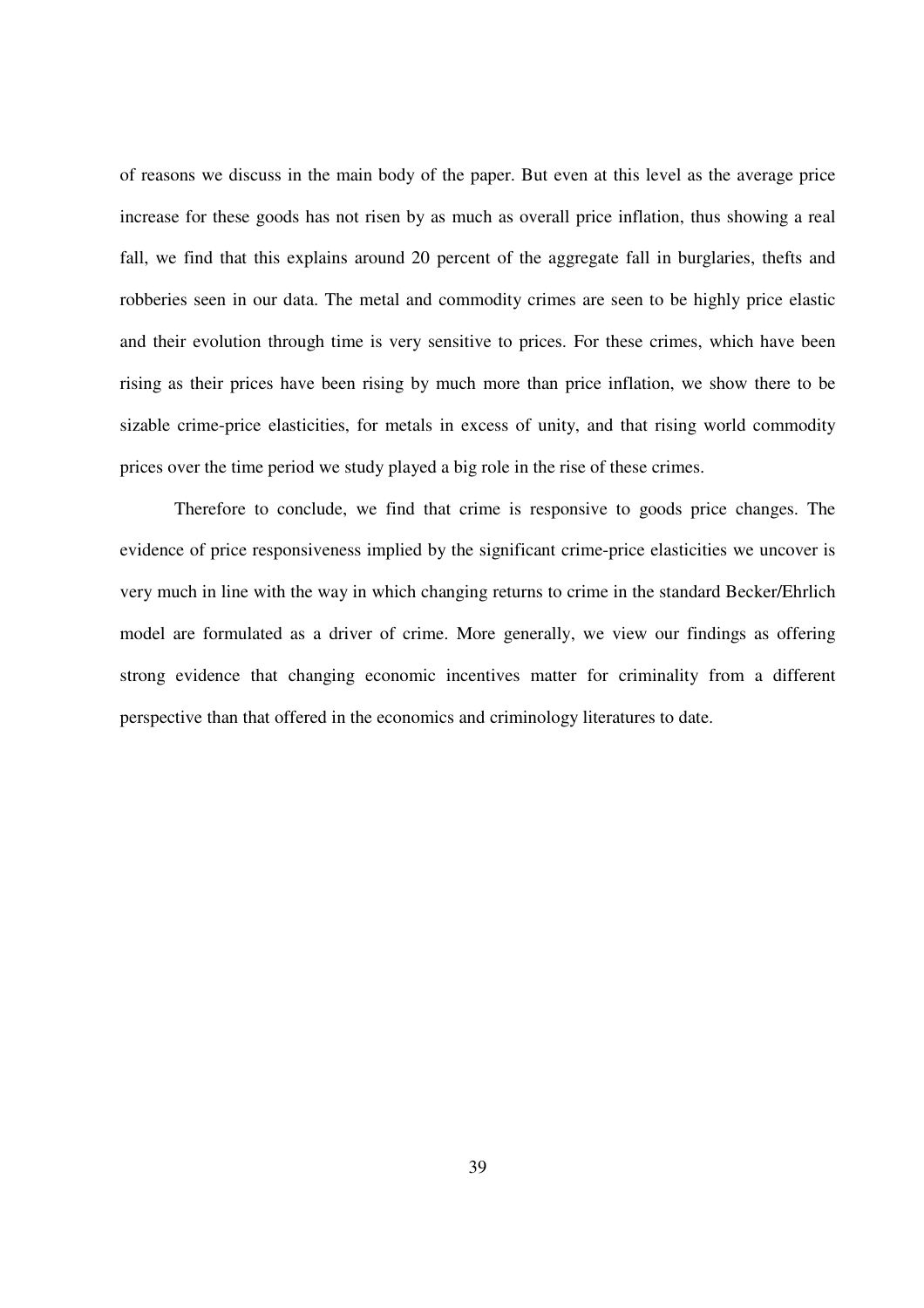#### **References**

- Abbot, P. (2009) Development Dimensions of High Food Prices, OECD Food, Agriculture and Fisheries Papers, Working Paper 18.
- Ayres, I. and S. Levitt (1998) Measuring Positive Externalities from Unobservable Victim Precaution: An Empirical Analysis of Lojack, Quarterly Journal of Economics, 113, 43-47.
- Becker, G. (1968) Crime and Punishment: An Economic Approach, Journal of Political Economy, 76, 169-217.
- Bell, B., L. Jaitman and S. Machin (2014) Crime Deterrence: Evidence From the London 2011 Riots, Economic Journal, 124, 480-506.
- Berinato, S. (2007) Red Gold Rush: The Copper Theft Epidemic. Chief Security Officer Online, February 1<sup>st</sup>.
- BBC News (2013) Arrests after Met Police Crackdown on Mobile Phone Thefts, BBC News Website, October 23rd.
- Bell, B., A. Bindler and S. Machin (2014) Crime Scars: Recessions and the Making of Career Criminals, Centre for Economic Performance, London School of Economics, Discussion Paper 1284.
- Bennett, L. (2008) Assets Under Attack: Metal Theft, the Built Environment and the Dark Side of the Global Recycling Market, Environment Law and Management, 20, 176-183.
- Bidarkota, P. and M. Crucini (2000) Commodity Prices and the Terms of Trade, Review of International Economics, 8, 647-666.
- Blumstein, A. and J. Wallman (eds.) (2005) The Crime Drop in America, Cambridge Studies in Criminology, Cambridge University Press.
- Buonanno, P., F. Drago, R. Galbiati and G. Zanella (2011) Crime in Europe and the US: Dissecting the 'Reversal of Fortunes', Economic Policy, 26, 347-385.
- Chen, M. (2010) Understanding World Metals Prices Returns, Volatility and Diversification. Resources Policy, 35, 127-140.
- Clarke, R. (1999) Hot Products: Understanding, Anticipating and Reducing Demand for Stolen Goods, Police Research Series, Paper 112, London: Home Office.
- Clarke, R. (2000) Hot Products: A New Focus for Crime Prevention, in Ballantyne, S., K. Pease and V. McLaren (eds.) Secure Foundations: Key Issues in Crime Prevention, Crime Reduction and Community Safety, London: IPPR.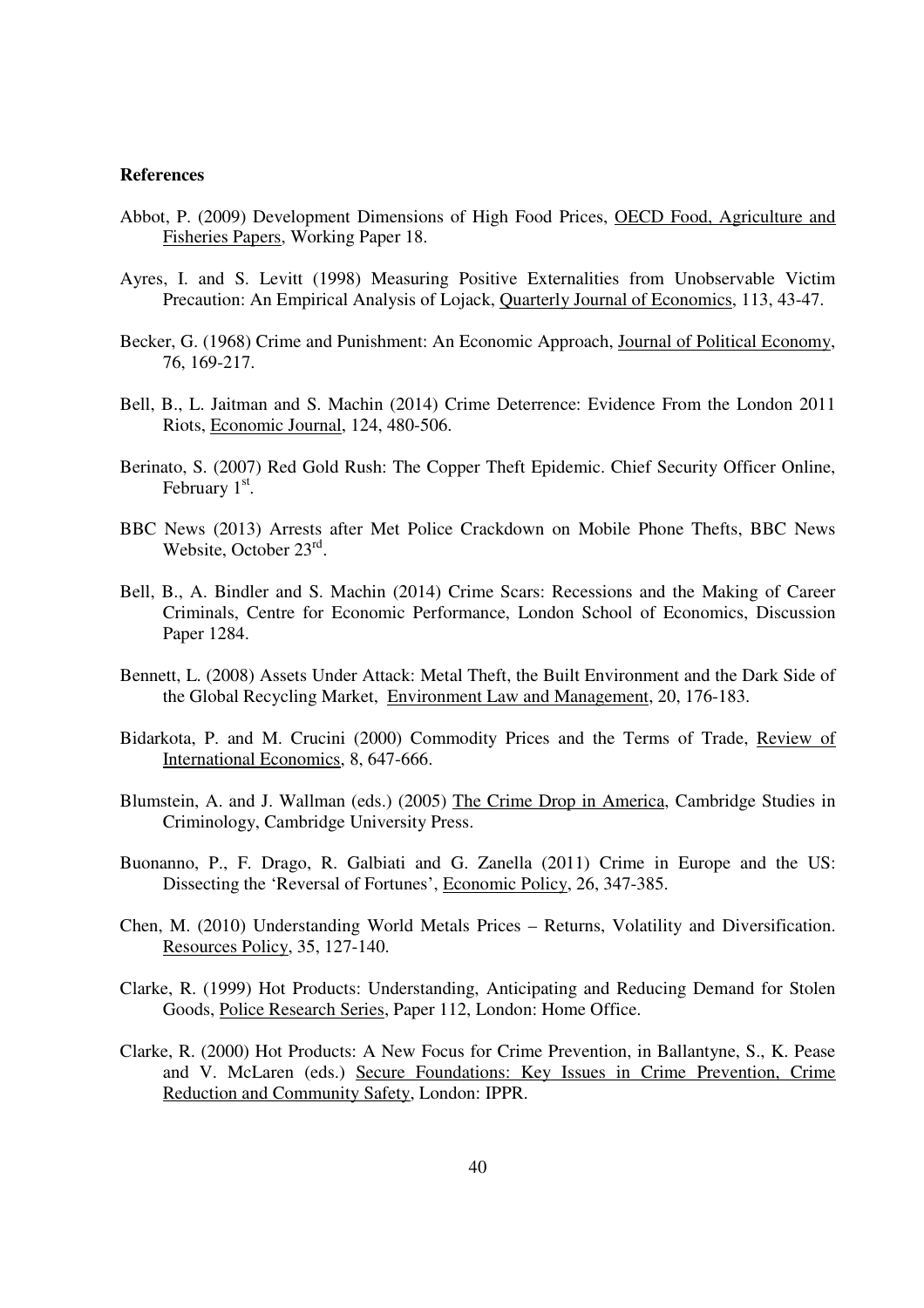- D' Este, R (2014) The Effect of Stolen Goods Markets on Crime: Pawnshops, Property Thefts and the Gold Rush of the 2000s, Warwick Economics Research Paper Series (TWERPS), Working Paper 1040.
- Draca, M. and S. Machin (2015) Crime and Economic Incentives, Annual Review of Economics, forthcoming.
- Ehrlich, I. (1973) Participation in Illegitimate Activities: A Theoretical and Empirical Investigation, Journal of Political Economy, 81, 521-63.
- Ehrlich, I. (1996) Crime, Punishment and the Market for Offenses, Journal of Economic Perspectives, 10, 43-67.
- Fougere, D., F. Kramarz and J. Pouget (2009) Youth Unemployment and Crime, Journal of the European Economic Association, 7, 909-38.
- Freeman, R. (1999) The Economics of Crime, in O. Ashenfelter and D. Card (eds.) Handbook of Labor Economics, North Holland Press.
- Gould, E., B. Weinberg and D. Mustard (2002) Crime Rates and Local Labour Market Opportunities in the United States: 1979-1997, Review of Economics and Statistics, 84, 45- 61.
- Grogger, J. (1998) Market Wages and Youth Crime, Journal of Labour Economics, 16, 756-791.
- Gronqvist, H. (2013) Youth Unemployment and Crime: Lessons From Longitudinal Population Records, Swedish Institute for Social Research, mimeo.
- Gruber, J., A. Sen and M. Stabile (2003) Estimating Price Elasticities When There is Smuggling: The Sensitivity of Smoking to Price in Canada, Journal of Health Economics, 22, 821-842.
- Harbaugh, W., N. Mocan and M. Visser (2013) Theft and Deterrence, Journal of Labor Research, 34, 389-407.
- Home Office (2012) Tackling Metal Theft Prohibit Cash Payments and Higher Fines. Impact Assessment Report, February.
- Home Office (2014) Reducing Mobile Phone Theft and Improving Security, Home Office Research Report (Behavioural Insights Team), September.
- Kessler, D. and S. Levitt (1999) Using Sentence Enhancements To Distinguish Between Deterrence and Incapacitation, Journal of Law and Economics, 42, 343-63.
- Kooi, B. (2010) Theft of Scrap Metal, Problem-Orientated Guides to Police Series No. 58, US Department of Justice, Office of Community Oriented Policing Services.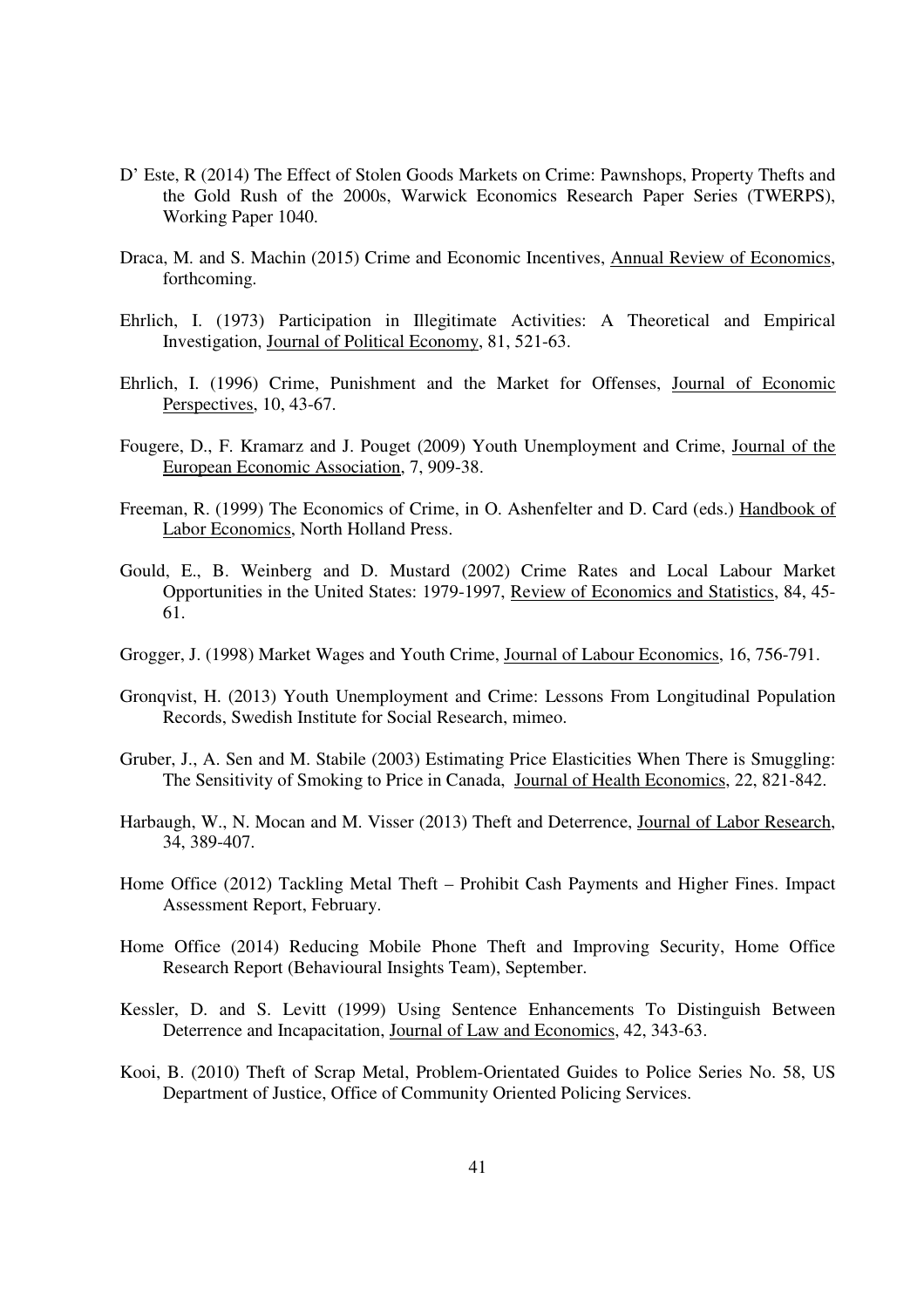- Levitt, S. (2004) Understanding Why Crime Fell in the 1990s: Four Factors that Explain the Decline and Six that Do Not, Journal of Economic Perspectives, 18, 163-90.
- Levitt, S. and S. Venkatesh (2000) An Economic Analysis of a Drug-Selling Gang's Finances, Quarterly Journal of Economics, 115, 755-789.
- Lovenheim, M. (2008) How Far to the Border? The Extent and Impact of Cross-Border Cigarette Smuggling, National Tax Journal, 61, 7-33.
- Machin, S. and C. Meghir (2004) Crime and Economic Incentives, Journal of Human Resources, 39, 958-979.
- Miles, T. (2007) Markets for Stolen Property: Pawnshops and Crime, Unpublished PhD Dissertation Chapter, University of Chicago Law School.
- McCrary, J. (2010) Dynamic Perspectives on Crime, in Benson B. and P. Zimmerman (eds.) Handbook on the Economics of Crime, Edward Elgar Publishing.
- Metropolitan Police Service (2013) Met Launches Campaign to Warn Public of Street Robbery Risk", MPS Website.
- Morris, N. (2014) The Mysterious Case of Falling Criminal Offences: Burglary and Murders Down Again, Statistics Show. The Independent, January 23<sup>rd</sup>.
- Office of National Statistics (2014) Crime Statistics, Focus on Property Crime, 2013/14. ONS Data Release (November 27<sup>th</sup>).
- Reilly, B. and R. Witt (2008) Domestic Burglaries and the Real Price of Audio-Visual Goods: Some Time Series Evidence for Britain, Economics Letters, 100, 96-100.
- Sampson, R. and J. Laub (1993) Crime in the Making: Pathways and Turning Points through Life, Cambridge, Mass: Harvard University Press.
- Sentencing Council (2014) Theft Offences Guidelines Consultation. UK Sentencing Council, Royal Courts Of Justice, London (April).
- Sidebottom, A. (2013) On the Application of CRAVED to Livestock Theft in Malawi, International Journal of Comparative and Applied Criminal Justice, 37, 195-212.
- Sidebottom, A., J. Belur, K. Bowers, L. Tompson and S. Johnson (2011) Theft in Price-Volatile Markets: On the Relationship Between Copper Price and Copper Theft, Journal of Research in Crime and Delinquency, 48, 396-418.
- Sidebottom, A., M. Ashby and S. Johnson (2014) Copper Cable Theft: Revisiting the Price-Theft Hypothesis, Journal of Research in Crime and Delinquency, 51, 684-700.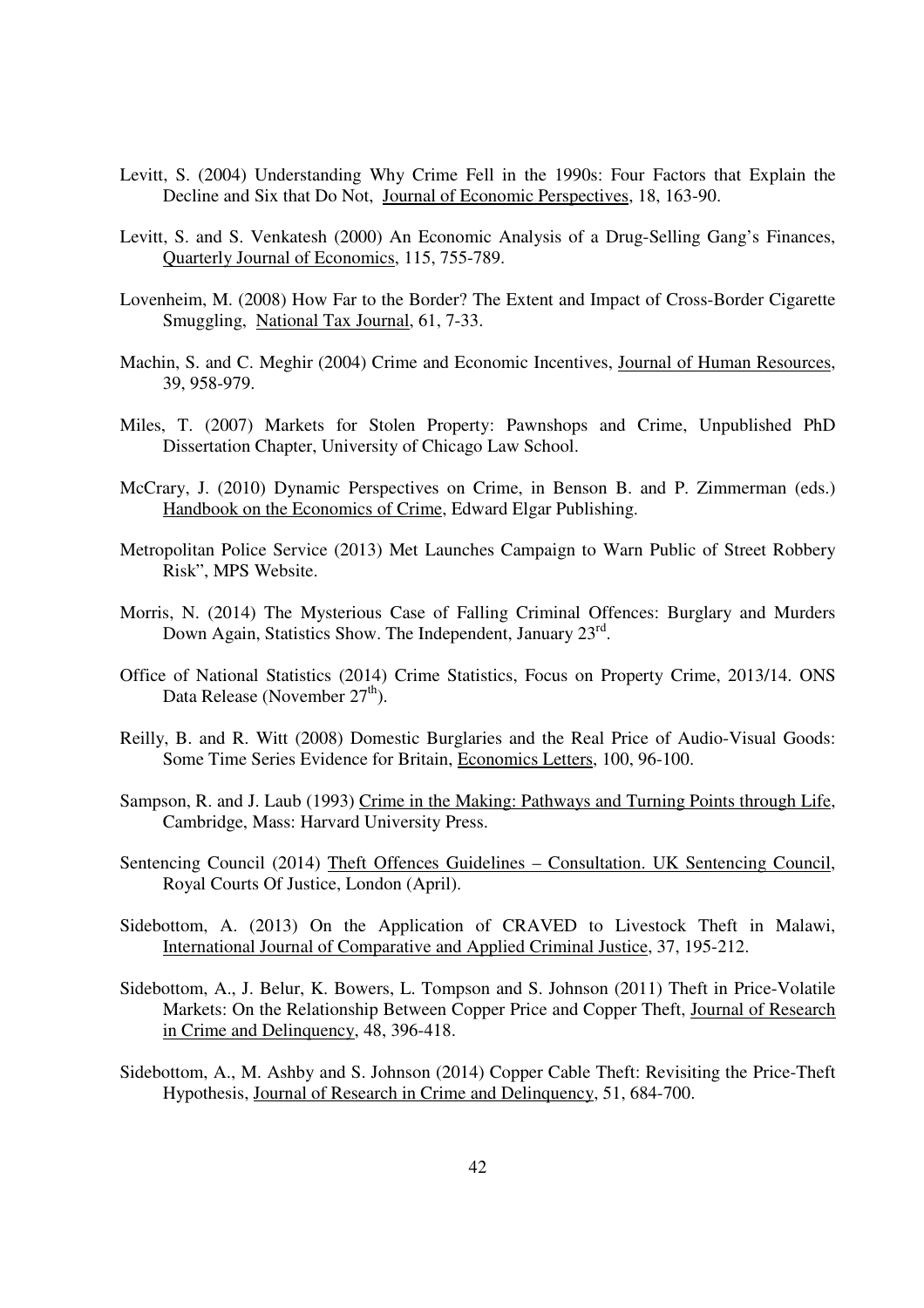The Economist (2013) Where Have All the Burglars Gone?, The Economist, July  $20<sup>th</sup>$ .

- The Economist (2009) World Food Prices: What Happened to the Food Crisis?, The Economist, July  $4^{\text{th}}$ .
- Vollaard, B. and J. Van Ours (2011) Does Regulation of Built-In Security Reduce Crime? Evidence from a Natural Experiment, Economic Journal, 121, 485-504.
- Vollaard, B. and J. Van Ours (2015) The Engine Immobilizer: A Non-Starter for Car Thieves, Economic Journal, forthcoming.
- Viscusi, W. K. (1986) The Risks and Rewards of Criminal Activity: A Comprehensive Test of Criminal Deterrence, Journal of Labor Economics, 4, 317-340.
- Wellsmith, M. and A. Burrell (2005) The Influence of Purchase Price and Ownership Levels on Theft Targets British Journal of Criminology, 45, 741-64.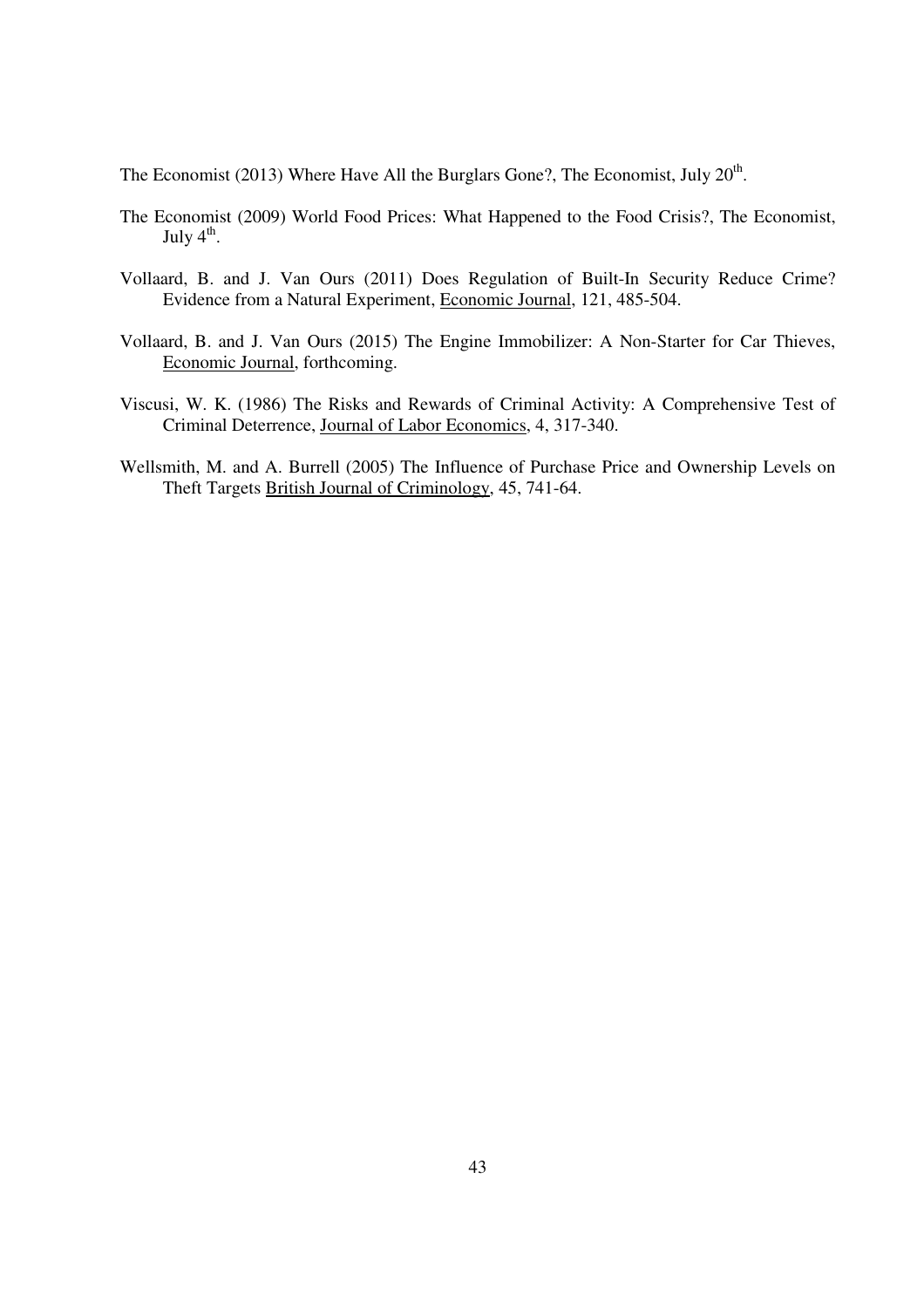**Figure 1: Examples of Changes in Crime Shares and Prices** 



Notes: Indexed change in the share of total items stolen by these two types of goods on a monthly basis from January 2002 to December 2012. The initial crime share for audio players in January 2002 is 0.19 while for watches it is 0.05 (where the shares add up to 1.00 across the 44 categories in our 44 consumer goods product panel).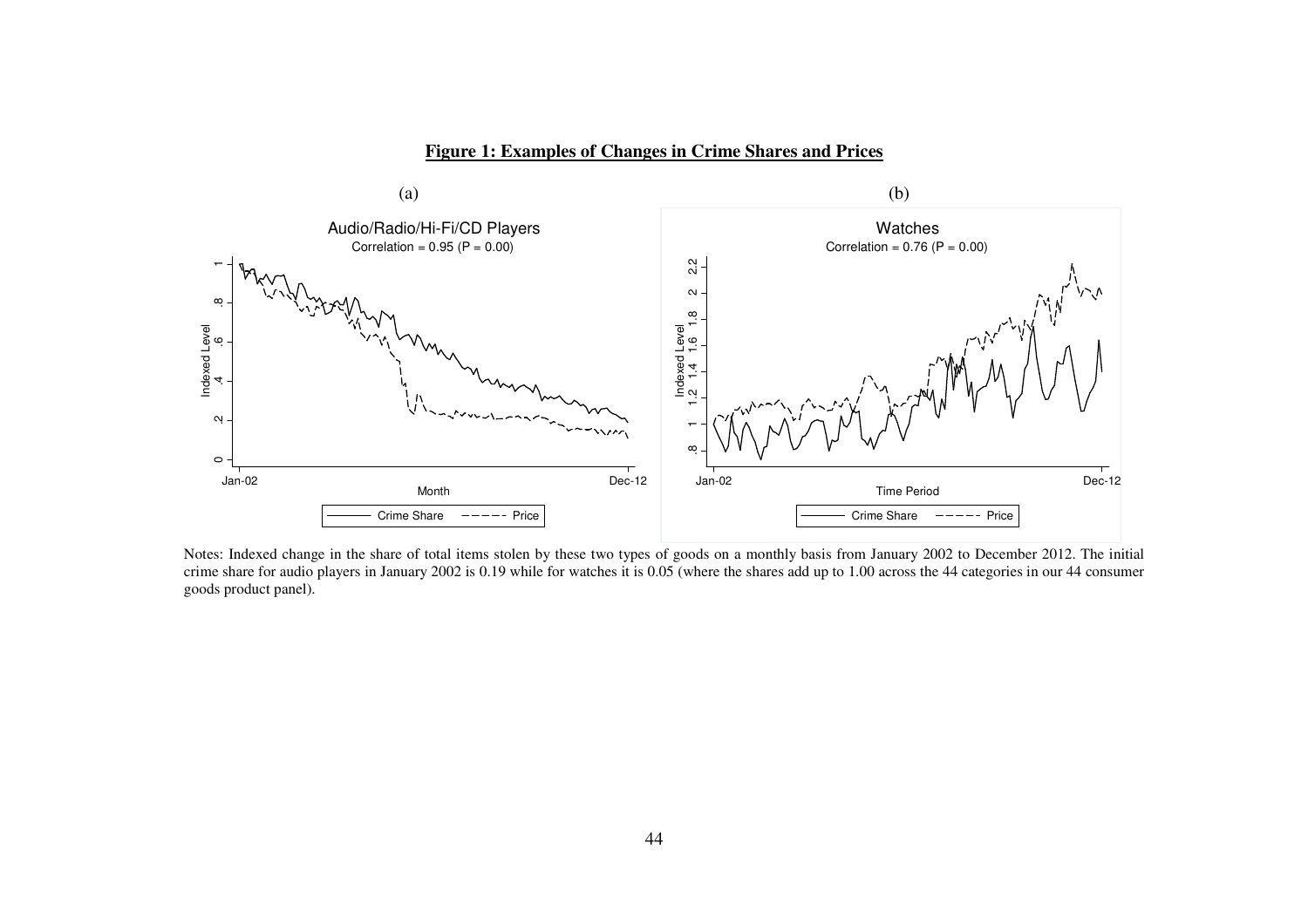**Figure 2: Trends in the Numbers of All Crimes and Metal Crimes**



Notes: Levels of crime for the balanced, 44-good consumer goods product panel and the 7-good group of metals (copper, lead, aluminium, gold, silver, brass and other metal). The left vertical axis measures the total number of monthly items stolen for the consumer goods product panel, while the right axis records the total number for the metals group.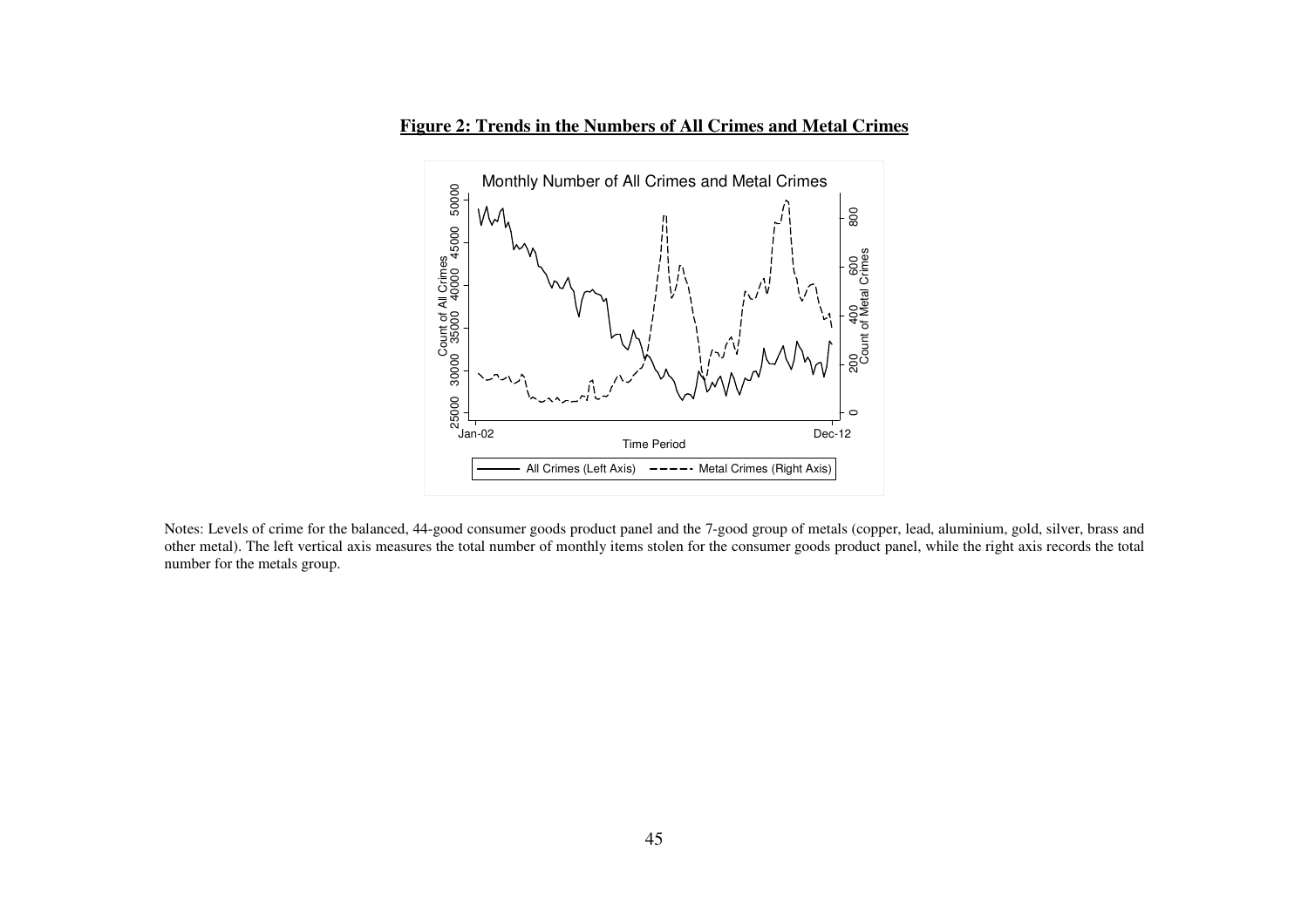

**Figure 3: Average 12-Month Changes in Log(Crime) and Log(Prices) For Matched MPS Panel - Changes in Log(Crime) and Log(Value) For British Crime Survey, 2002-2012** 

Notes: Average 12-month change over ten years in log(crimes) and log(price) per good across all 44 consumer goods panel. Some labels (mostly on relatively small crime categories) have been omitted for space reasons.

Notes: Change in log(number of stolen items) and log(value) for the 21 consistently reported item groups available across the two BCS cross-sections for 2002-2012. Some labels (mostly on relatively small crime categories) have been omitted for space reasons.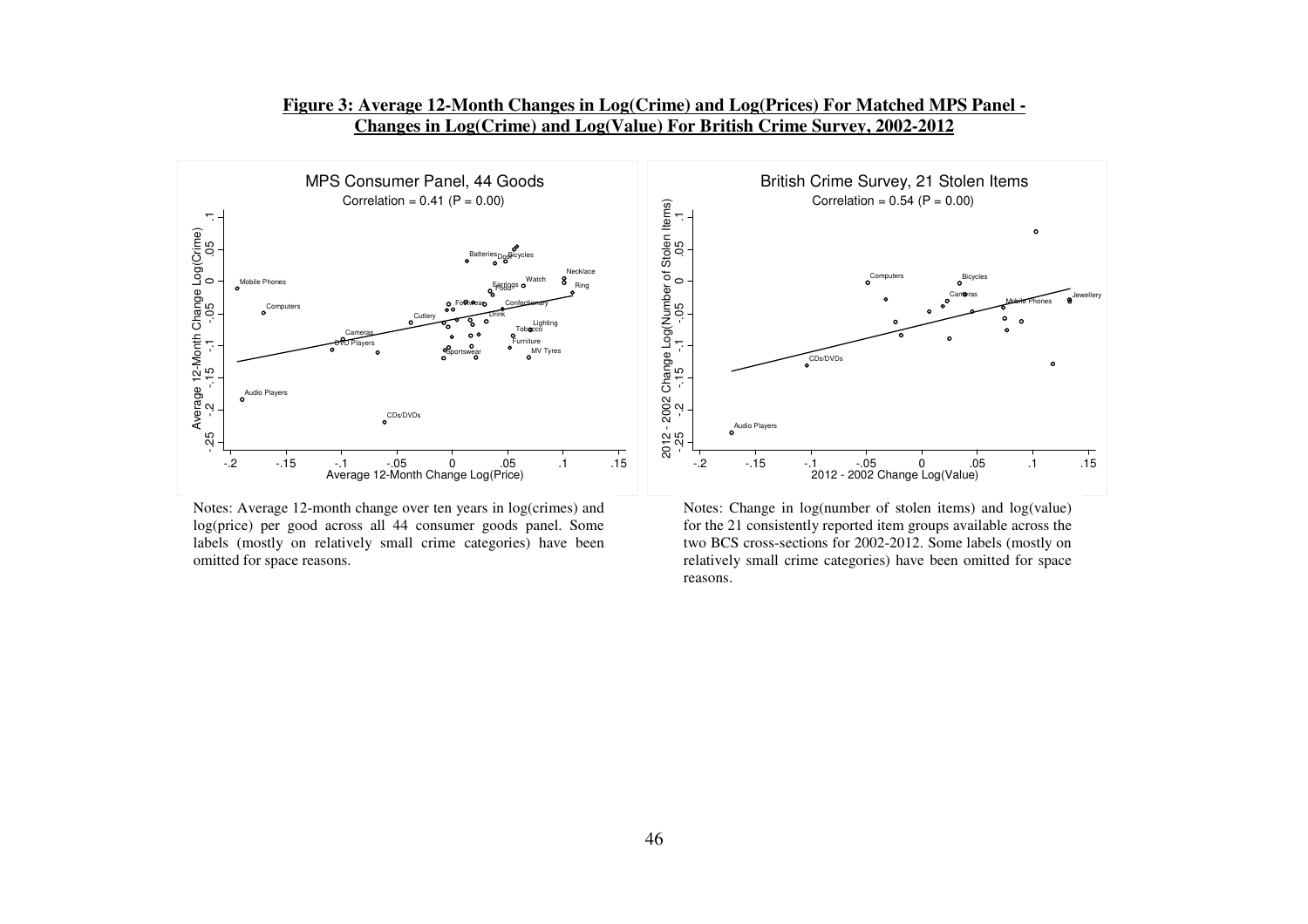

### **Figure 4: One-Digit Product Group Elasticities – Matched MPS Panel, 2002-2012**

Notes: Price elasticities calculated for one-digit product group goods categories (see Appendix Table A1 for more detail on product group classifications). Calculated for the one-digit group from a full seasonally adjusted, within-groups specification with month-year time effects (i.e. comparable to column (3) of Table 2). Black bars indicate statistical significance at the 5 percent level or better. Robust standard errors used for inference.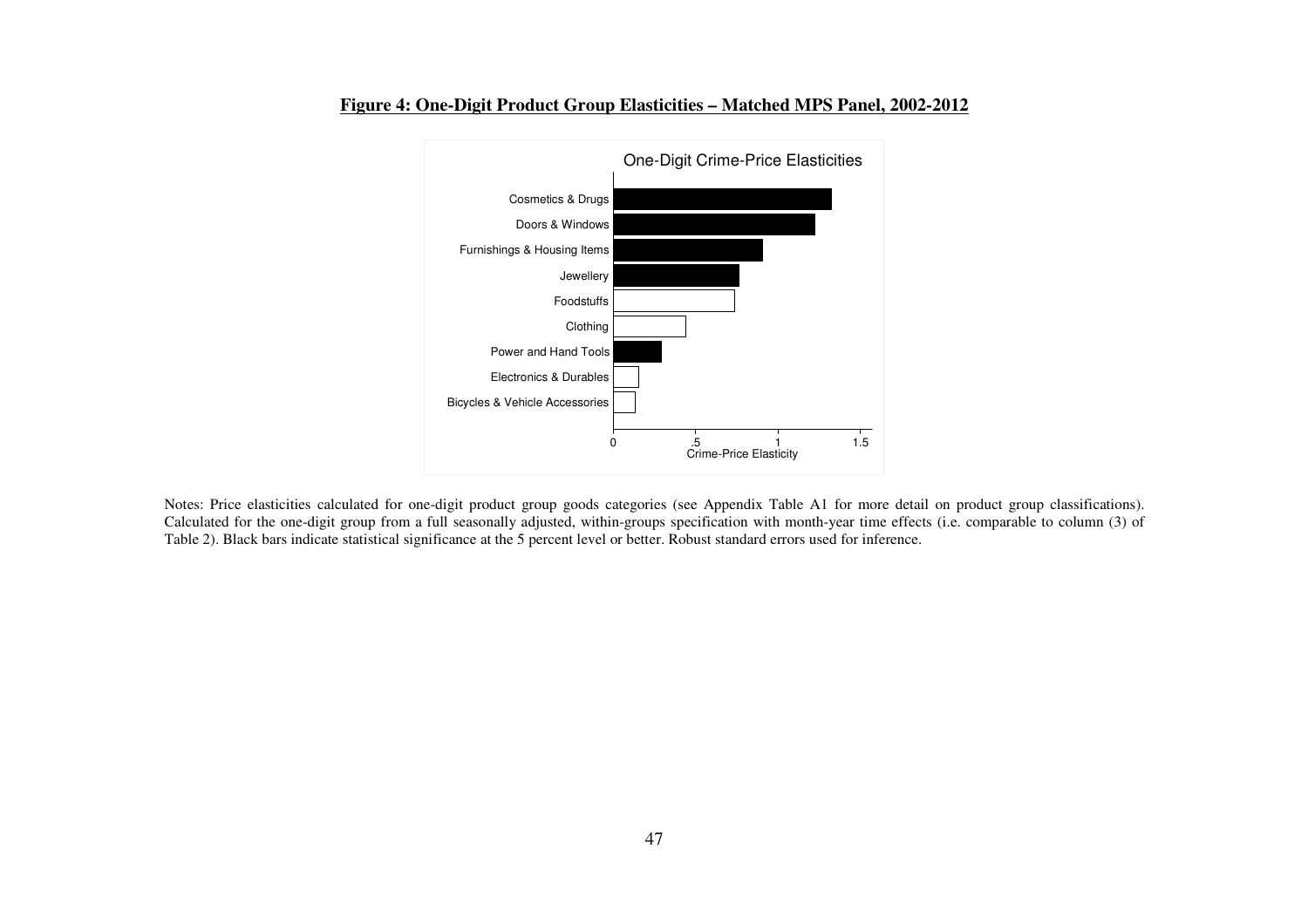



Notes: The number of criminal incidents reported to the police (solid line) compared to survey-based victim-reports from the British Crime Survey (dashed line).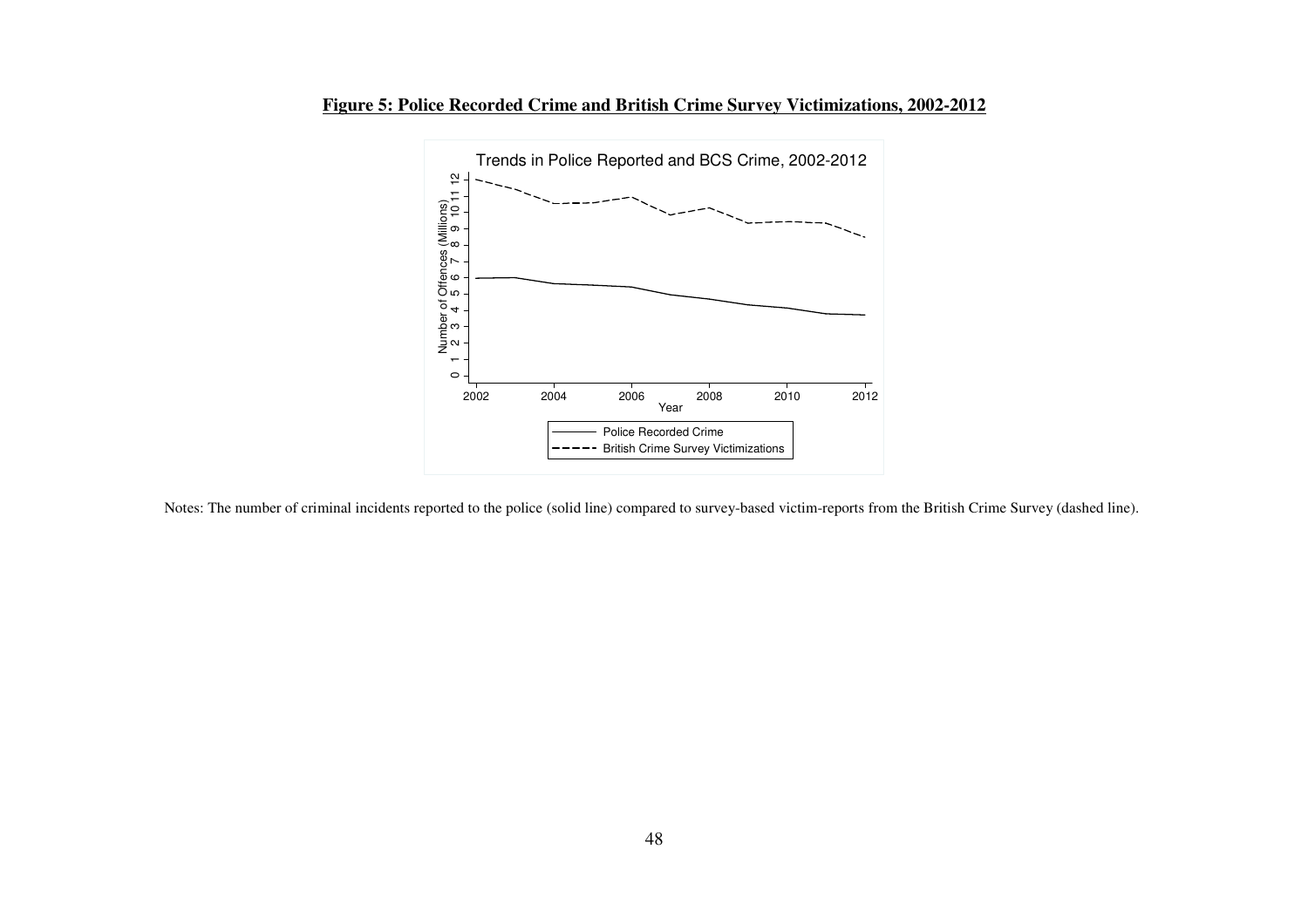

Notes: The left figures show indexed levels (January 2002 = 1 for (a), January 2005 = 1 for (b)). The right figures show analogous 12-month differenced plots.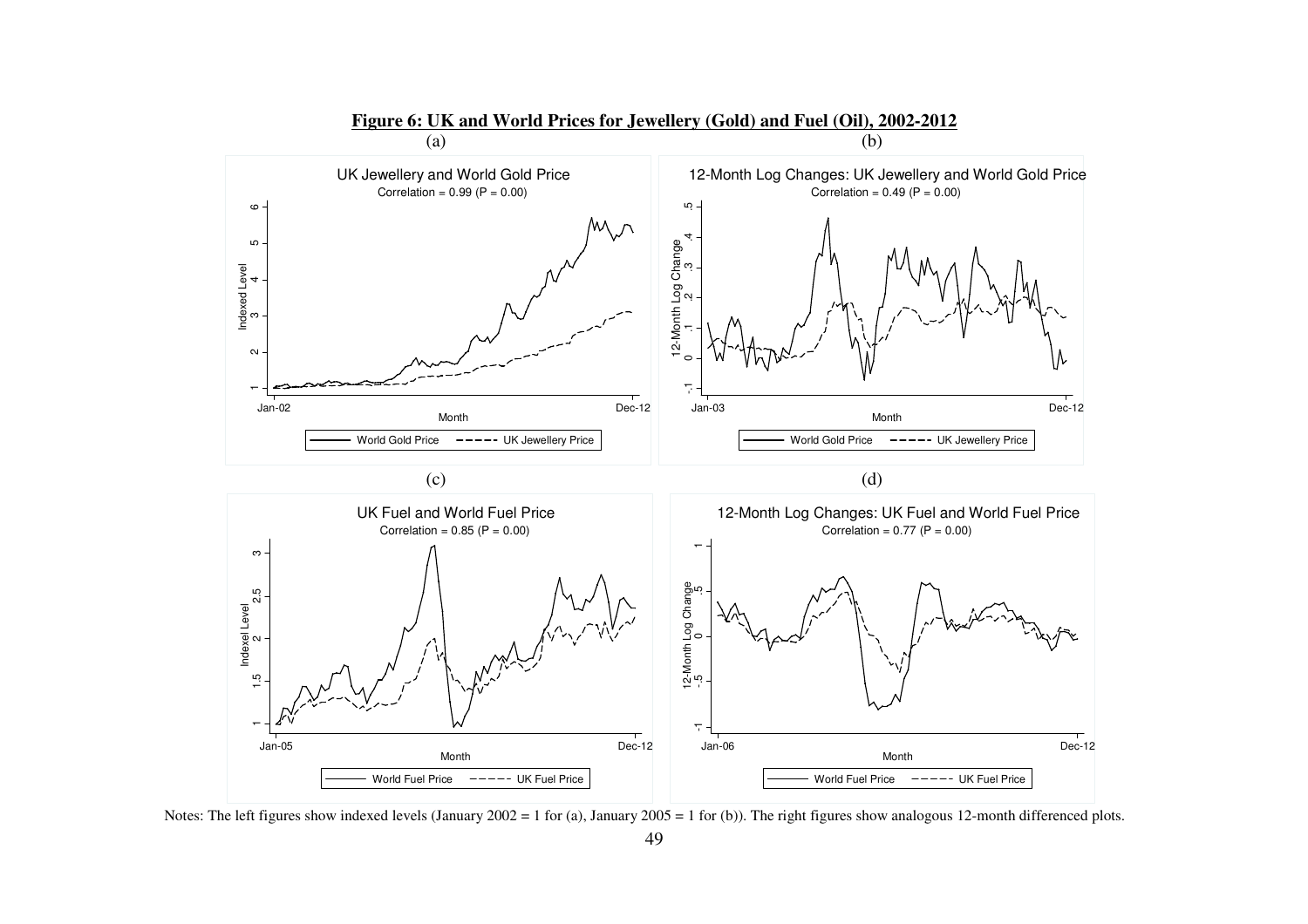

Notes: The left figures show indexed levels (January 2002 = 1). The right figures show analogous 12-month differenced plots. The UK price is the scrap metal price reported by industry trade media outlet letsrecycle.com. World prices come from Index Mundi.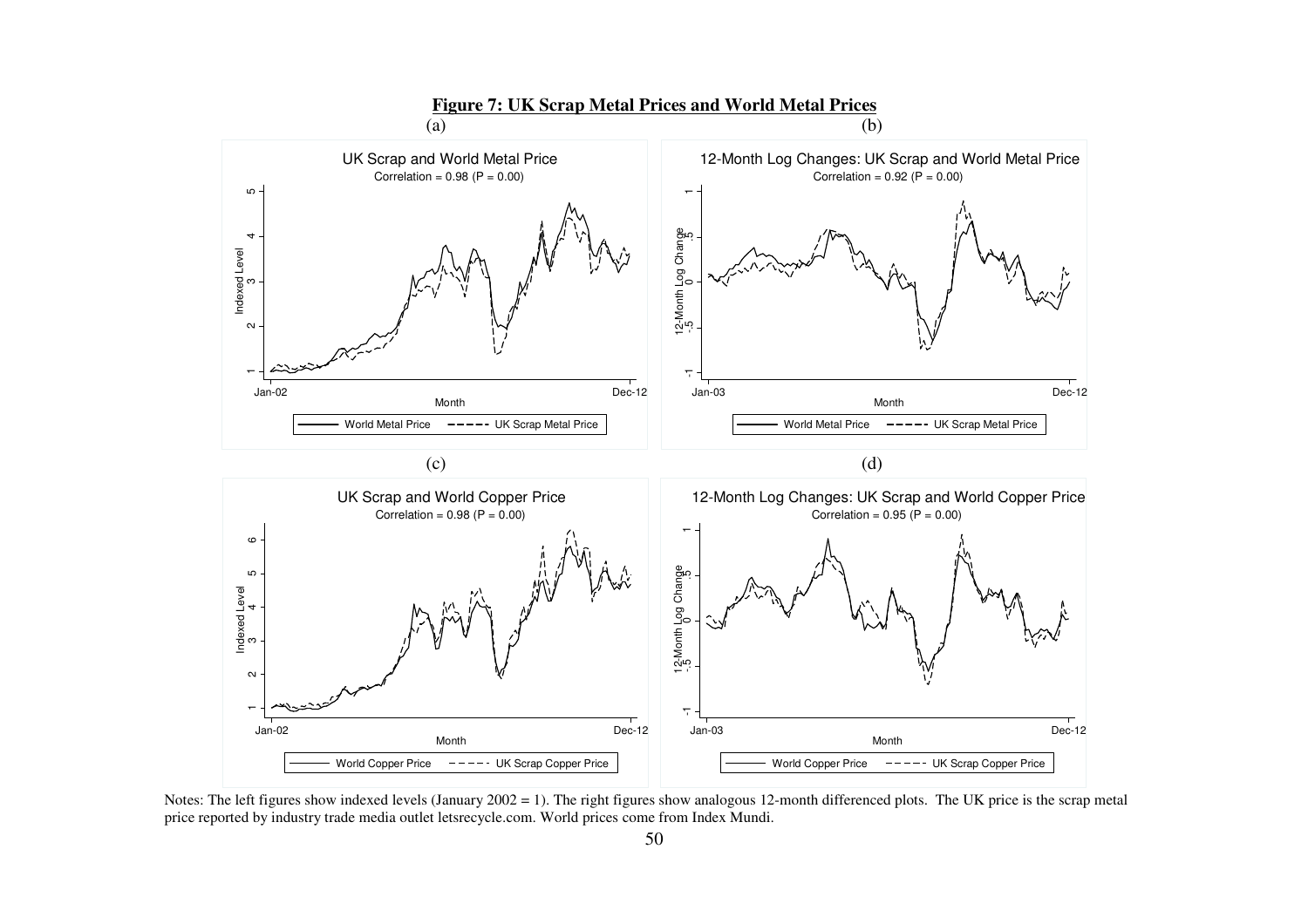

**Figure 8: 12-Month Changes in Log(Crime) and Log(Prices), Jewellery and Fuel, 2002-2012** 

Notes: 12-month changes in Log(Crime) and Log(Price) for jewellery and fuel.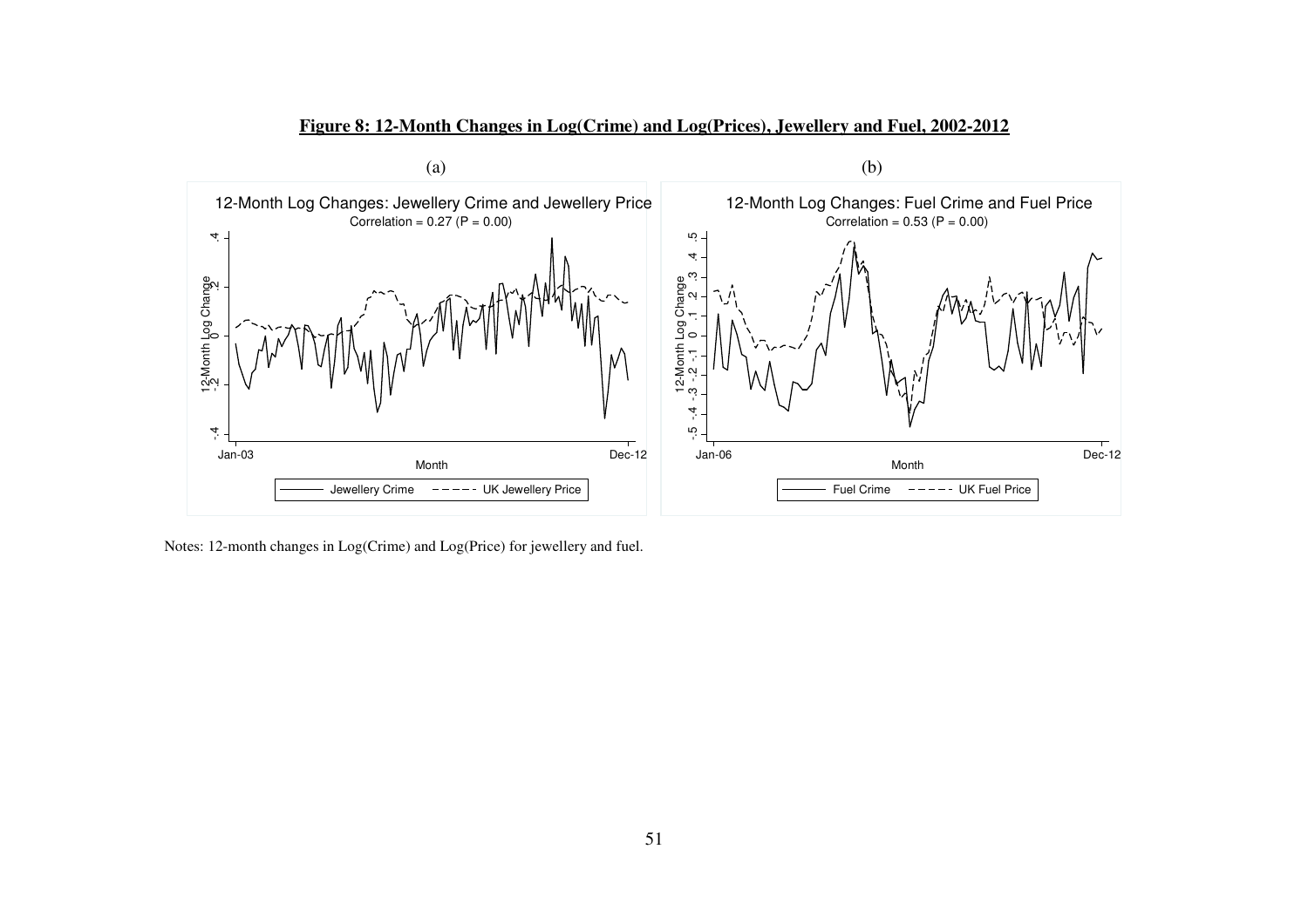

**Figure 9: 12-Month Changes in Log(Metal Crime) and Log(Scrap Metal Prices), 2002-2012**

Notes: 12-month changes in Log(Crime) and Log(Scrap Metal Price) for all metals and copper.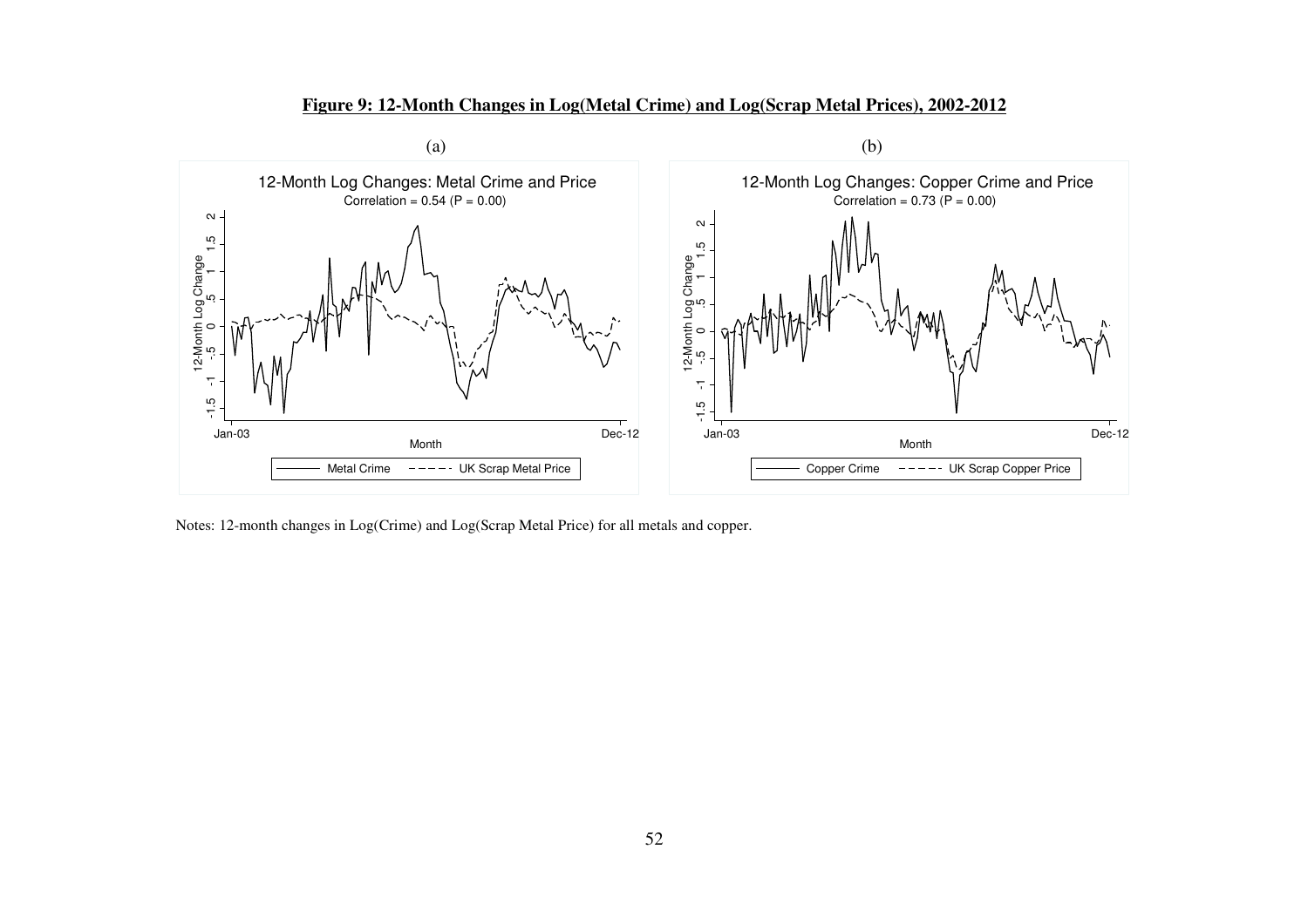



Notes: Metal and copper crime-price elasticities estimated recursively, starting with the last 50 observations (October 2008 – December 2012) and then adding an extra month and iteratively re-estimating the model until all observations are used (i.e.: until January 2003 with T = 120 observations). The Table 7 IV model (column (8)) with 12-month differences, scrap metal prices, time trend and robust standard errors is used.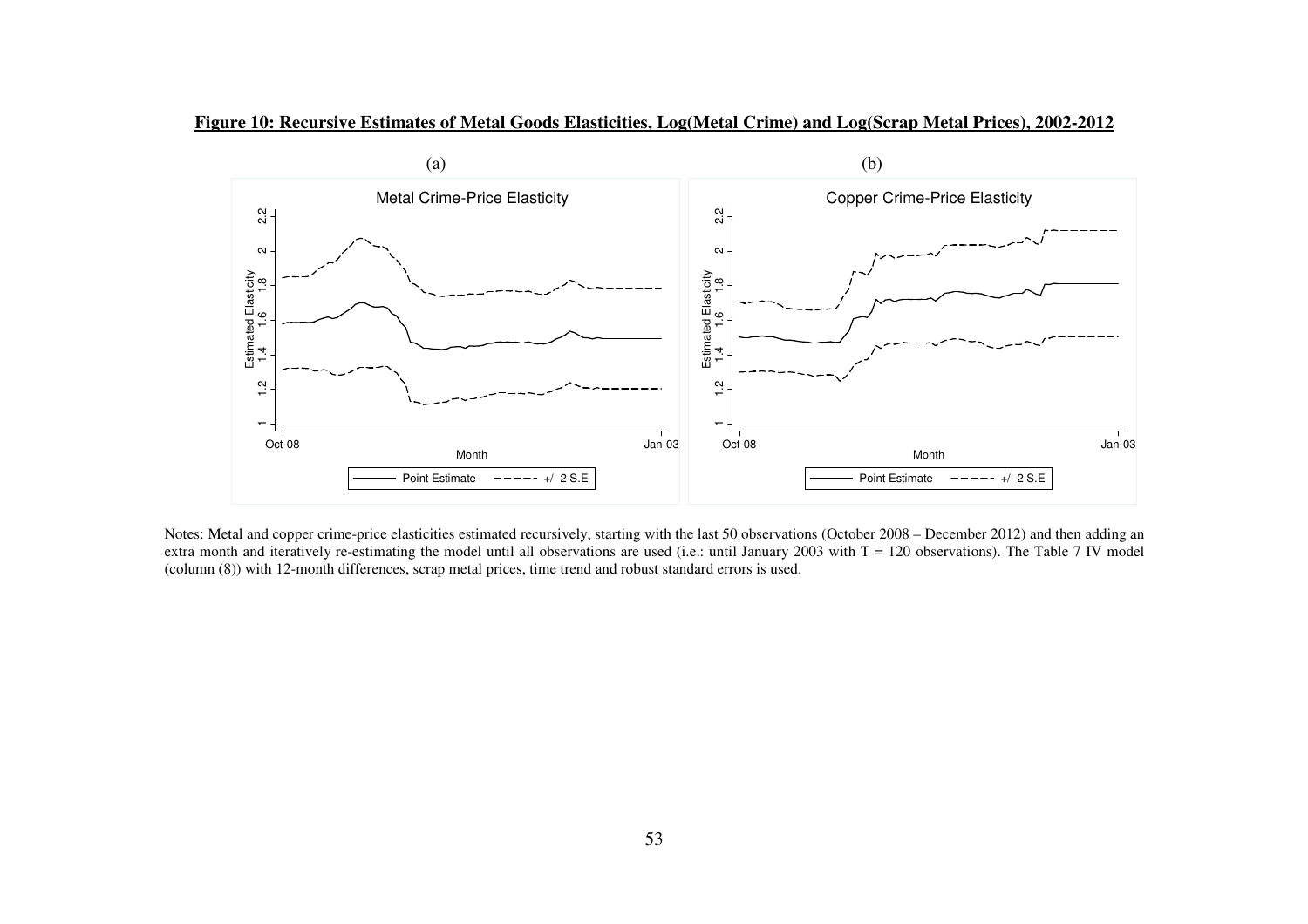| <b>PROPERTY</b>  | PROPERTY TYPE DESCRIPTION       | 10-YEAR          | <b>FINAL</b>  |
|------------------|---------------------------------|------------------|---------------|
| <b>TYPE CODE</b> |                                 | <b>CHANGE IN</b> | <b>SHARE</b>  |
|                  |                                 | SHARE (%)        | IN 2012 (%)   |
|                  |                                 |                  |               |
| ET               | Mobile Phones                   | 8.8              | 31.6          |
| LA               | <b>Bicycles and Accessories</b> | 4.6              | 8.8           |
| JA               | Necklace / Pendant              | 1.9              | 5.1           |
| JC               | Watch                           | 1.3              | 4.2           |
| <b>JB</b>        | Ring                            | 1.0              | 4.3           |
| JD               | <b>Bracelets</b>                | 1.0              | 2.9           |
| JE               | Earrings                        | 0.5              | 1.9           |
| <b>TA</b>        | Hand Tool – Power               | 0.5              | 5.9           |
| <b>GA</b>        | Foodstuff                       | 0.3              | 1.7           |
| ER               | Battery / Charger               | 0.2              | 0.4           |
|                  |                                 |                  |               |
|                  |                                 |                  |               |
|                  |                                 |                  |               |
| <b>PROPERTY</b>  | PROPERTY TYPE DESCRIPTION       | 10-YEAR          | <b>FINAL</b>  |
| <b>TYPE CODE</b> |                                 | <b>CHANGE IN</b> | SHARE IN 2012 |
|                  |                                 | SHARE (%)        | $(\%)$        |
|                  |                                 |                  |               |
| EA               | Audio/Radio/Hi-Fi/CD            | $-8.5$           | 2.8           |
| <b>HA</b>        | Records/CDs/Tapes/DVDs          | $-2.9$           | 0.6           |
| EB               | TV/Video/DVD/Projectors         | $-1.9$           | 2.3           |
| <b>SB</b>        | <b>Optical Equipment</b>        | $-1.0$           | 1.8           |
| TB               | Hand Tool - Mechanical          | $-0.8$           | 1.0           |
| AA               | Ladieswear                      | $-0.6$           | 2.6           |
| GD               | Drink – Alcoholic               | $-0.6$           | 2.2           |
| DA               | Cosmetics / Drugs               | $-0.6$           | 3.3           |
| AB               | Menswear                        | $-0.5$           | 3.3           |
| AD               | Toiletries                      | $-0.5$           | 0.5           |

# **Table 1: Changes in Property Crime Shares, Top and Bottom 10 Out of 44 Matched Goods, 2002-2012**

Notes: This Table reports property type codes and names in the matched, balanced panel (2002- 2012) of MPS data that have experienced the ten highest and ten lowest increases in their share of total crime (the sum of burglaries, robberies and thefts).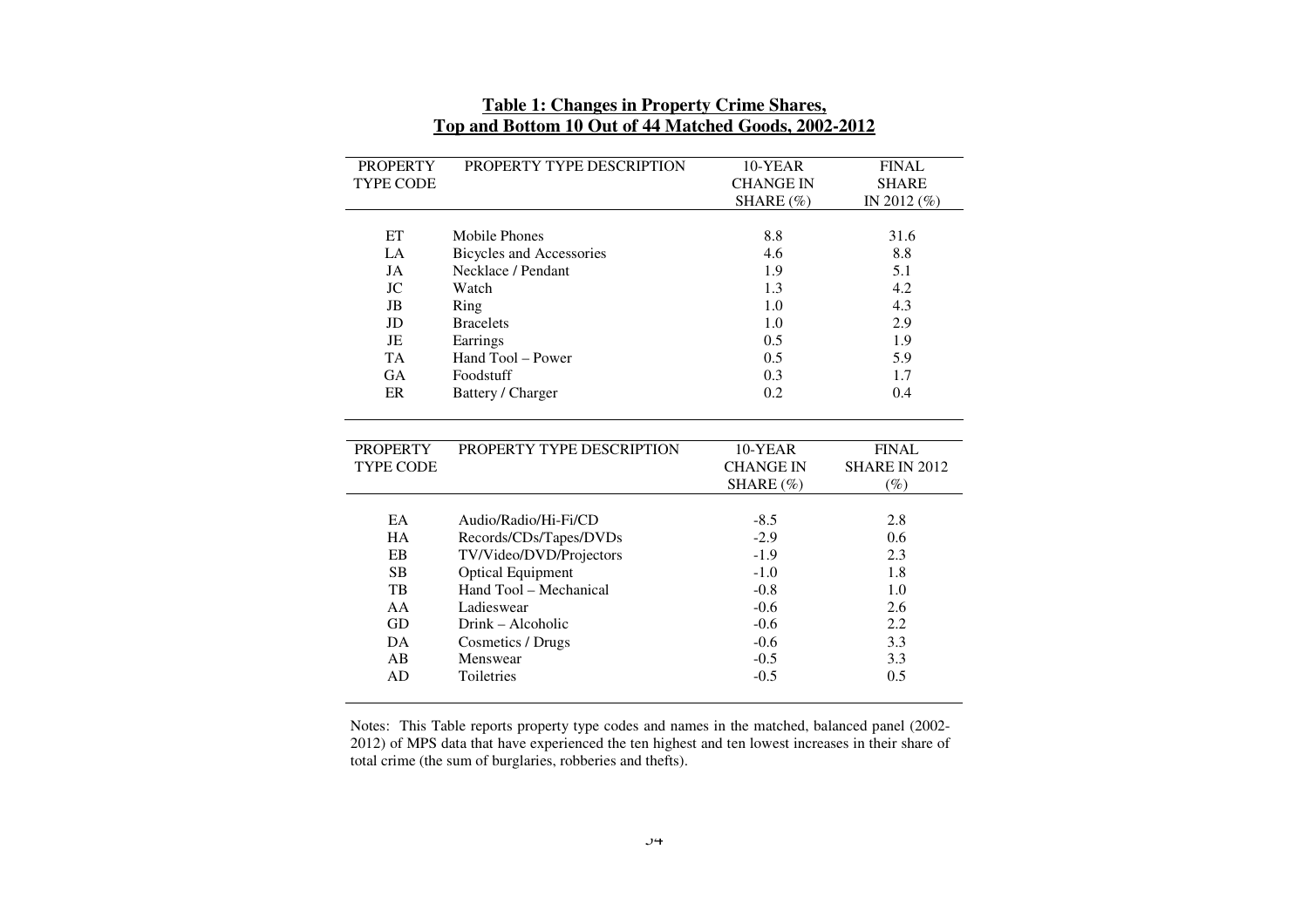|                           | (1)            | (2)            | (3)            | (4)        | (5)                        | (6)            |
|---------------------------|----------------|----------------|----------------|------------|----------------------------|----------------|
|                           |                | $Log(C$ rime)  |                | Log(Theft) | Log(Burglary +<br>Robbery) | Log(Crime)     |
|                           |                |                |                |            |                            |                |
| Log(Price)                | 0.348          | 0.348          | 0.346          | 0.413      | 0.254                      | 0.106          |
|                           | (0.130)        | (0.132)        | (0.138)        | (0.155)    | (0.123)                    | (0.047)        |
| Lagged Dependent Variable |                |                |                |            |                            | 0.692          |
|                           |                |                |                |            |                            | (0.061)        |
| Long-Run Elasticity       |                |                |                |            |                            | 0.342          |
|                           |                |                |                |            |                            | (0.140)        |
|                           |                |                |                |            |                            |                |
| Goods Fixed Effects       | <b>Yes</b>     | Yes            | Yes            | Yes        | Yes                        | <b>Yes</b>     |
| Month Fixed Effects       | <b>Yes</b>     | N <sub>0</sub> | N <sub>0</sub> | No         | N <sub>0</sub>             | N <sub>0</sub> |
| <b>Year Fixed Effects</b> | Yes            | N <sub>0</sub> | N <sub>0</sub> | No         | N <sub>0</sub>             | N <sub>0</sub> |
| Month*Year Fixed Effects  | N <sub>0</sub> | Yes            | Yes            | Yes        | <b>Yes</b>                 | <b>Yes</b>     |
| Month*Goods Fixed Effects | N <sub>0</sub> | N <sub>0</sub> | Yes            | Yes        | Yes                        | <b>Yes</b>     |
|                           |                |                |                |            |                            |                |
| Number of Products        | 44             | 44             | 44             | 44         | 44                         | 44             |
| Number of Observations    | 5,808          | 5,808          | 5,808          | 5,808      | 5,808                      | 5,764          |

# **Table 2: Baseline Estimates of Crime-Price Elasticities - Metropolitan Police Service Monthly Data, 44 Matched Goods, 2002 to 2012**

Notes: The sample is a panel of 44 matched products with matched crime and price data. The dependent variable Log(Crime) is the log of the total count of stolen items for each product across the major crime types of thefts, burglary and robbery. The variable Log(Price) is the log of the consumer price index defined for each product. Standard errors clustered by product code in parentheses.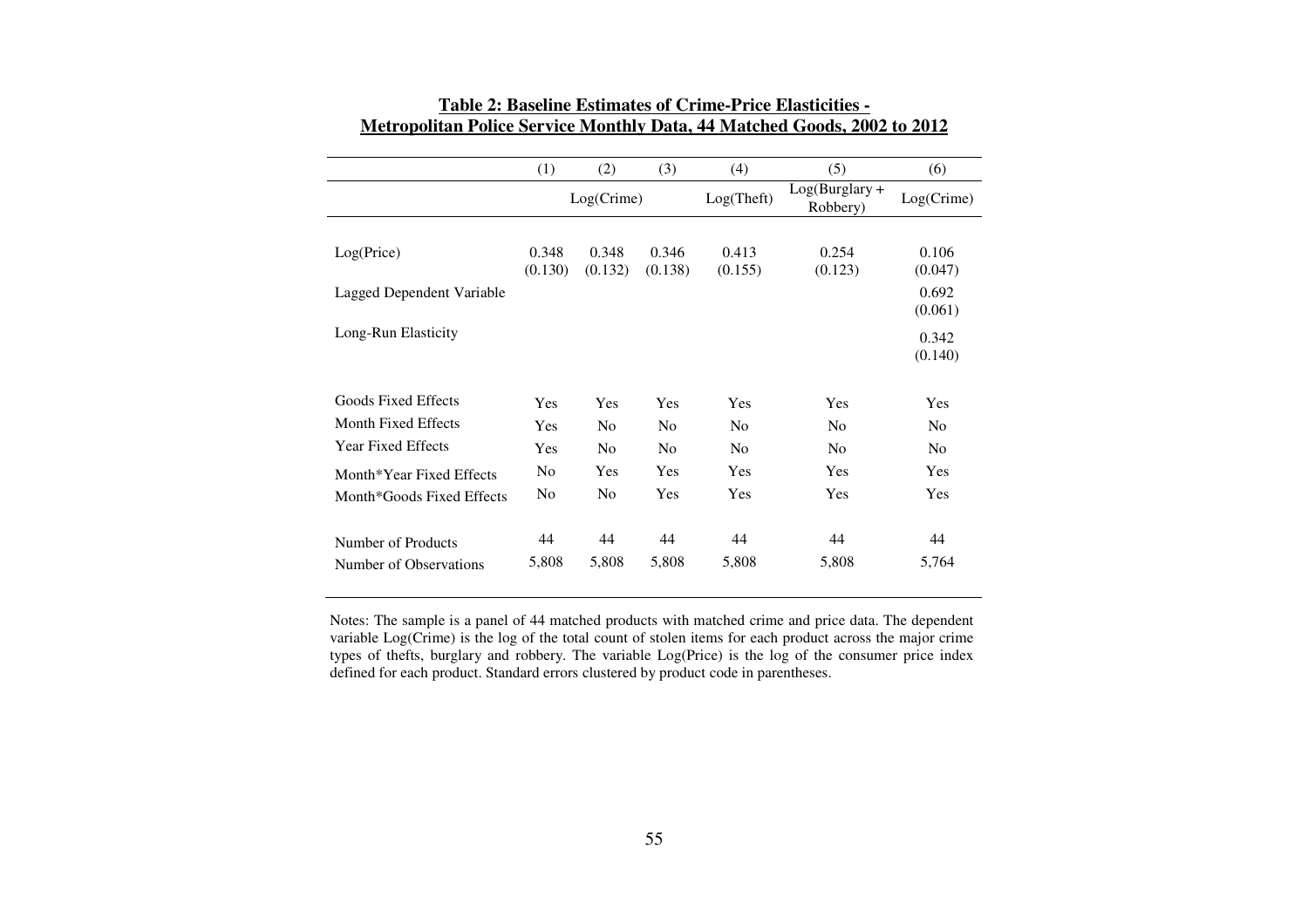|                             | (1)        | (2)           | (3)     | (4)     |
|-----------------------------|------------|---------------|---------|---------|
|                             |            | $Log(C$ rime) |         |         |
|                             |            |               |         |         |
| Log(Price)                  | 0.346      | 0.193         | 0.165   | 0.164   |
|                             | (0.138)    | (0.138)       | (0.086) | (0.085) |
| $Log(Price)_{(t-1)}$        |            | 0.156         | 0.087   | 0.085   |
|                             |            | (0.101)       | (0.077) | (0.078) |
| $Log(Price)_{(t-2)}$        |            |               | 0.099   | 0.091   |
|                             |            |               | (0.080) | (0.045) |
| $Log(Price)_{(t-3)}$        |            |               |         | 0.004   |
|                             |            |               |         | (0.091) |
|                             |            |               |         |         |
| Long-Run Elasticity         | 0.346      | 0.351         | 0.352   | 0.352   |
|                             | (0.138)    | (0.140)       | (0.140) | (0.142) |
| Goods Fixed Effects         | Yes        | Yes           | Yes     | Yes     |
| Month * Year Fixed Effects  | Yes        | Yes           | Yes     | Yes     |
|                             |            |               |         |         |
| Month * Goods Fixed Effects | <b>Yes</b> | Yes           | Yes     | Yes     |
| Number of Products          | 44         | 44            | 44      | 44      |
| Number of Observations      | 5,676      | 5,676         | 5,676   | 5,676   |

**Table 3: Estimates of Crime-Price Elasticities Allowing For Price Dynamics** 

Notes: As for Table 2.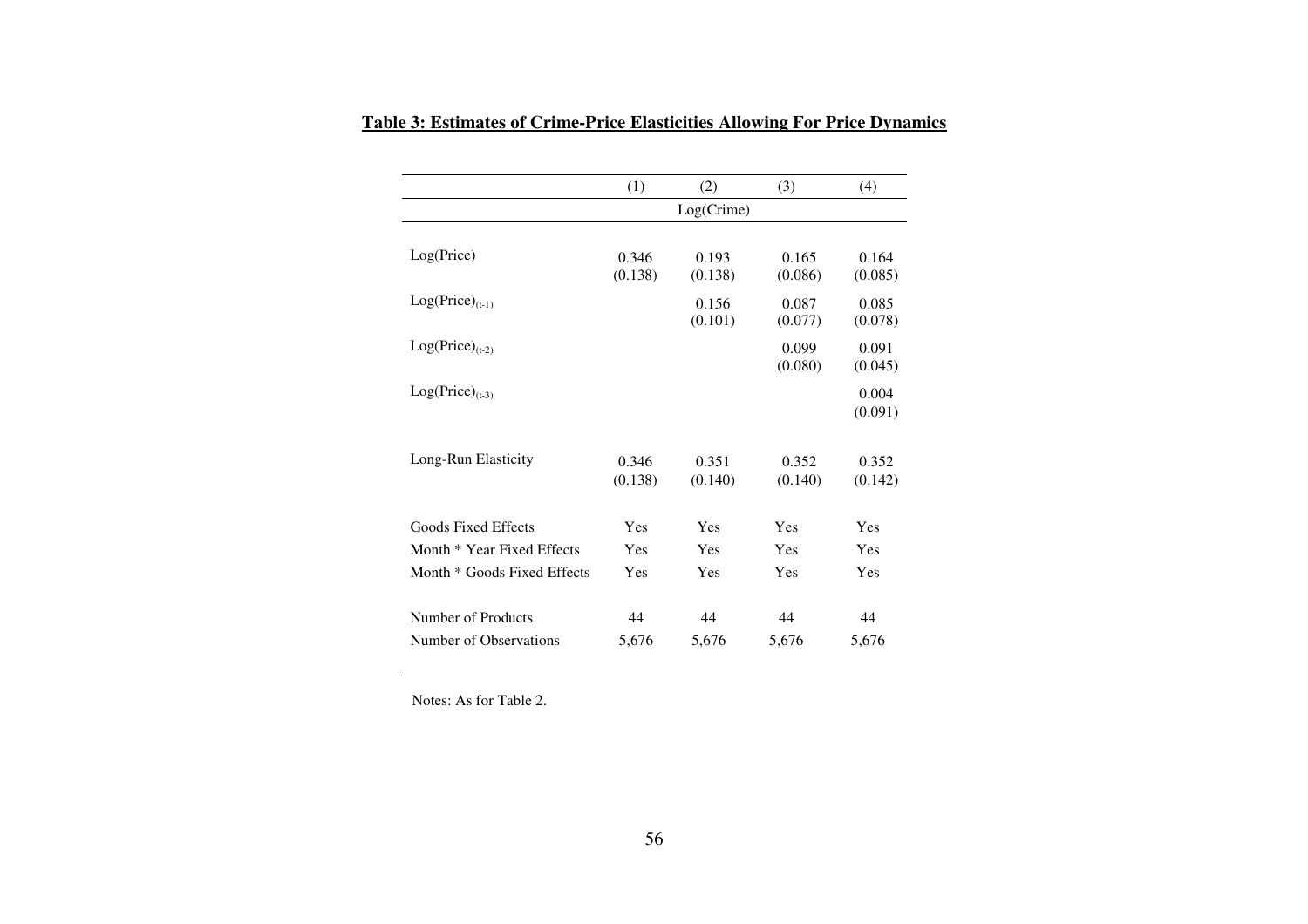|                              | (1)            | (2)                      | (3)           | (4)        |  |
|------------------------------|----------------|--------------------------|---------------|------------|--|
|                              |                | Share of Reported Crimes | $Log(C$ rime) |            |  |
|                              |                | (1)                      |               |            |  |
|                              | Levels         | + Product Fixed          | Reported      | All        |  |
|                              |                | Effects                  | Incidents     | Incidents  |  |
|                              |                |                          |               |            |  |
| Log(Value)                   | 0.118          | 0.018                    | 0.421         | 0.518      |  |
|                              | (0.026)        | (0.023)                  | (0.216)       | (0.278)    |  |
| <b>Product Fixed Effects</b> | N <sub>0</sub> | <b>Yes</b>               | Yes           | <b>Yes</b> |  |
| <b>Year Fixed Effect</b>     | Yes            | <b>Yes</b>               | Yes           | <b>Yes</b> |  |
| Number of Products           | 21             | 21                       | 21            | 21         |  |
| Number of Observations       | 42             | 42                       | 42            | 42         |  |

# **Table 4: Estimates of Reporting Rate Sensitivity and Crime-Value Elasticities, British Crime Survey, Annual Data, 2002 and 2012**

Notes: The sample is a two year panel (2002 and 2012) of 21 stolen items reported in the British Crime Survey (BCS). To ensure there is a good enough sample size the 2002 sample covers stolen items reported from crime victimizations reported in 2001, 2002 and 2003 BCS and 2012 covers those from the 2011, 2012 and 2013 BCS. and the products with matched crime and price data. The dependent variable in columns (1) and (2) is the share of reported items stolen and in columns (3) and (4) is Log(Crime), the log total count of stolen items for the 21 items. Log(Value) is the log of mean reported replacement value of that item. Standard errors clustered by stolen item category in parentheses.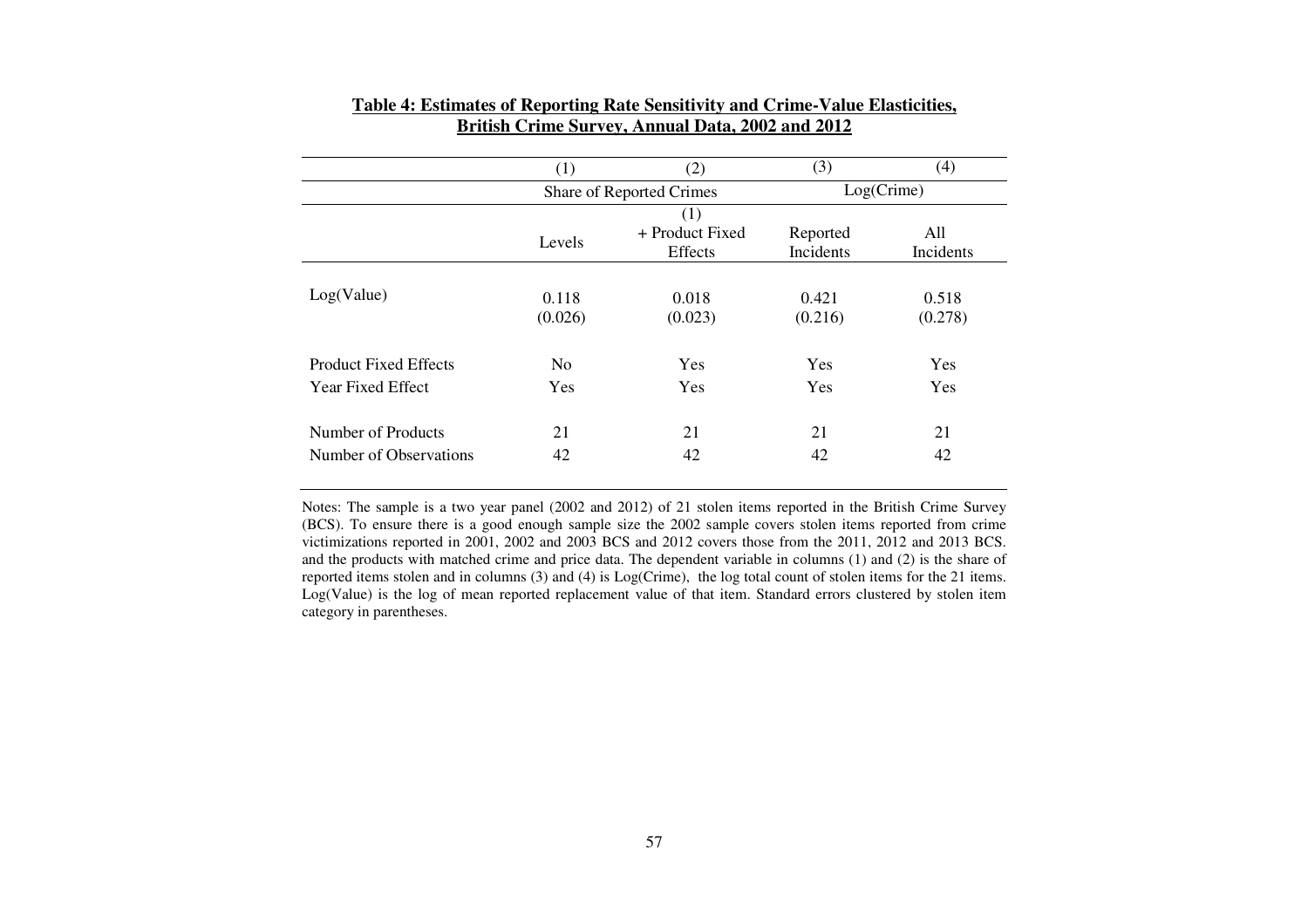|                                 | (1)                                         | (2)                                              | (3)                                             |
|---------------------------------|---------------------------------------------|--------------------------------------------------|-------------------------------------------------|
|                                 | <b>Annualised Change</b><br>in Crime $(\%)$ | <b>Annualised Change</b><br>in UK Prices $(\% )$ | <b>Annualised Change</b><br>in World Prices (%) |
|                                 |                                             |                                                  |                                                 |
| <b>A. Consumer Prices Panel</b> |                                             |                                                  |                                                 |
| All Crimes (44-good Panel)      | $-3.5$                                      | 1.4                                              |                                                 |
| Jewellery                       | $-0.5$                                      | 10.8                                             | 16.3                                            |
| Fuel                            | 21.8                                        | 10.0                                             | 14.3                                            |
| <b>B.</b> Metal Crimes          |                                             |                                                  |                                                 |
| All Metals                      | 11.1                                        | 12.0                                             | 12.6                                            |
| Copper                          | 29.3                                        | 15.3                                             | 15.7                                            |

#### **Table 5: Descriptive Statistics, Commodity-Related Goods, 2002-2012**

Notes: Annualised percent changes in crime, UK prices and (where relevant) world prices. The jewellery category includes the following MPS property groups (and code): Necklace/Pendant (JA), Ring (JB), Bracelet/Bangle (JD) and Earrings (JE). The All Metals group comprises Copper, Lead, Aluminium, Gold, Silver, Brass and Other Metals. The world price attached to jewellery is the gold price and the world price attached to fuel is the oil price. The top row reports the numbers for the 44category consumer goods panel for purposes of comparison.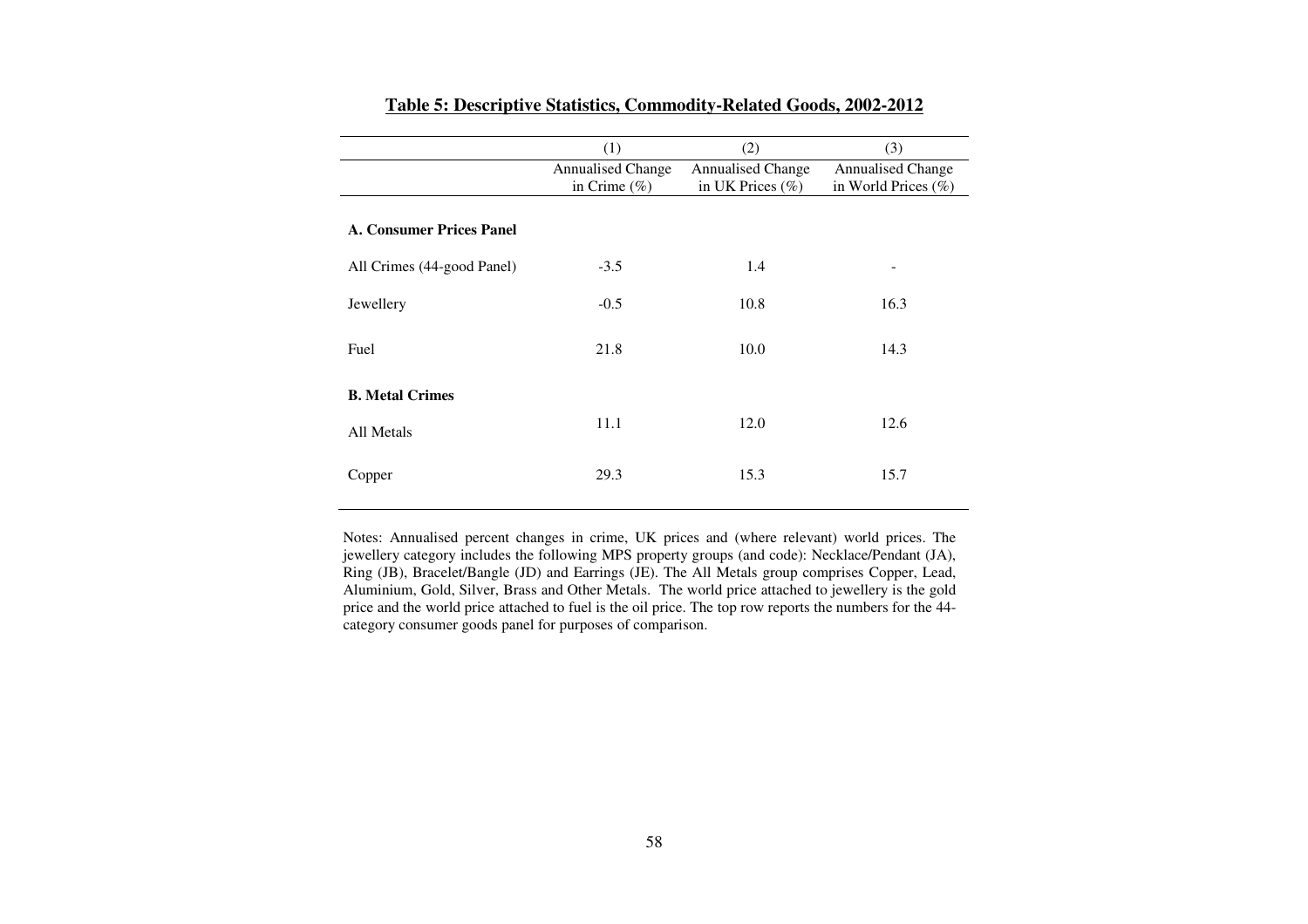|                               | (1)                     | (2)                     | (3)                     | (4)                     | (5)                     | (6)                     | (7)                     | (8)                     |
|-------------------------------|-------------------------|-------------------------|-------------------------|-------------------------|-------------------------|-------------------------|-------------------------|-------------------------|
|                               | <b>OLS</b>              | <b>OLS</b> Reduced      | First                   | <b>IV Structural</b>    | <b>OLS</b>              | <b>OLS</b> Reduced      | First                   | <b>IV Structural</b>    |
|                               |                         | Form                    | Stage                   | Form                    |                         | Form                    | <b>Stage</b>            | Form                    |
|                               | $\Delta_{12}Log(Crime)$ | $\Delta_{12}Log(Crime)$ | $\Delta_{12}Log(Price)$ | $\Delta_{12}Log(Crime)$ | $\Delta_{12}Log(Crime)$ | $\Delta_{12}Log(Crime)$ | $\Delta_{12}Log(Price)$ | $\Delta_{12}Log(Crime)$ |
|                               |                         |                         |                         |                         |                         |                         |                         |                         |
| A. Jewellery                  |                         |                         |                         |                         |                         |                         |                         |                         |
| $\Delta_{12}Log(Price)$       | 0.563                   |                         |                         | 1.248                   | $-0.205$                |                         |                         | 1.479                   |
|                               | (0.168)                 |                         |                         | (0.395)                 | (0.314)                 |                         |                         | (0.898)                 |
| $\Delta_{12}Log(World Price)$ |                         | 0.304                   | 0.244                   |                         |                         | 0.191                   | 0.129                   |                         |
|                               |                         | (0.089)                 | (0.037)                 |                         |                         | (0.104)                 | (0.026)                 |                         |
| F-Statistic                   |                         |                         | 43.90                   |                         |                         |                         | 24.39                   |                         |
| Time Trend                    | No                      | N <sub>o</sub>          | No                      | N <sub>o</sub>          | Yes                     | Yes                     | Yes                     | Yes                     |
| Number of Observations        | 120                     | 120                     | 120                     | 120                     | 120                     | 120                     | 120                     | 120                     |
| <b>B.</b> Fuel                |                         |                         |                         |                         |                         |                         |                         |                         |
|                               |                         |                         |                         |                         |                         |                         |                         |                         |
| $\Delta_{12}Log(Price)$       | 0.699                   |                         |                         | 0.626                   | 0.708                   |                         |                         | 0.657                   |
|                               | (0.096)                 |                         |                         | (0.110)                 | (0.098)                 |                         |                         | (0.106)                 |
| $\Delta_{12}Log(World Price)$ |                         | 0.229                   | 0.365                   |                         |                         | 0.240                   | 0.366                   |                         |
|                               |                         | (0.050)                 | (0.046)                 |                         |                         | (0.052)                 | (0.046)                 |                         |
| F-Statistic                   |                         |                         | 63.77                   |                         |                         |                         | 62.20                   |                         |
| Time Trend                    | N <sub>o</sub>          | N <sub>o</sub>          | N <sub>o</sub>          | N <sub>o</sub>          | Yes                     | Yes                     | Yes                     | Yes                     |
| Number of Observations        | 84                      | 84                      | 84                      | 84                      | 84                      | 84                      | 84                      | 84                      |
|                               |                         |                         |                         |                         |                         |                         |                         |                         |

# **Table 6: Estimates of Jewellery and Fuel Crime-Price Elasticities, Metropolitan Police Service Monthly Data, 2002 to 2012**

Notes: OLS and instrumental variable (IV) estimates of the models relating 12-month changes in jewellery and fuel crimes to 12-month changes in prices for each, where the world<br>commodity price (gold price for jewellery, oi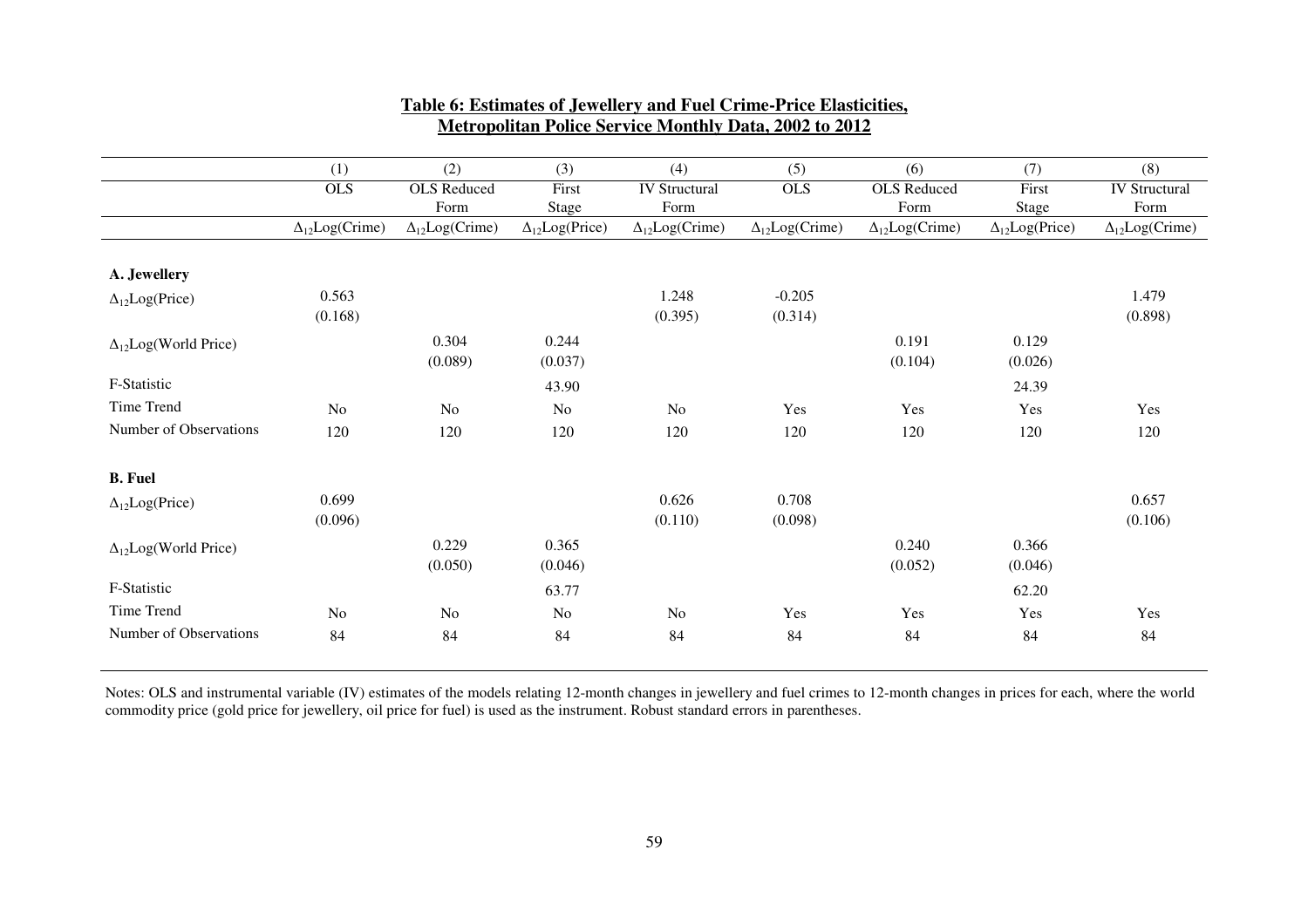|                                | (1)                      | (2)                     | (3)                            | (4)                     | (5)                     | (6)                     | (7)                            | (8)                     |
|--------------------------------|--------------------------|-------------------------|--------------------------------|-------------------------|-------------------------|-------------------------|--------------------------------|-------------------------|
|                                | <b>OLS</b>               | <b>OLS</b> Reduced      | First                          | <b>IV Structural</b>    | <b>OLS</b>              | <b>OLS</b> Reduced      | First                          | <b>IV Structural</b>    |
|                                |                          | Form                    | <b>Stage</b>                   | Form                    |                         | Form                    | Stage                          | Form                    |
|                                | $\Delta_{12}Log(C$ rime) | $\Delta_{12}Log(Crime)$ | $\Delta_{12}$ Log(Scrap Price) | $\Delta_{12}Log(Crime)$ | $\Delta_{12}Log(Crime)$ | $\Delta_{12}Log(Crime)$ | $\Delta_{12}$ Log(Scrap Price) | $\Delta_{12}Log(Crime)$ |
|                                |                          |                         |                                |                         |                         |                         |                                |                         |
| A. All Metals                  |                          |                         |                                |                         |                         |                         |                                |                         |
| $\Delta_{12}Log(Scrap Price)$  | 1.349                    |                         |                                | 1.320                   | 1.427                   |                         |                                | 1.493                   |
|                                | (0.114)                  |                         |                                | (0.143)                 | (0.133)                 |                         |                                | (0.143)                 |
| $\Delta_{12}$ Log(World Price) |                          | 1.333                   | 1.010                          |                         |                         | 1.587                   | 1.063                          |                         |
|                                |                          | (0.151)                 | (0.050)                        |                         |                         | (0.148)                 | (0.051)                        |                         |
| F-Statistic                    |                          |                         | 412.85                         |                         |                         |                         | 422.13                         |                         |
| Time Trend                     | N <sub>o</sub>           | N <sub>o</sub>          | N <sub>0</sub>                 | N <sub>o</sub>          | Yes                     | Yes                     | Yes                            | Yes                     |
| Number of Observations         | 120                      | 120                     | 120                            | 120                     | 120                     | 120                     | 120                            | 120                     |
| <b>B.</b> Copper               |                          |                         |                                |                         |                         |                         |                                |                         |
| $\Delta_{12}Log(Scrap Price)$  | 1.657                    |                         |                                | 1.756                   | 1.700                   |                         |                                | 1.812                   |
|                                | (0.128)                  |                         |                                | (0.146)                 | (0.136)                 |                         |                                | (0.154)                 |
| $\Delta_{12}Log(World Price)$  |                          | 1.752                   | 0.997                          |                         |                         | 1.811                   | 0.999                          |                         |
|                                |                          | (0.134)                 | (0.040)                        |                         |                         | (0.136)                 | (0.042)                        |                         |
| F-Statistic                    |                          |                         | 636.99                         |                         |                         |                         | 578.61                         |                         |
| Time Trend                     | $\rm No$                 | N <sub>o</sub>          | No                             | No                      | Yes                     | Yes                     | Yes                            | Yes                     |
| Number of Observations         | 120                      | 120                     | 120                            | 120                     | 120                     | 120                     | 120                            | 120                     |
|                                |                          |                         |                                |                         |                         |                         |                                |                         |

# **Table 7: Estimates of Metal Crime-Price Elasticities, Metropolitan Police Service Monthly Data, 2002 to 2012**

Notes: OLS and instrumental variable (IV) estimates of the models relating 12-month changes in metal and copper crimes to 12-month changes in scrap metal prices for each, where the corresponding world metal commodity price is used as the instrument. Robust standard errors in parentheses.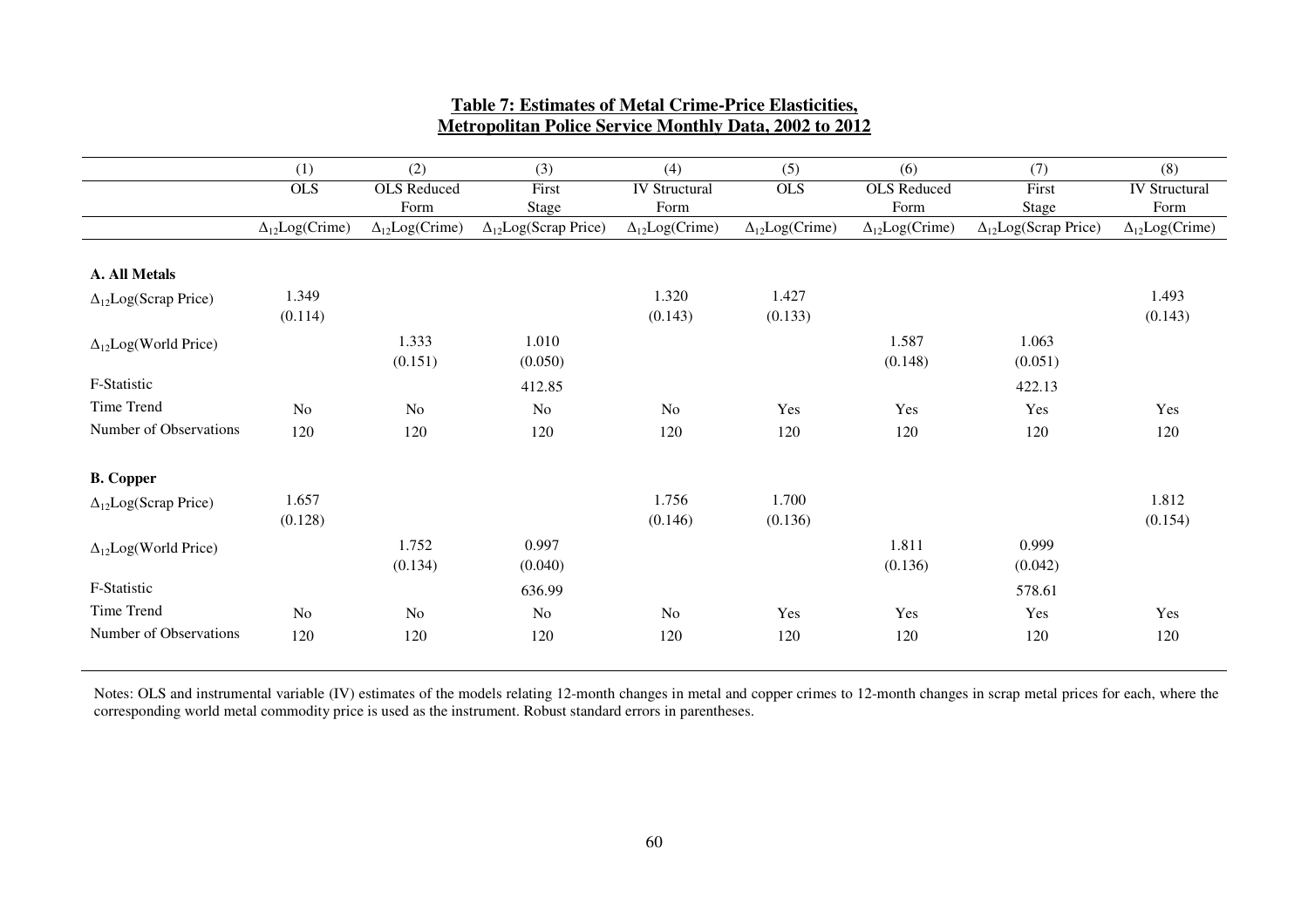| (1)          | (2)                                   | (3)       | (4)                | (5)                | (6)                | (7)           |
|--------------|---------------------------------------|-----------|--------------------|--------------------|--------------------|---------------|
| One          | Description                           | Number of | Share of           | Share of           | Share of           | Share Matched |
| Digit        |                                       | Two Digit | <b>Total Crime</b> | <b>Total Crime</b> | <b>Total Crime</b> | (Within One   |
| Code         |                                       | Products  | (Full Period)      | (2002)             | (2012)             | Digit)        |
|              |                                       |           |                    |                    |                    |               |
| A            | Clothing                              | 10        | 0.036              | 0.040              | 0.034              | 0.877         |
| B            | Publications                          | 4         | 0.003              | 0.004              | 0.002              | 0.802         |
| $\mathsf{C}$ | Currency and Official Documents       | 13        | 0.261              | 0.288              | 0.210              | na            |
| D            | <b>Cosmetics and Drugs</b>            | 4         | 0.017              | 0.172              | 0.015              | 0.972         |
| ${\bf E}$    | Electronic and Electrical             | 21        | 0.194              | 0.191              | 0.232              | 0.804         |
| $\mathbf F$  | Weapons                               | 5         | 0.001              | 0.001              | 0.000              | na            |
| $\mathbf G$  | Food and Drink (inc Alcohol)          | 7         | 0.024              | 0.024              | 0.026              | 0.862         |
| H            | Furnishing & Household Accessories    | 22        | 0.018              | 0.026              | 0.012              | 0.665         |
| J            | Jewellery                             | 10        | 0.060              | 0.055              | 0.083              | 0.887         |
| K            | Personal Bags and Cases               | 8         | 0.101              | 0.107              | 0.086              | na            |
| L            | Leisure Equipment / Vehicle           | 19        | 0.056              | 0.038              | 0.072              | 0.505         |
|              | Accessories                           |           |                    |                    |                    |               |
| M            | <b>Metal Commodities</b>              | 7         | 0.003              | 0.001              | 0.006              | 1.000         |
| $\mathbf N$  | Personal and Vehicle Documents        | 12        | 0.091              | 0.089              | 0.080              | na            |
| ${\bf P}$    | Office and Art Materials              | 8         | 0.004              | 0.005              | 0.003              | na            |
| $\mathbf R$  | <b>Building Materials</b>             | 16        | 0.002              | 0.001              | 0.002              | 0.525         |
| ${\bf S}$    | Photographic and Scientific Equipment | 5         | 0.030              | 0.029              | 0.024              | 0.309         |
| T            | <b>Building Tools</b>                 | 10        | 0.030              | 0.037              | 0.036              | 0.816         |
| V            | Pets and Animals                      | 7         | 0.000              | 0.000              | 0.000              | na            |
| W            | Public Property, Fuel and             | 15        | 0.071              | 0.050              | 0.078              | 0.148         |
|              | Miscellaneous                         |           |                    |                    |                    |               |
|              |                                       |           |                    |                    |                    |               |
|              | <b>Overall Statistics</b>             |           |                    |                    |                    |               |
|              | (1) Share Matched (balanced panel)    |           | 0.368              |                    |                    |               |
|              | (2) Share Non-Matched (unbalanced)    |           | 0.108              |                    |                    |               |
|              | (3) Share Rare / Unusual              |           | 0.033              |                    |                    |               |
|              | (4) Share Non-Market                  |           | 0.492              |                    |                    |               |

# **Appendix Table A1: Crime Recording Information System (CRIS), 2002-2012**

Source: London Metropolitan Police Service (MPS). This Table reports the one-digit categories used by the MPS as part of their Crime Record Information System (CRIS). The shares in columns (4)-(6) are calculated with respect to the total count of thefts across all types of property stolen. Column (7) the share of property stolen in each 1-digit category that has been matched into the balanced panels we use for the main analysis. These property shares are weighted according the total amount of crime per 2-digit code (i.e. this represents the share of property crime that has been matched). The lower panel breaks down all property stolen on a crime-weighted basis across four groups. These groups are: (1) Share Matched (balanced panel), the share of goods matched to price data across both the Consumer Goods and Commodities panels; (2) Share Non-Matched (unbalanced), the share of goods with incomplete data on either crime or prices; (3) Share Rare / Unusual, goods such as animals, objects of art and weapons that cannot be feasibly matched to a price series, and (4) Share Non-Market, goods such as credit cards and personal documents (e.g. licenses, passports) that cannot be classified as tradable products on either the retail or the second-hand markets. The letters "na" mean "not applicable" to convey that the goods in the corresponding 1-digit group are either Non-Market or Rare / Unusual.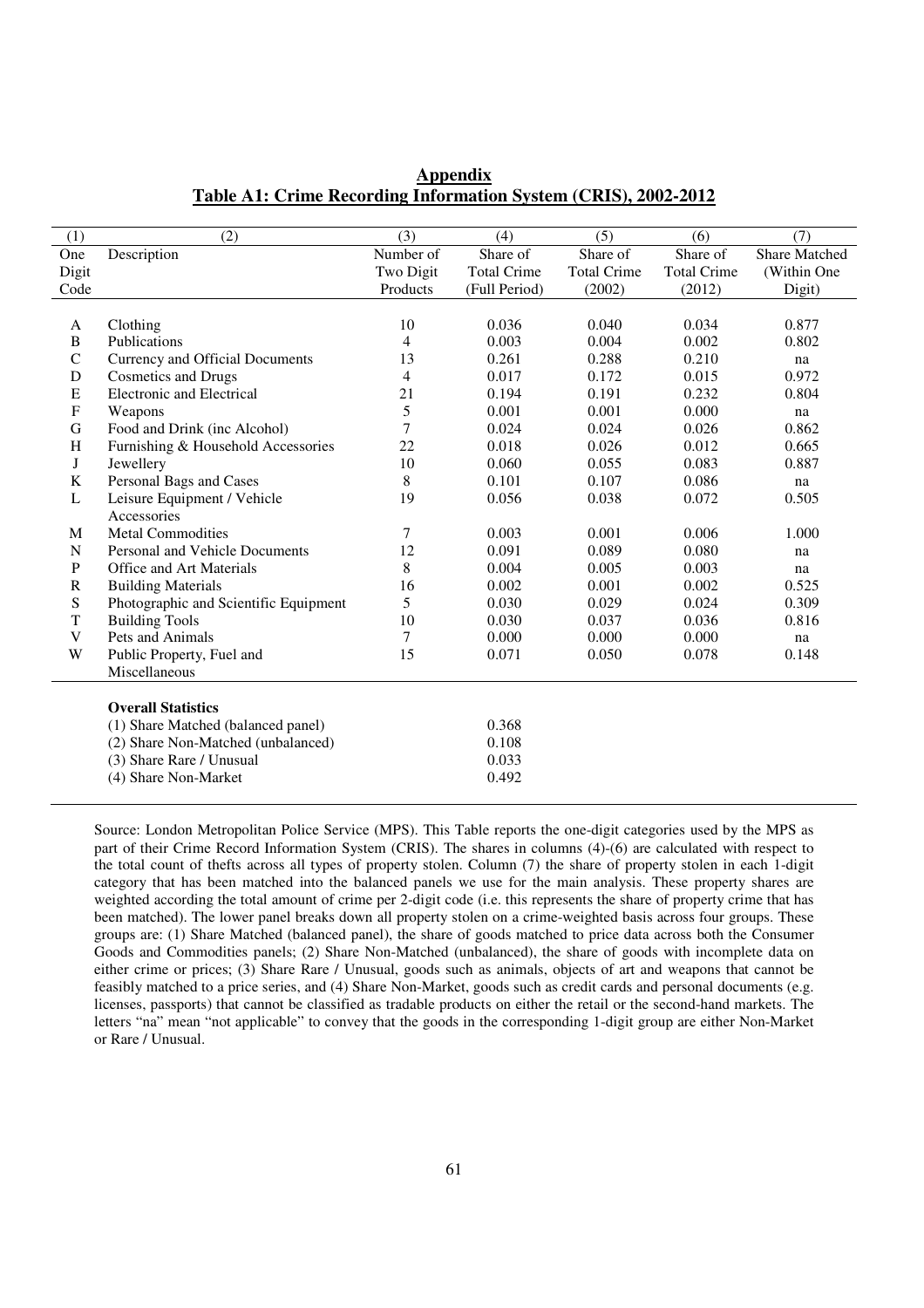|                                   | (1)                                      | (2)                           |                                                 |  |  |  |
|-----------------------------------|------------------------------------------|-------------------------------|-------------------------------------------------|--|--|--|
|                                   | MPS Goods Category for Clothing          |                               | ONS Match for Two Digit Code AC Children's Wear |  |  |  |
| MPS Goods Code<br>$(2$ -digit $)$ | <b>MPS</b> Category<br>Label Description | <b>ONS</b> Product<br>Item ID | ONS Item ID<br>Label Description                |  |  |  |
| AA                                | Ladieswear                               | 510324                        | Trousers (suitable for school)                  |  |  |  |
| AB                                | Menswear                                 | 510328                        | Boy's Jeans (5-15 years)                        |  |  |  |
| AC                                | Children's Wear                          | 510330                        | Babygro or Sleep Suit                           |  |  |  |
| AD                                | Sportswear                               | 510336                        | Girl's Skirt (5-15 years)                       |  |  |  |
| AE                                | Protective Clothing                      | 510340                        | Girl's Fashion Top (12-15 years)                |  |  |  |
| AF                                | Fur                                      | 510341                        | Child's Trousers $(18$ months $-4$ years)       |  |  |  |
| AG                                | Footwear                                 | 510342                        | Girl's Summer Jacket                            |  |  |  |
| AH                                | <b>Clothing Fabric</b>                   | 510343                        | Girl's Winter Jacket                            |  |  |  |
| AJ                                | Uniform                                  | 510344                        | Girl's Trouser (not denim)                      |  |  |  |
|                                   |                                          | 510345                        | Boy's Branded Sports Top                        |  |  |  |
|                                   |                                          | 510346                        | Childs Jumper                                   |  |  |  |

# **Table A2: Example of Matching Metropolitan Police Service (MPS) Goods Categories to Office of National Statistics (ONS) Item Codes**

Notes: This Table shows an example of how we have matched the MPS goods categories codes to the ONS retail price index item id codes. Column (1) shows the level of 2-digit detail available within the overall 1-digit Clothing category within the MPS data. Column (2) then shows an example of the 6-digit item ids that have been matched to the MPS "Children's wear" category. Hence our matching by label description process is facilitated by the level of detail available in the ONS data, which allows us to make fine distinctions for appropriate item matches against the MPS data.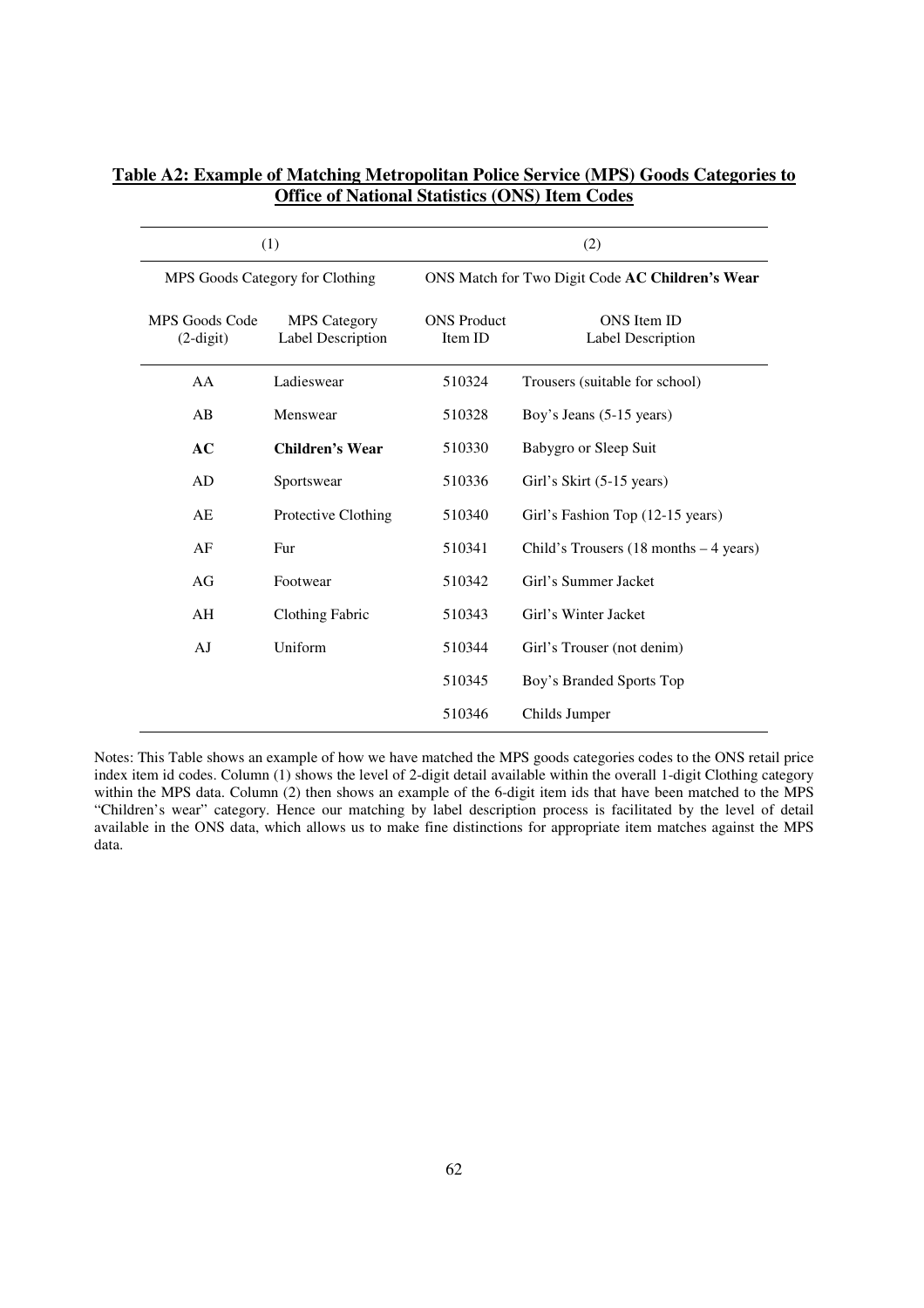|                               | (1)              | (2)                           | (3)              | (4)              | (5)                      | (6)                 | (7)              | (8)              |
|-------------------------------|------------------|-------------------------------|------------------|------------------|--------------------------|---------------------|------------------|------------------|
|                               |                  | Log (Domestic UK Price Index) |                  |                  | Log (Scrap Metal Prices) |                     |                  |                  |
|                               | Jewellery        |                               |                  | Fuel             |                          | All Metals          |                  | Copper           |
| Log (World Prices)            | 0.507<br>(0.028) | $-0.104$<br>(0.147)           | 0.321<br>(0.046) | 0.129<br>(0.101) | 0.878<br>(0.040)         | 1.122<br>(0.204)    | 0.966<br>(0.037) | 0.887<br>(0.120) |
| Log (World Prices) $_{(t-1)}$ |                  | 0.633<br>(0.145)              |                  | 0.207<br>(0.087) |                          | $-0.253$<br>(0.192) |                  | 0.082<br>(0.113) |
| Number of Observations        | 131              | 131                           | 96               | 96               | 131                      | 131                 | 131              | 131              |

**Table A3: "Price Pass-Through", World Commodity and Domestic UK Prices, 2002-2012** 

Notes: Ordinary least squares regression results between local goods prices (the ONS price index in the case of jewellery/fuel and scrap metal dealer prices for all metals and copper) and the corresponding world commodity prices. For each good the first column shows the contemporaneous period effect, while the second column includes also a one-period lagged variable for world metal prices. All equations include a time trend. Robust standard errors in parentheses.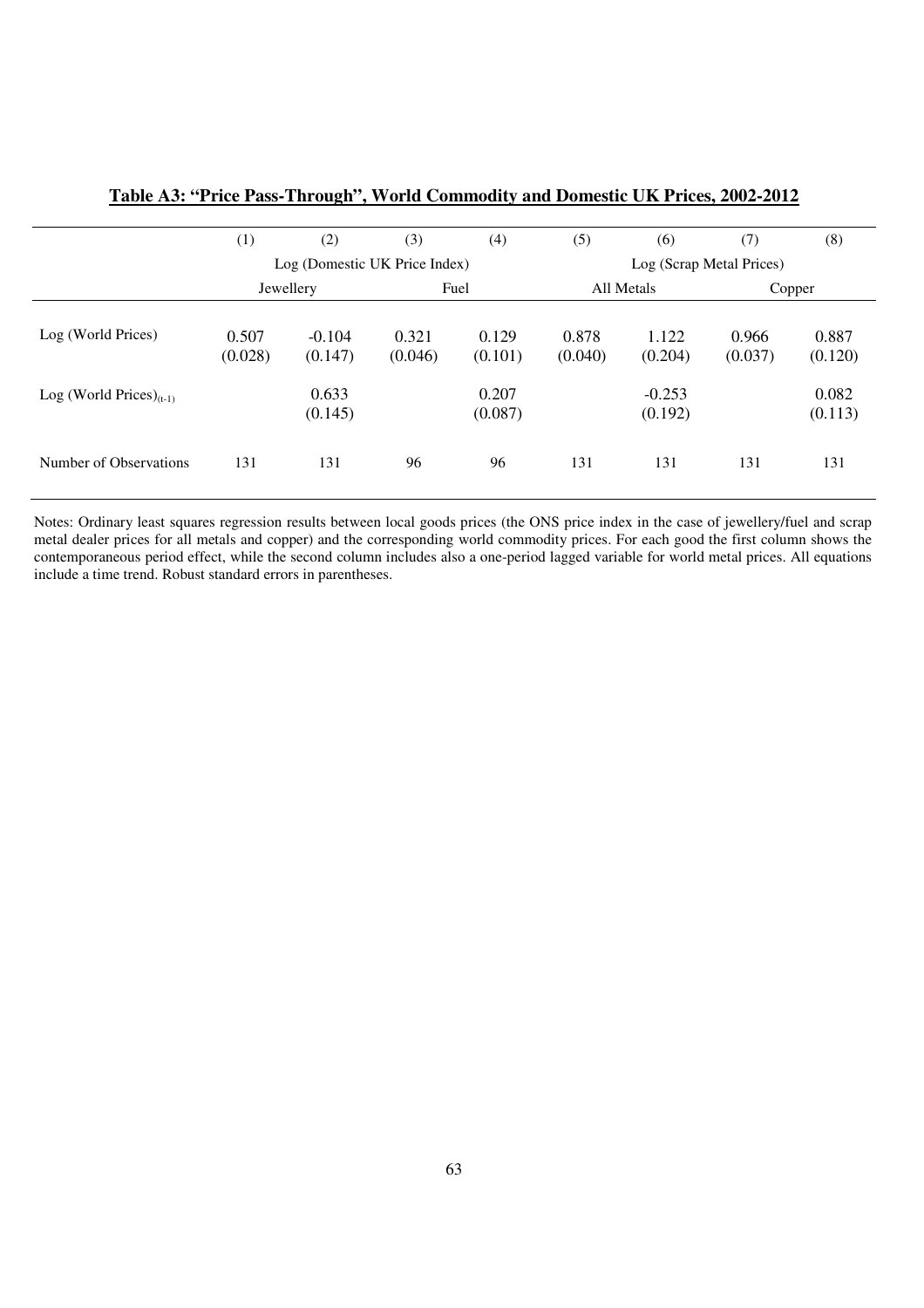|                                | (1)                      | (2)                      | (3)                           | (4)                     |
|--------------------------------|--------------------------|--------------------------|-------------------------------|-------------------------|
|                                | <b>OLS</b>               | <b>OLS</b> Reduced       | First                         | <b>IV Structural</b>    |
|                                |                          | Form                     | <b>Stage</b>                  | Form                    |
|                                | $\Delta_{12}Log(C$ rime) | $\Delta_{12}Log(C$ rime) | $\Delta_{12}Log(Scrap Price)$ | $\Delta_{12}Log(Crime)$ |
| A. Lead                        |                          |                          |                               |                         |
| $\Delta_{12}Log(Scrap Price)$  | 1.884<br>(0.233)         |                          |                               | 2.170<br>(0.233)        |
| $\Delta_{12}Log(World Price)$  |                          | 2.274<br>(0.203)         | 1.048<br>(0.061)              |                         |
| F-Statistic                    |                          |                          | 292.06                        |                         |
| Time Trend                     | Yes                      | Yes                      | Yes                           | Yes                     |
| Number of Observations         | 66                       | 66                       | 66                            | 66                      |
| <b>B.</b> Aluminium            |                          |                          |                               |                         |
| $\Delta_{12}$ Log(Scrap Price) | 1.526<br>(0.218)         |                          |                               | 1.606<br>(0.256)        |
| $\Delta_{12}Log(World Price)$  |                          | 1.990<br>(0.337)         | 1.239<br>(0.080)              |                         |
| <b>F-Statistic</b>             |                          |                          | 239.78                        |                         |
| Time Trend                     | Yes                      | Yes                      | Yes                           | Yes                     |
| Number of Observations         | 120                      | 120                      | 120                           | 120                     |
|                                |                          |                          |                               |                         |

# **Table A4: Metal Crime-Price Elasticities, Lead and Aluminium, 2002-2012**

Notes: OLS and instrumental variable (IV) estimates of the models relating 12-month changes in lead and aluminium crimes to 12-month changes in scrap metal prices for each, where the corresponding world metal commodity price is used as the instrument. All models include a time trend and are therefore directly comparable to columns (5)-(8) of Table 7. Robust standard errors in parentheses.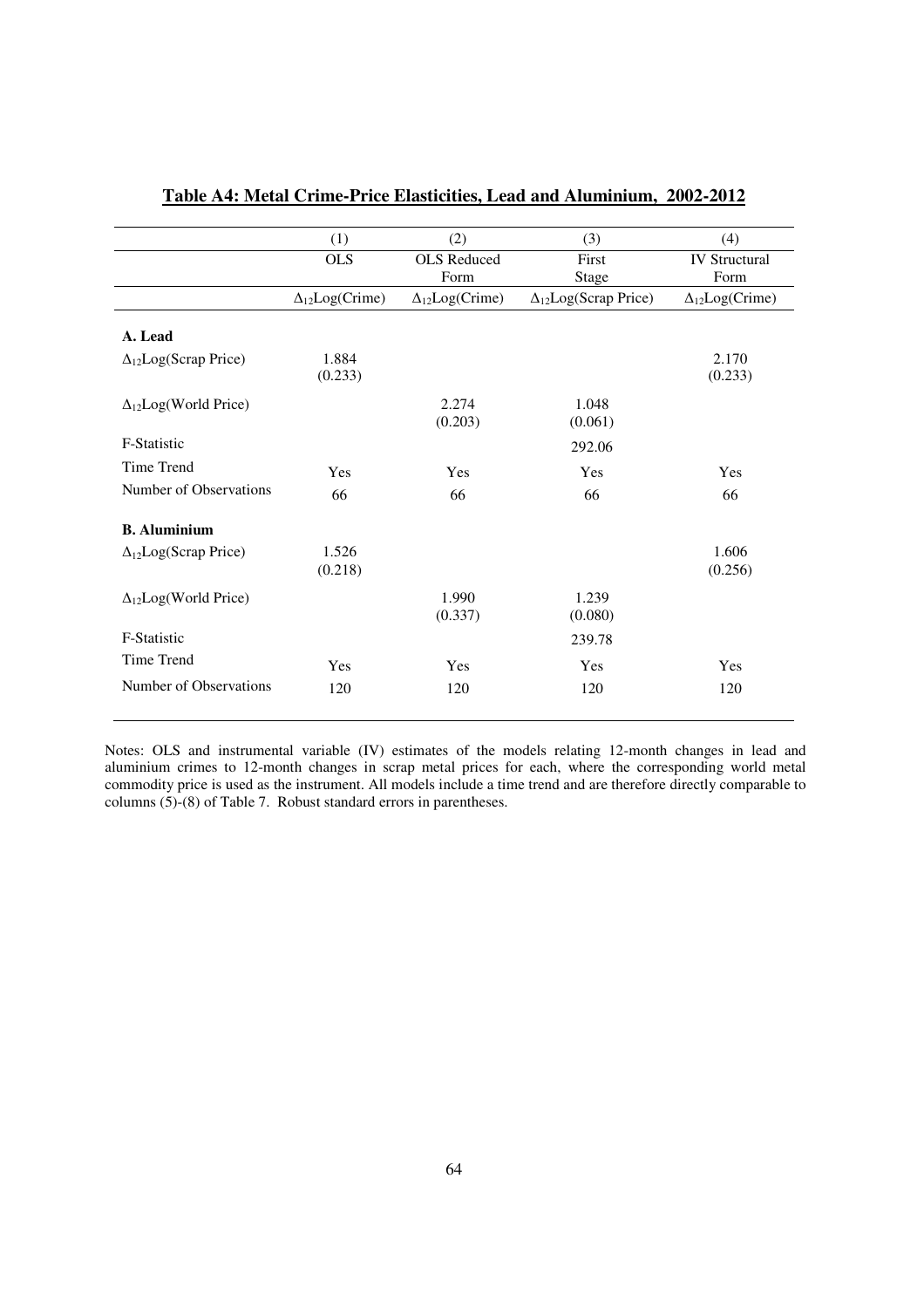

**Figure A1: 12-Month Changes in Log(Crime) and Log(Prices), Mobile Phones and Bicycles, 2002-2012** 

Notes: 12-month changes in Log(Crime) and Log(Price) for mobile phones and bicycles.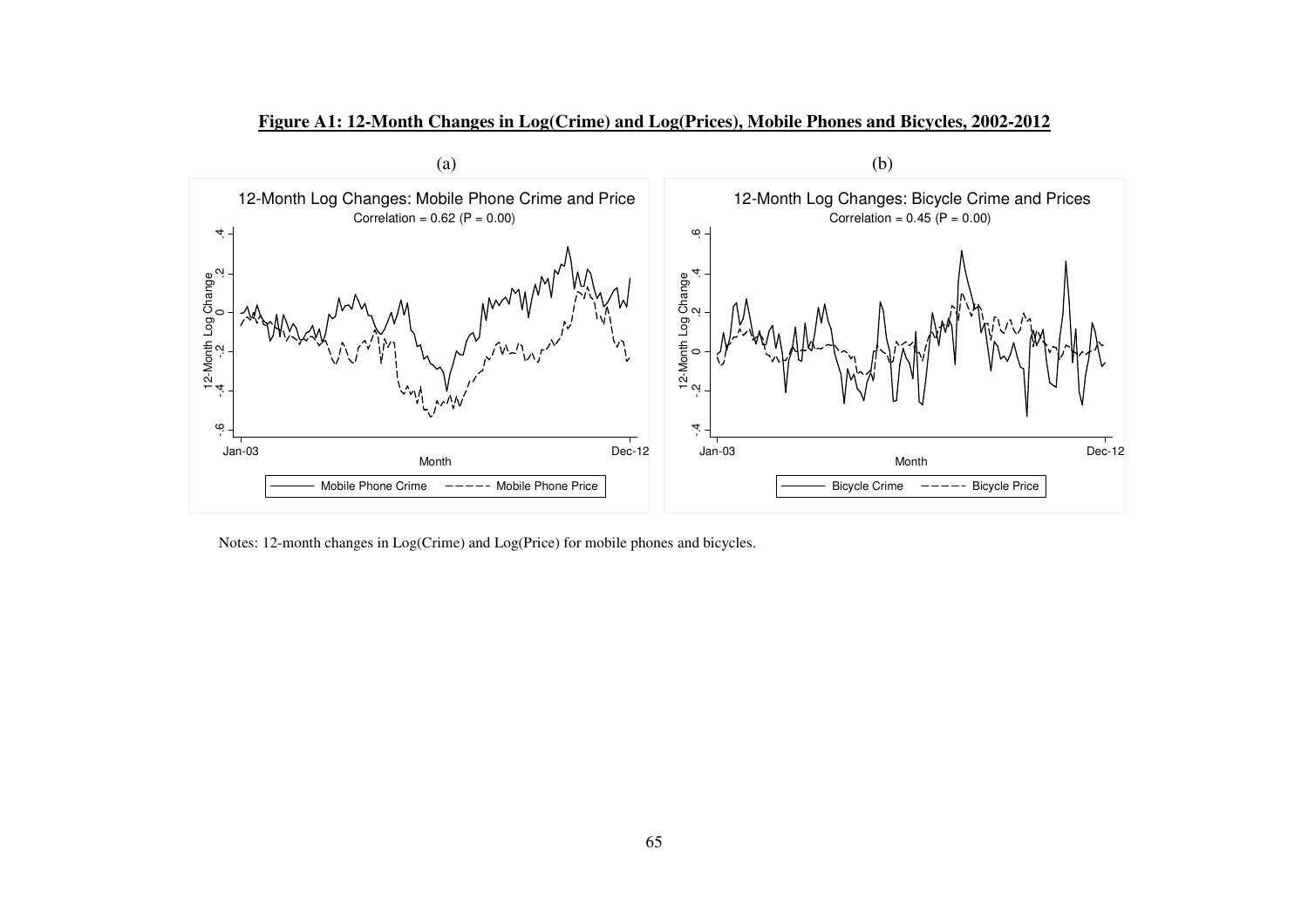

**Figure A2: UK Lead and Aluminium and World Lead and Aluminium Prices** 

Notes: The left figures show indexed levels (July 2007= 1 for (a), January 2002 for (b)). The right figures show analogous 12-month differenced plots. The UK price is the scrap metal price reported by industry trade media outlet letsrecycle.com. World prices come from Index Mundi.